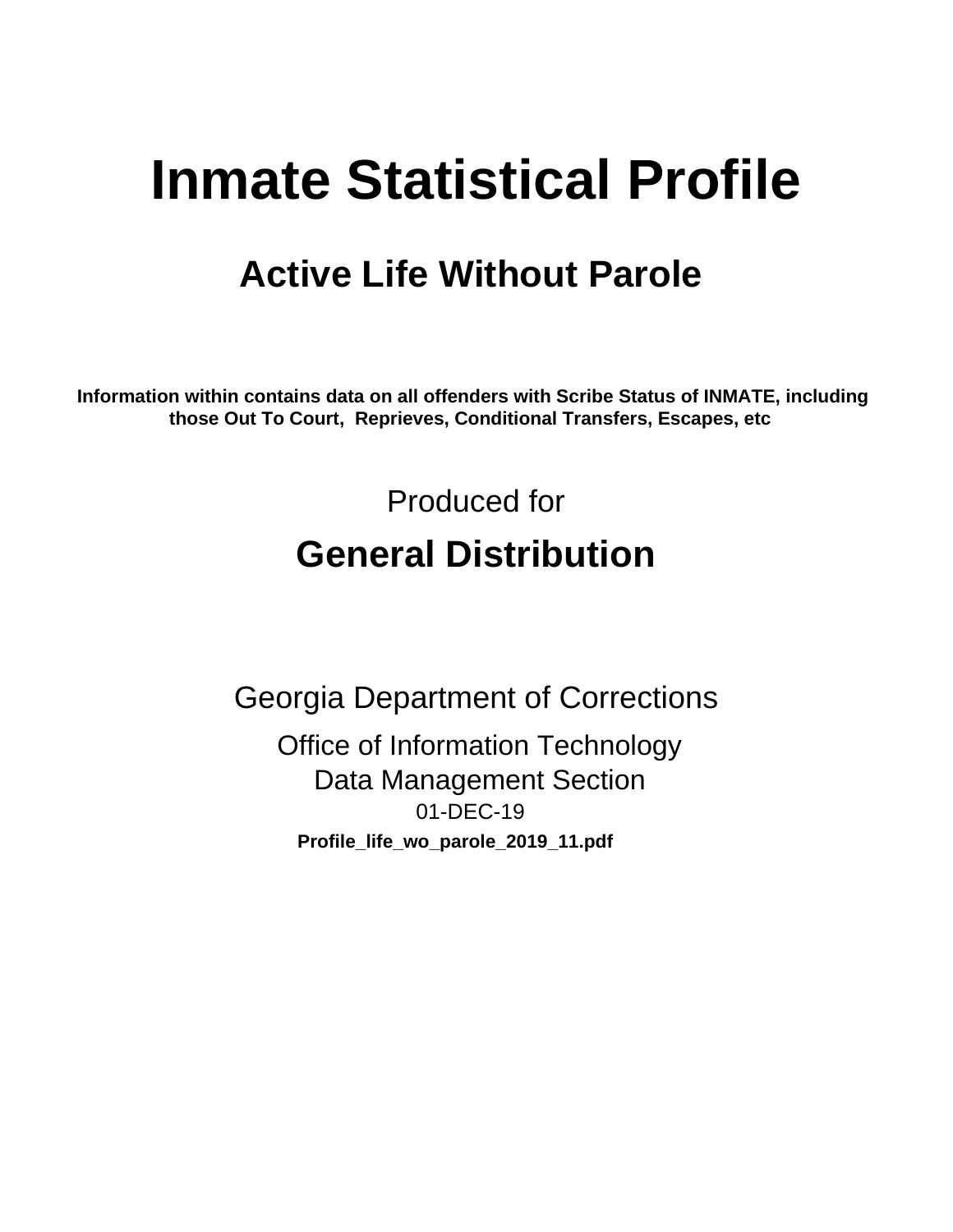#### **Inmate Statistical Profile 01-DEC-19** Contents

**Active Life Without Parole** 

Produced for General Distribution

## **Table of Contents**

|    | <b>Demographic information</b>                                        |
|----|-----------------------------------------------------------------------|
|    | 4 Current age, broken out in ten year age groups                      |
|    | 5 Race group                                                          |
|    | 6 Marital status, self-reported at entry to prison                    |
|    | 7 Number of Inmates with Dependents, self-reported at entry to prison |
|    | 8 Religious affiliation, self-reported at entry to prison             |
|    | 9 Home county - self-reported at entry to prison                      |
|    | 13 Employment status before prison, self-reported at entry to prison  |
|    | 14 Age at admission                                                   |
|    | 16 Height, measured at entry to prison                                |
|    | 17 Weight, measured at entry to prison                                |
|    | 18 Military service                                                   |
|    | <b>Correctional information</b>                                       |
|    | 19 Type of admission to prison                                        |
|    | 20 Current / last supervision level                                   |
|    | 21 Current / last institution type                                    |
|    | 22 Institution type - transitional centers                            |
|    | 23 Institution type - county prisons                                  |
|    | 24 Institution type - state prisons                                   |
|    | 25 Institution type - private prisons                                 |
|    | 26 Institution type - inmate boot camp                                |
|    | 27 Number of disciplinary reports                                     |
|    | 28 Number of transfers                                                |
|    | 29 Number of escapes                                                  |
|    | 30 Time served in current (or last) institution                       |
|    | Educational, psychological and physical information                   |
| 31 | Highest grade level attained                                          |
|    | 32 Culture fair IQ scores                                             |
|    | 33 Wide Range Achievement Test (WRAT) reading score                   |
|    | 34 Wide Range Achievement Test (WRAT) math score                      |
|    | 35 Wide Range Achievement Test (WRAT) spelling score                  |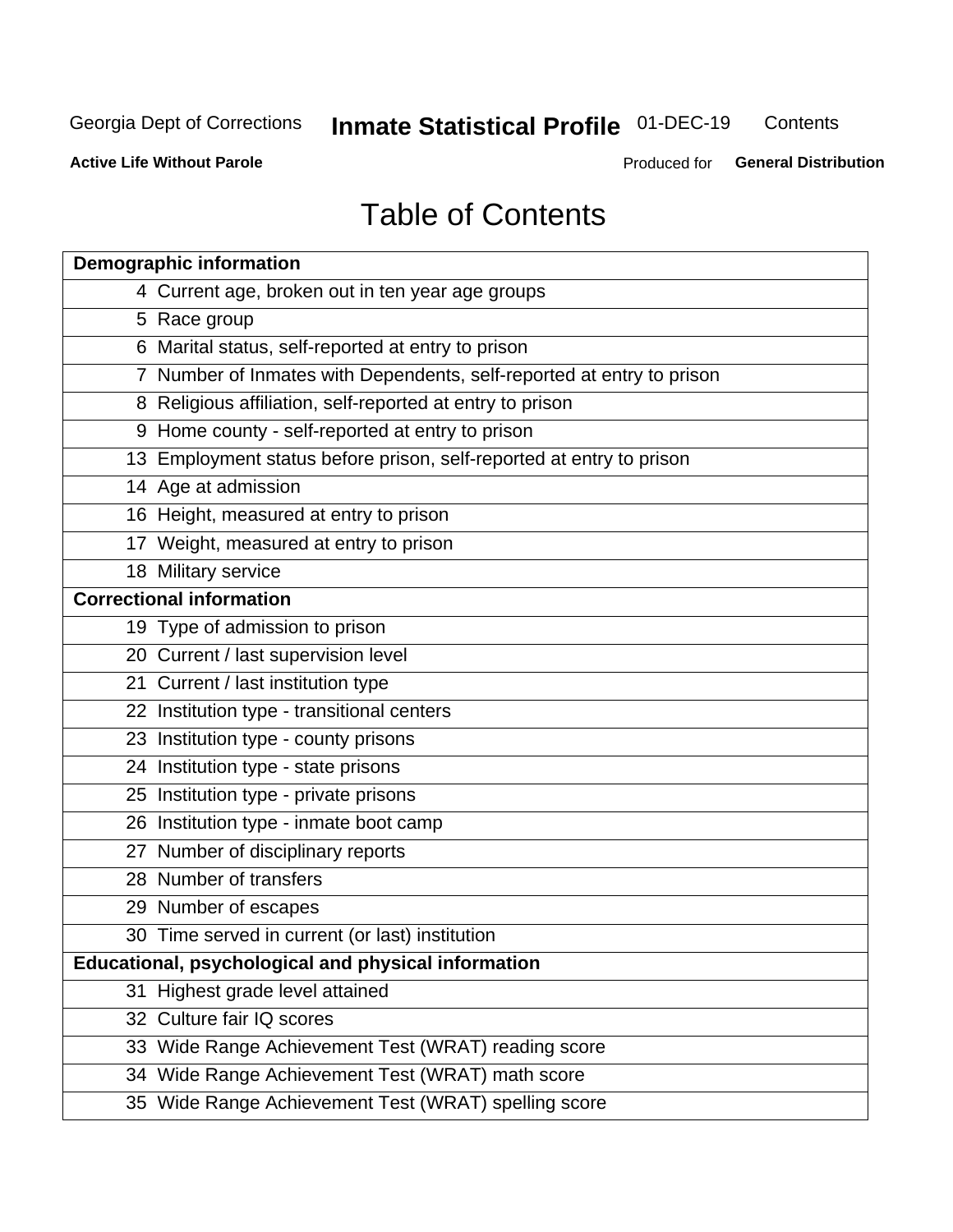## **Inmate Statistical Profile 01-DEC-19**

Contents

**Active Life Without Parole** 

Produced for General Distribution

## **Table of Contents**

| <b>Educational, psychological and physical information</b>       |
|------------------------------------------------------------------|
| 36 Current / last mental health treatment level                  |
| 37 PULHESDWIT medical scale - 'P' overall condition ('P'hysical) |
| 38 PULHESDWIT medical scale - 'U' upper body                     |
| 39 PULHESDWIT medical scale - 'L' lower body                     |
| 40 PULHESDWIT medical scale - 'H' hearing                        |
| 41 PULHESDWIT medical scale - 'E' vision                         |
| 42 PULHESDWIT medical scale -'S' psychiatric                     |
| 43 PULHESDWIT medical scale - 'D' dental                         |
| 44 PULHESDWIT medical scale - 'W' work ability                   |
| 45 PULHESDWIT medical scale - 'I' impairment                     |
| 46 PULHESDWIT medical scale - 'T' transportability               |
| <b>Crimes and criminal history information</b>                   |
| 47 Number of prior Georgia incarcerations                        |
| 48 Prison sentence in years                                      |
| 49 Primary offense, broken out into felonies vs misdemeanors     |
| 50 Primary offense, broken out into six broad crime categories   |
| 51 Primary offense, detailed offense code                        |
| 52 County of conviction of primary offense                       |
| 56 Circuit of conviction of primary offense                      |
| 58 Years served (jail + prison) in this incarceration            |
| <b>Medical information</b>                                       |
| 59 Results of most recent HIV test                               |
| 60 Results of most recent tuberculosis test                      |
| 61 Results of most recent syphilis test                          |
| 62 Results of most recent Hepatitis-C test                       |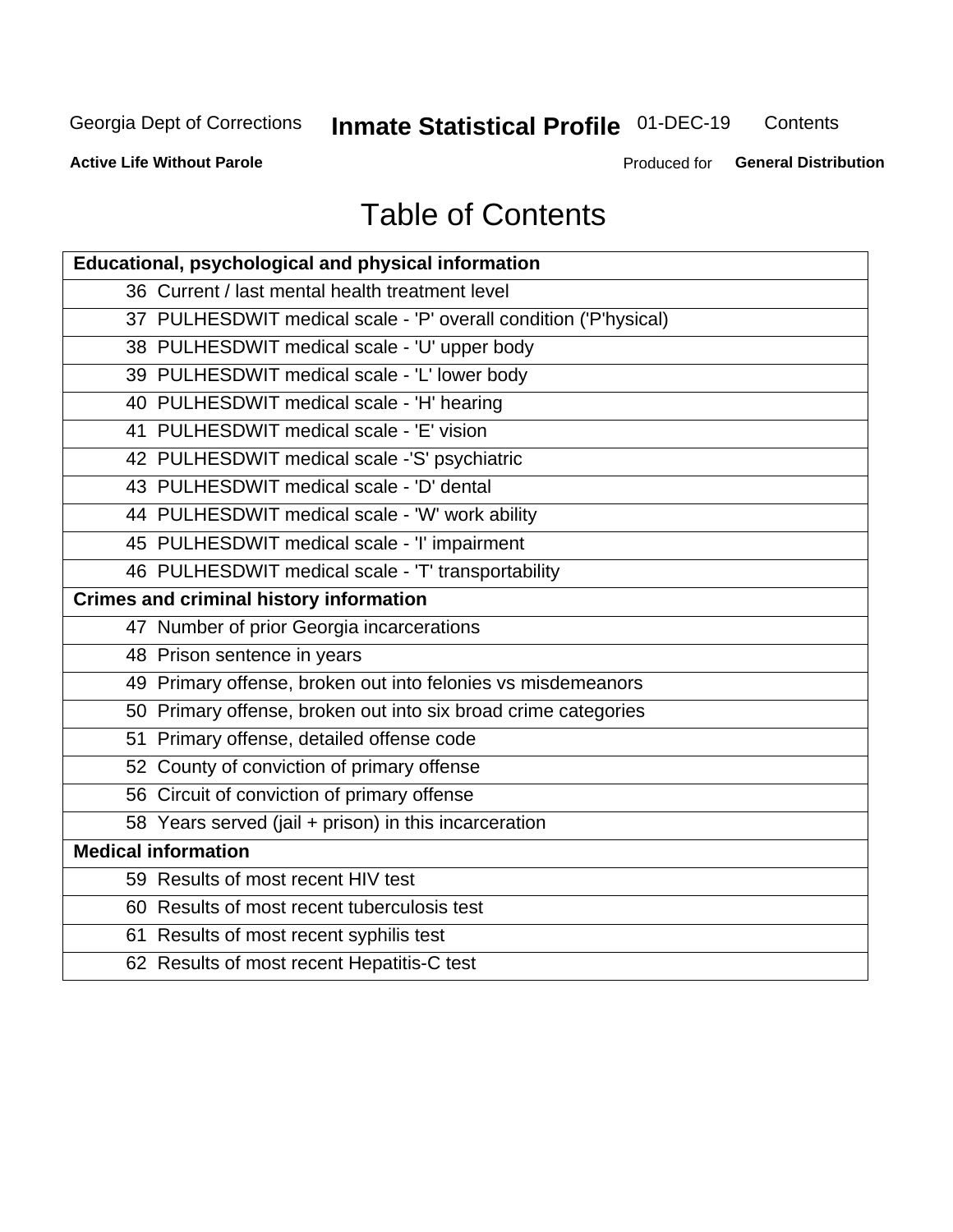#### **Active Life Without Parole**

#### Produced for General Distribution

### Current age, broken out in ten-year age groups

COL % - percent each COUNT is of its particular column

|                          | <b>Male</b>  |          |         |                 | <b>Female</b> |          |              | <b>Total</b> |
|--------------------------|--------------|----------|---------|-----------------|---------------|----------|--------------|--------------|
| <b>Current Age</b>       | <b>Count</b> | Col %    | Row %   | <b>Count</b>    | Col %         | Row %    | <b>Total</b> | Col %        |
| <b>Teens (1-19)</b>      |              | $0.06\%$ | 100.00% |                 |               |          |              | 0.06%        |
| <b>Twenties (20-29)</b>  | 244          | 15.55%   | 96.06%  | 10 <sup>1</sup> | 17.24%        | $3.94\%$ | 254          | 15.61%       |
| Thirties (30-39)         | 440          | 28.04%   | 95.44%  | 21              | 36.21%        | 4.56%    | 461          | 28.33%       |
| <b>Forties (40-49)</b>   | 400          | 25.49%   | 96.15%  | 16              | 27.59%        | 3.85%    | 416          | 25.57%       |
| <b>Fifties (50-59)</b>   | 314          | 20.01%   | 97.52%  | 8               | 13.79%        | 2.48%    | 322          | 19.79%       |
| <b>Sixties (60-69)</b>   | 139          | $8.86\%$ | 97.89%  | 3               | 5.17%         | 2.11%    | 142          | 8.73%        |
| Seventy + (70 and above) | 31           | 1.98%    | 100.00% |                 |               |          | 31           | 1.91%        |
| <b>Total Reported</b>    | 1,569        | 100%     | 96.44%  | 58              | 100%          | $3.56\%$ | 1,627        | 100%         |

| المترات المترات |      |          |             |
|-----------------|------|----------|-------------|
| $C = 4 - 7$     | ,569 | co<br>วด | 627<br>,027 |

| Mean<br>(average)    | 43.14 | 40.12 | 43.03 |
|----------------------|-------|-------|-------|
| Median (middle)      |       | 39    |       |
| Mode (most frequent) | 38    |       | 38    |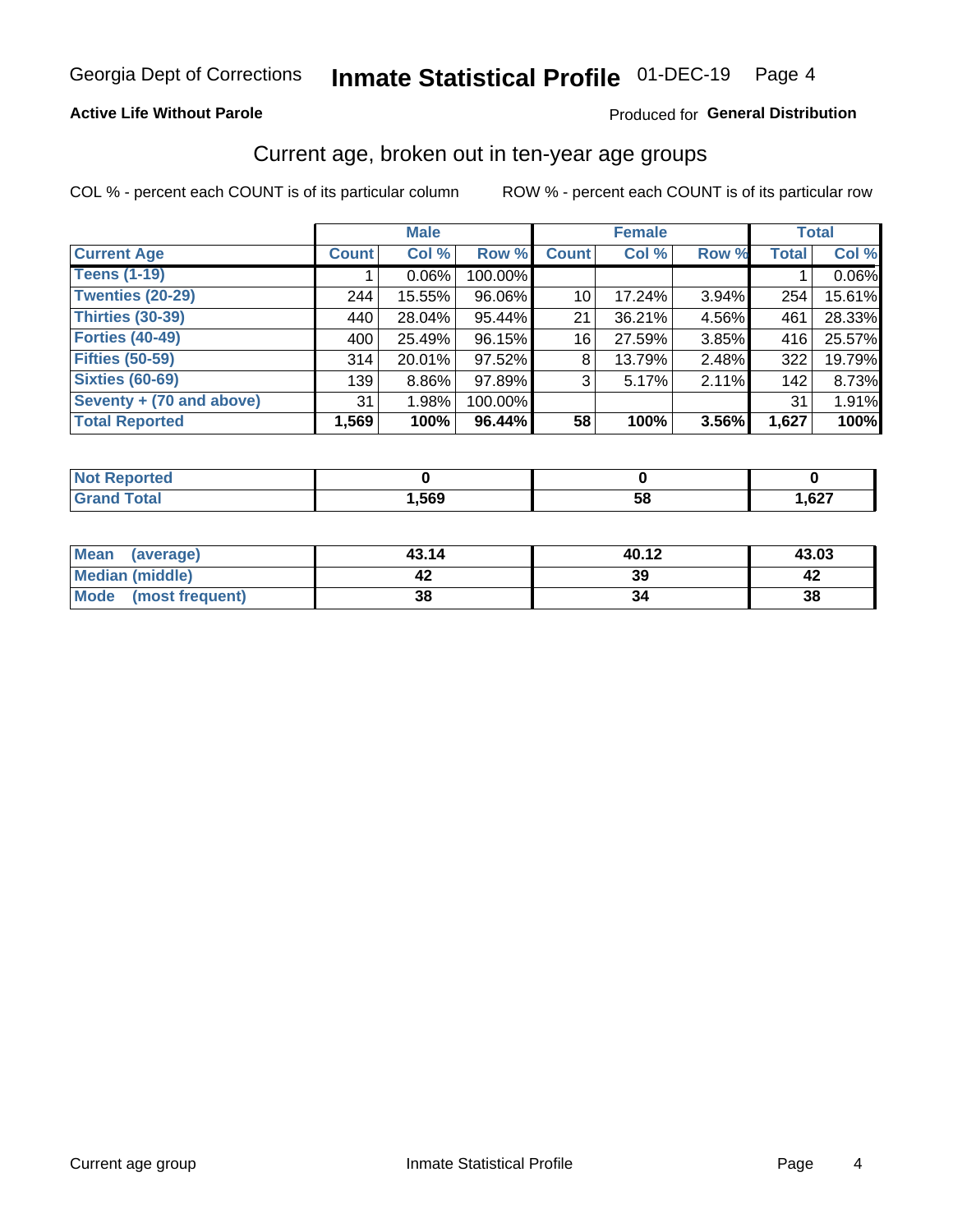#### Inmate Statistical Profile 01-DEC-19 Page 5

#### **Active Life Without Parole**

Produced for General Distribution

### Race group

COL % - percent each COUNT is of its particular column

|                              | <b>Male</b>  |          |           | <b>Female</b>      |        |          | <b>Total</b> |        |
|------------------------------|--------------|----------|-----------|--------------------|--------|----------|--------------|--------|
| <b>Race Group</b>            | <b>Count</b> | Col %    |           | <b>Row % Count</b> | Col %  | Row %    | Total        | Col %  |
| <b>White</b>                 | 329          | 20.97%   | 94.00%    | 21                 | 36.21% | 6.00%    | 350          | 21.51% |
| <b>Black</b><br>$\mathbf{2}$ | 1,200        | 76.48%   | $97.17\%$ | 35                 | 60.34% | 2.83%    | 1,235        | 75.91% |
| <b>Other</b><br>5.           |              | .13%     | 100.00%   |                    |        |          | 2            | .12%   |
| <b>Asian</b><br>6            | 6            | .38%     | 100.00%   |                    |        |          | 6            | .37%   |
| <b>Hispanic</b><br>10        | 32           | $2.04\%$ | 94.12%    | ົ                  | 3.45%  | $5.88\%$ | 34           | 2.09%  |
| <b>Total Reported</b>        | 1,569        | 100%     | 96.44%    | 58                 | 100%   | 3.56%    | 1,627        | 100%   |

| <b>Continued In the Continued In the Continued Inc.</b><br>тео |      |    |      |
|----------------------------------------------------------------|------|----|------|
| <b>Total</b>                                                   | ,569 | ာင | ,627 |

| маст |  | M |  |  |  |
|------|--|---|--|--|--|
|------|--|---|--|--|--|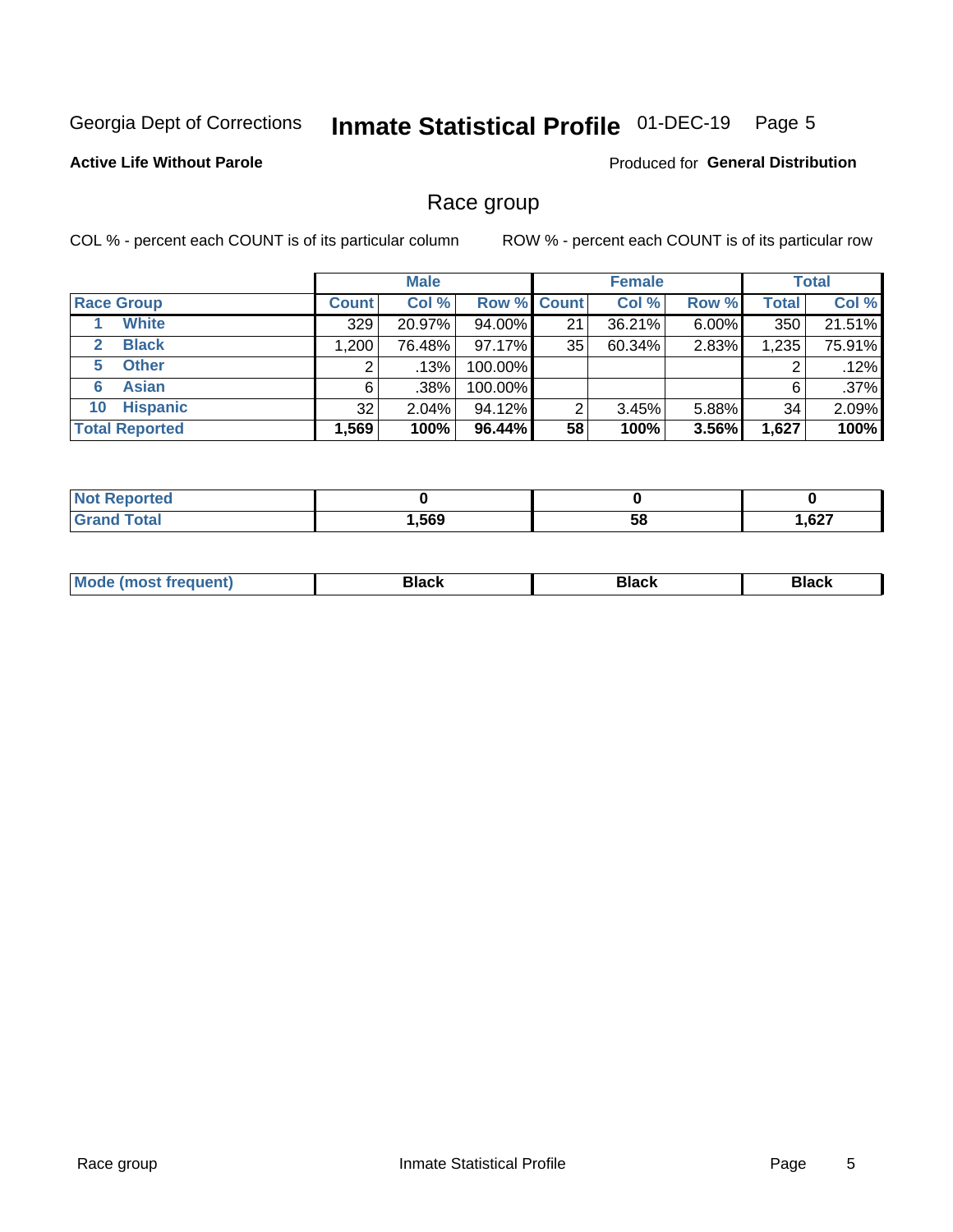#### Inmate Statistical Profile 01-DEC-19 Page 6

#### **Active Life Without Parole**

#### Produced for General Distribution

## Marital status, self-reported at entry to prison

COL % - percent each COUNT is of its particular column

|                            | <b>Male</b>     |        |        | <b>Female</b> |          |        | <b>Total</b> |        |
|----------------------------|-----------------|--------|--------|---------------|----------|--------|--------------|--------|
| <b>Marital Status</b>      | <b>Count</b>    | Col %  | Row %  | <b>Count</b>  | Col %    | Row %  | <b>Total</b> | Col %  |
| <b>Unknown</b><br>$\bf{0}$ | 20 <sub>1</sub> | 1.27%  | 95.24% |               | 1.72%    | 4.76%  | 21           | 1.29%  |
| <b>Divorced</b><br>D       | 119             | 7.58%  | 96.75% | 4             | $6.90\%$ | 3.25%  | 123          | 7.56%  |
| <b>Married</b><br>М        | 212             | 13.51% | 95.07% | 11            | 18.97%   | 4.93%  | 223          | 13.71% |
| <b>S</b> Separated         | 45              | 2.87%  | 88.24% | 6             | 10.34%   | 11.76% | 51           | 3.13%  |
| <b>Unmarried</b><br>U      | 1,133           | 72.21% | 97.42% | 30            | 51.72%   | 2.58%  | 1,163        | 71.48% |
| <b>Widow</b><br>W          | 40              | 2.55%  | 86.96% | 6             | 10.34%   | 13.04% | 46           | 2.83%  |
| <b>Total Reported</b>      | 1,569           | 100%   | 96.44% | 58            | 100%     | 3.56%  | 1,627        | 100%   |

| prted<br>NOT |      |    |              |
|--------------|------|----|--------------|
| <b>Total</b> | ,569 | ວດ | 1,627<br>--- |

|  | M | . | Unmarried | າmarried<br>_____ |
|--|---|---|-----------|-------------------|
|--|---|---|-----------|-------------------|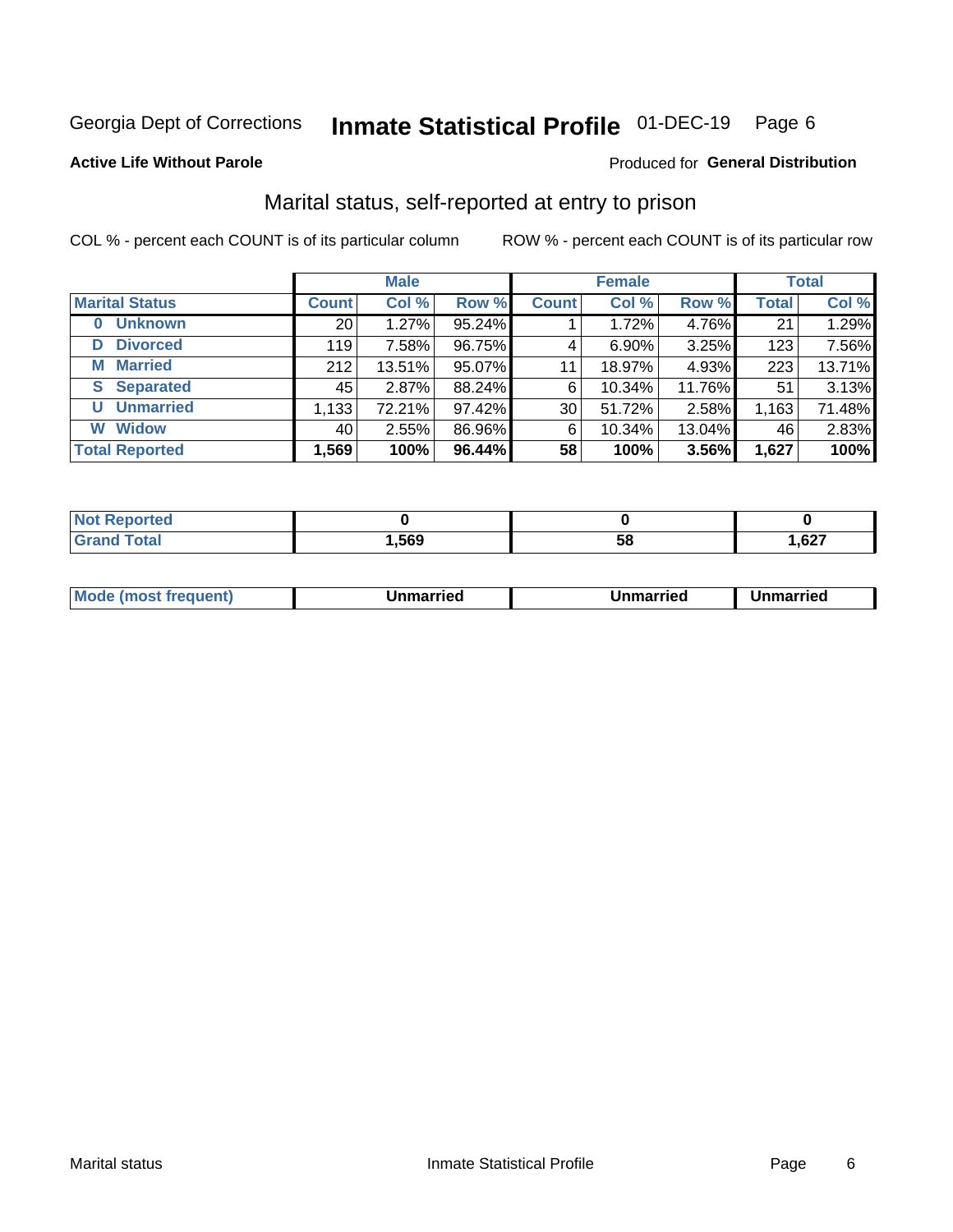#### Inmate Statistical Profile 01-DEC-19 Page 7

#### **Active Life Without Parole**

#### Produced for General Distribution

### Number of Inmates with Dependents, Self-Reported at Entry to Prison

COL % - percent each COUNT is of its particular column

|                             |              | <b>Male</b> |         |              | <b>Female</b> |       |              | <b>Total</b> |
|-----------------------------|--------------|-------------|---------|--------------|---------------|-------|--------------|--------------|
| <b>Number of dependents</b> | <b>Count</b> | Col %       | Row %   | <b>Count</b> | Col %         | Row % | <b>Total</b> | Col %        |
| $\bf{0}$                    | 375          | 31.70%      | 94.94%  | 20           | 38.46%        | 5.06% | 395          | 31.98%       |
|                             | 282          | 23.84%      | 96.91%  | 9            | 17.31%        | 3.09% | 291          | 23.56%       |
| $\overline{2}$              | 210          | 17.75%      | 96.77%  | 7            | 13.46%        | 3.23% | 217          | 17.57%       |
| 3                           | 135          | 11.41%      | 93.75%  | 9            | 17.31%        | 6.25% | 144          | 11.66%       |
| 4                           | 87           | 7.35%       | 96.67%  | 3            | 5.77%         | 3.33% | 90           | 7.29%        |
| 5                           | 40           | 3.38%       | 93.02%  | 3            | 5.77%         | 6.98% | 43           | 3.48%        |
| 6                           | 25           | 2.11%       | 96.15%  |              | 1.92%         | 3.85% | 26           | 2.11%        |
| 7                           | 13           | 1.10%       | 100.00% |              |               |       | 13           | 1.05%        |
| 8                           | 7            | 0.59%       | 100.00% |              |               |       | 7            | 0.57%        |
| $\boldsymbol{9}$            | 3            | 0.25%       | 100.00% |              |               |       | 3            | 0.24%        |
| Over 10                     | 6            | 0.51%       | 100.00% |              |               |       | 6            | 0.49%        |
| <b>Total Reported</b>       | 1,183        | 100%        | 95.79%  | 52           | 100%          | 4.21% | 1,235        | 100%         |

| 386  |          | 392                      |
|------|----------|--------------------------|
| ,569 | . .<br>◡ | $\sim$ 00 $-$<br>/ 2ס, ا |

| <b>Mean</b><br>(average) | 1.60 | - 72<br>I. I J |
|--------------------------|------|----------------|
| Median (middle)          |      |                |
| Mode<br>(most frequent)  |      |                |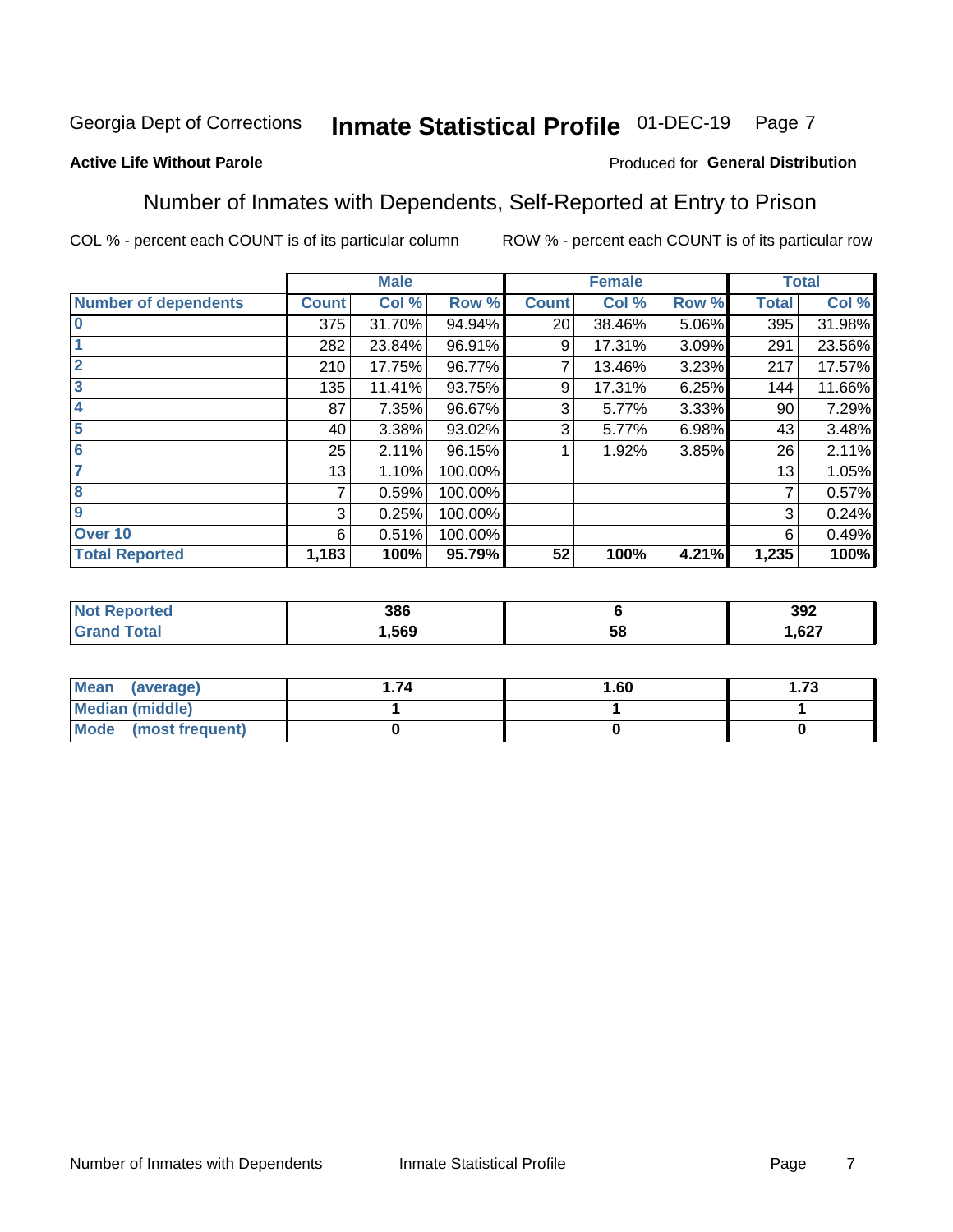#### Inmate Statistical Profile 01-DEC-19 Page 8

#### **Active Life Without Parole**

#### Produced for General Distribution

## Religious affiliation, self-reported at entry to prison

COL % - percent each COUNT is of its particular column

|                         |                              |                | <b>Male</b> |         |                | <b>Female</b> |         |                | <b>Total</b> |
|-------------------------|------------------------------|----------------|-------------|---------|----------------|---------------|---------|----------------|--------------|
|                         | <b>Religious Affiliation</b> | <b>Count</b>   | Col %       | Row %   | <b>Count</b>   | Col %         | Row %   | <b>Total</b>   | Col %        |
| 1                       | <b>Islam</b>                 | 91             | 11.07%      | 96.81%  | $\overline{3}$ | 7.14%         | 3.19%   | 94             | 10.88%       |
| $\overline{2}$          | <b>Catholic</b>              | 22             | 2.68%       | 88.00%  | 3              | 7.14%         | 12.00%  | 25             | 2.89%        |
| $\overline{\mathbf{3}}$ | <b>Baptist</b>               | 391            | 47.57%      | 93.99%  | 25             | 59.52%        | 6.01%   | 416            | 48.15%       |
| $\overline{\mathbf{4}}$ | <b>Methodist</b>             | 13             | 1.58%       | 92.86%  | 1              | 2.38%         | 7.14%   | 14             | 1.62%        |
| 7                       | <b>Church Of God</b>         | 3              | .36%        | 100.00% |                |               |         | 3              | .35%         |
| 8                       | <b>Holiness</b>              | 16             | 1.95%       | 88.89%  | $\overline{2}$ | 4.76%         | 11.11%  | 18             | 2.08%        |
| $\overline{9}$          | <b>Jewish</b>                | 3              | .36%        | 100.00% |                |               |         | 3              | .35%         |
| 10                      | <b>Anglican</b>              | 1              | .12%        | 100.00% |                |               |         |                | .12%         |
| 11                      | <b>Greek Orthodox</b>        |                |             |         | 1              | 2.38%         | 100.00% |                | .12%         |
| 12                      | <b>Hindu</b>                 | $\overline{2}$ | .24%        | 100.00% |                |               |         | $\overline{2}$ | .23%         |
| 13                      | <b>Buddhist</b>              | 3              | .36%        | 100.00% |                |               |         | 3              | .35%         |
| 16                      | <b>Seventh Day Adventist</b> | 6              | .73%        | 100.00% |                |               |         | 6              | .69%         |
| 17                      | <b>Jehovah Witness</b>       | 12             | 1.46%       | 100.00% |                |               |         | 12             | 1.39%        |
| 18                      | <b>Latter Day Saints</b>     | 1              | .12%        | 100.00% |                |               |         |                | .12%         |
| 20                      | <b>Other Prot</b>            | 74             | 9.00%       | 98.67%  | 1              | 2.38%         | 1.33%   | 75             | 8.68%        |
| $\overline{21}$         | <b>Messianic Judaism</b>     |                |             |         | $\overline{2}$ | 4.76%         | 100.00% | $\overline{2}$ | .23%         |
| 23                      | <b>Hebrew Israelite</b>      | 1              | .12%        | 100.00% |                |               |         |                | .12%         |
| 25                      | <b>Native American</b>       | 1              | .12%        | 100.00% |                |               |         |                | .12%         |
| 28                      | <b>Rastafari</b>             | 1              | .12%        | 100.00% |                |               |         |                | .12%         |
| 30                      | <b>No Religion</b>           | 26             | 3.16%       | 96.30%  | 1              | 2.38%         | 3.70%   | 27             | 3.13%        |
| 31                      | Christian -                  | 53             | 6.45%       | 94.64%  | 3              | 7.14%         | 5.36%   | 56             | 6.48%        |
|                         | <b>Unspecified</b>           |                |             |         |                |               |         |                |              |
| 96                      | <b>None</b>                  | 102            | 12.41%      | 100.00% |                |               |         | 102            | 11.81%       |
|                         | <b>Total Reported</b>        | 822            | 100%        | 95.14%  | 42             | 100%          | 4.86%   | 864            | 100%         |

| ---<br><b>TI</b> | 10 | 763             |
|------------------|----|-----------------|
| .569             | ວດ | $\sim$<br>. .oz |

| Mode (most frequent)<br>3aptist<br>3aptist<br>ˈaɒtist |
|-------------------------------------------------------|
|-------------------------------------------------------|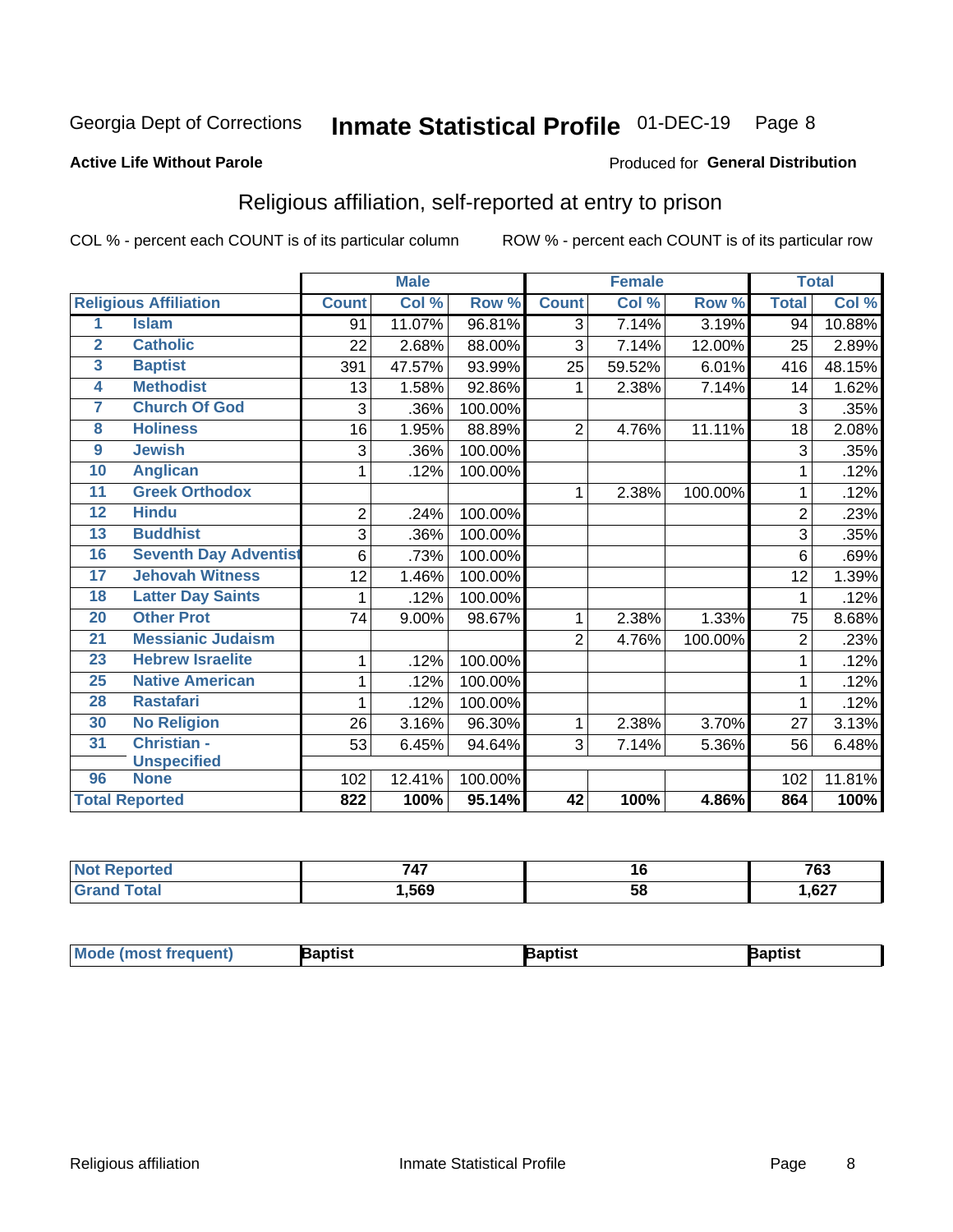#### Inmate Statistical Profile 01-DEC-19 Page 9

#### **Active Life Without Parole**

#### Produced for General Distribution

## Home county, self-reported at entry to prison

COL % - percent each COUNT is of its particular column

|     |                             |                | <b>Male</b> |         |                | <b>Female</b> |        | <b>Total</b>            |        |
|-----|-----------------------------|----------------|-------------|---------|----------------|---------------|--------|-------------------------|--------|
|     | <b>Home County</b>          | <b>Count</b>   | Col %       | Row %   | <b>Count</b>   | Col %         | Row %  | <b>Total</b>            | Col %  |
| 000 | <b>Unknown</b>              | 301            | 19.18%      | 94.65%  | 17             | 29.31%        | 5.35%  | 318                     | 19.55% |
| 001 | <b>Appling County</b>       | 5              | .32%        | 100.00% |                |               |        | 5                       | .31%   |
| 002 | <b>Atkinson County</b>      | $\overline{2}$ | .13%        | 100.00% |                |               |        | $\overline{2}$          | .12%   |
| 003 | <b>Bacon County</b>         | $\mathbf 1$    | .06%        | 100.00% |                |               |        | 1                       | .06%   |
| 004 | <b>Baker County</b>         | $\overline{2}$ | .13%        | 100.00% |                |               |        | $\overline{2}$          | .12%   |
| 005 | <b>Baldwin County</b>       | 3              | .19%        | 100.00% |                |               |        | 3                       | .18%   |
| 006 | <b>Banks County</b>         | $\mathbf{1}$   | .06%        | 100.00% |                |               |        | 1                       | .06%   |
| 007 | <b>Barrow County</b>        | 9              | .57%        | 100.00% |                |               |        | 9                       | .55%   |
| 008 | <b>Bartow County</b>        | 10             | .64%        | 100.00% |                |               |        | 10                      | .61%   |
| 009 | <b>Ben Hill County</b>      | $\overline{7}$ | .45%        | 100.00% |                |               |        | 7                       | .43%   |
| 010 | <b>Berrien County</b>       | 4              | .25%        | 100.00% |                |               |        | $\overline{\mathbf{4}}$ | .25%   |
| 011 | <b>Bibb County</b>          | 43             | 2.74%       | 95.56%  | $\overline{2}$ | 3.45%         | 4.44%  | 45                      | 2.77%  |
| 012 | <b>Bleckley County</b>      | 1              | .06%        | 100.00% |                |               |        | 1                       | .06%   |
| 013 | <b>Brantley County</b>      | $\mathbf 1$    | .06%        | 100.00% |                |               |        | 1                       | .06%   |
| 014 | <b>Brooks County</b>        | 3              | .19%        | 100.00% |                |               |        | 3                       | .18%   |
| 015 | <b>Bryan County</b>         | $\mathbf{1}$   | .06%        | 100.00% |                |               |        | 1                       | .06%   |
| 016 | <b>Bulloch County</b>       | 4              | .25%        | 100.00% |                |               |        | $\overline{4}$          | .25%   |
| 017 | <b>Burke County</b>         | 11             | .70%        | 100.00% |                |               |        | 11                      | .68%   |
| 018 | <b>Butts County</b>         | 4              | .25%        | 100.00% |                |               |        | 4                       | .25%   |
| 019 | <b>Calhoun County</b>       | $\mathbf 1$    | .06%        | 100.00% |                |               |        | 1                       | .06%   |
| 020 | <b>Camden County</b>        | 5              | .32%        | 100.00% |                |               |        | 5                       | .31%   |
| 021 | <b>Candler County</b>       | 5              | .32%        | 100.00% |                |               |        | 5                       | .31%   |
| 022 | <b>Carroll County</b>       | 6              | .38%        | 85.71%  | 1              | 1.72%         | 14.29% | 7                       | .43%   |
| 023 | <b>Catoosa County</b>       | 4              | .25%        | 100.00% |                |               |        | 4                       | .25%   |
| 025 | <b>Chatham County</b>       | 56             | 3.57%       | 100.00% |                |               |        | 56                      | 3.44%  |
| 026 | <b>Chattahoochee County</b> | $\mathbf 1$    | .06%        | 100.00% |                |               |        | 1                       | .06%   |
| 027 | <b>Chattooga County</b>     | $\mathbf 1$    | .06%        | 100.00% |                |               |        | 1                       | .06%   |
| 028 | <b>Cherokee County</b>      | 8              | .51%        | 100.00% |                |               |        | 8                       | .49%   |
| 029 | <b>Clarke County</b>        | 24             | 1.53%       | 96.00%  | 1              | 1.72%         | 4.00%  | 25                      | 1.54%  |
| 030 | <b>Clay County</b>          | $\overline{2}$ | .13%        | 100.00% |                |               |        | $\overline{2}$          | .12%   |
| 031 | <b>Clayton County</b>       | 60             | 3.82%       | 95.24%  | $\sqrt{3}$     | 5.17%         | 4.76%  | 63                      | 3.87%  |
| 033 | <b>Cobb County</b>          | 53             | 3.38%       | 98.15%  | 1              | 1.72%         | 1.85%  | 54                      | 3.32%  |
| 034 | <b>Coffee County</b>        | 6              | .38%        | 75.00%  | $\overline{2}$ | 3.45%         | 25.00% | 8                       | .49%   |
| 035 | <b>Colquitt County</b>      | $\overline{2}$ | .13%        | 100.00% |                |               |        | $\overline{2}$          | .12%   |
| 036 | <b>Columbia County</b>      | 10             | .64%        | 100.00% |                |               |        | 10                      | .61%   |
| 037 | <b>Cook County</b>          | 4              | .25%        | 100.00% |                |               |        | 4                       | .25%   |
| 038 | <b>Coweta County</b>        | 6              | .38%        | 100.00% |                |               |        | 6                       | .37%   |
| 040 | <b>Crisp County</b>         | 6              | .38%        | 100.00% |                |               |        | 6                       | .37%   |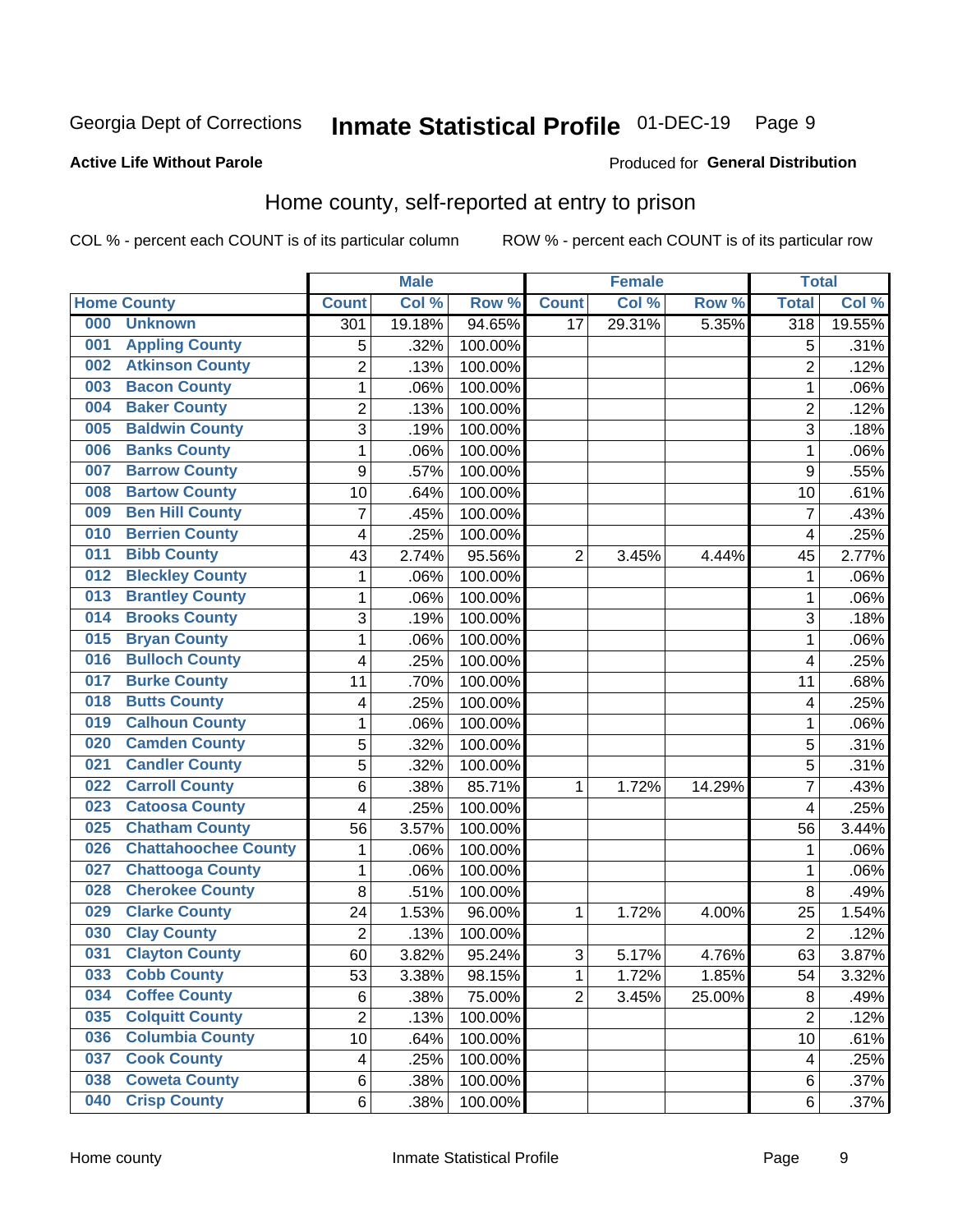## Inmate Statistical Profile 01-DEC-19 Page 10

#### **Active Life Without Parole**

#### Produced for General Distribution

## Home county, self-reported at entry to prison

COL % - percent each COUNT is of its particular column

|     |                          |                | <b>Male</b> |         |                | <b>Female</b> |        | <b>Total</b>   |        |
|-----|--------------------------|----------------|-------------|---------|----------------|---------------|--------|----------------|--------|
|     | <b>Home County</b>       | <b>Count</b>   | Col %       | Row %   | <b>Count</b>   | Col %         | Row %  | <b>Total</b>   | Col %  |
| 043 | <b>Decatur County</b>    | 5              | .32%        | 100.00% |                |               |        | 5              | .31%   |
| 044 | <b>Dekalb County</b>     | 117            | 7.46%       | 99.15%  | 1              | 1.72%         | .85%   | 118            | 7.25%  |
| 045 | <b>Dodge County</b>      | 1              | .06%        | 100.00% |                |               |        | 1              | .06%   |
| 046 | <b>Dooly County</b>      | 1              | .06%        | 100.00% |                |               |        | 1              | .06%   |
| 047 | <b>Dougherty County</b>  | 23             | 1.47%       | 92.00%  | $\overline{2}$ | 3.45%         | 8.00%  | 25             | 1.54%  |
| 048 | <b>Douglas County</b>    | 17             | 1.08%       | 94.44%  | 1              | 1.72%         | 5.56%  | 18             | 1.11%  |
| 049 | <b>Early County</b>      | 3              | .19%        | 100.00% |                |               |        | 3              | .18%   |
| 051 | <b>Effingham County</b>  | 5              | .32%        | 100.00% |                |               |        | 5              | .31%   |
| 052 | <b>Elbert County</b>     | $\overline{2}$ | .13%        | 100.00% |                |               |        | $\overline{2}$ | .12%   |
| 053 | <b>Emanuel County</b>    | 5              | .32%        | 100.00% |                |               |        | 5              | .31%   |
| 056 | <b>Fayette County</b>    | $\overline{7}$ | .45%        | 100.00% |                |               |        | $\overline{7}$ | .43%   |
| 057 | <b>Floyd County</b>      | 21             | 1.34%       | 91.30%  | $\overline{2}$ | 3.45%         | 8.70%  | 23             | 1.41%  |
| 058 | <b>Forsyth County</b>    | 3              | .19%        | 60.00%  | $\overline{2}$ | 3.45%         | 40.00% | 5              | .31%   |
| 059 | <b>Franklin County</b>   | 3              | .19%        | 100.00% |                |               |        | 3              | .18%   |
| 060 | <b>Fulton County</b>     | 182            | 11.60%      | 97.85%  | 4              | 6.90%         | 2.15%  | 186            | 11.43% |
| 061 | <b>Gilmer County</b>     | 2              | .13%        | 100.00% |                |               |        | $\overline{2}$ | .12%   |
| 063 | <b>Glynn County</b>      | 13             | .83%        | 100.00% |                |               |        | 13             | .80%   |
| 064 | <b>Gordon County</b>     | 8              | .51%        | 100.00% |                |               |        | 8              | .49%   |
| 066 | <b>Greene County</b>     | 3              | .19%        | 100.00% |                |               |        | 3              | .18%   |
| 067 | <b>Gwinnett County</b>   | 45             | 2.87%       | 93.75%  | 3              | 5.17%         | 6.25%  | 48             | 2.95%  |
| 068 | <b>Habersham County</b>  | $\overline{2}$ | .13%        | 100.00% |                |               |        | $\overline{2}$ | .12%   |
| 069 | <b>Hall County</b>       | 13             | .83%        | 92.86%  | 1              | 1.72%         | 7.14%  | 14             | .86%   |
| 070 | <b>Hancock County</b>    | $\overline{2}$ | .13%        | 100.00% |                |               |        | $\overline{2}$ | .12%   |
| 071 | <b>Haralson County</b>   | 3              | .19%        | 100.00% |                |               |        | 3              | .18%   |
| 072 | <b>Harris County</b>     | 3              | .19%        | 100.00% |                |               |        | 3              | .18%   |
| 073 | <b>Hart County</b>       | 3              | .19%        | 100.00% |                |               |        | 3              | .18%   |
| 074 | <b>Heard County</b>      | $\mathbf 1$    | .06%        | 100.00% |                |               |        | 1              | .06%   |
| 075 | <b>Henry County</b>      | 14             | .89%        | 93.33%  | 1              | 1.72%         | 6.67%  | 15             | .92%   |
| 076 | <b>Houston County</b>    | 21             | 1.34%       | 95.45%  | 1              | 1.72%         | 4.55%  | 22             | 1.35%  |
| 078 | <b>Jackson County</b>    | 11             | .70%        | 100.00% |                |               |        | 11             | .68%   |
| 079 | <b>Jasper County</b>     | 1              | .06%        | 100.00% |                |               |        | 1              | .06%   |
| 080 | <b>Jeff Davis County</b> | 1              | .06%        | 100.00% |                |               |        | 1              | .06%   |
| 081 | <b>Jefferson County</b>  | $\overline{7}$ | .45%        | 87.50%  | 1              | 1.72%         | 12.50% | 8              | .49%   |
| 082 | <b>Jenkins County</b>    | $\overline{2}$ | .13%        | 100.00% |                |               |        | $\overline{2}$ | .12%   |
| 084 | <b>Jones County</b>      | $\mathbf{1}$   | .06%        | 100.00% |                |               |        | 1              | .06%   |
| 087 | <b>Laurens County</b>    | 5              | .32%        | 100.00% |                |               |        | 5              | .31%   |
| 088 | <b>Lee County</b>        | 3              | .19%        | 100.00% |                |               |        | 3              | .18%   |
| 089 | <b>Liberty County</b>    | 12             | .76%        | 92.31%  | 1              | 1.72%         | 7.69%  | 13             | .80%   |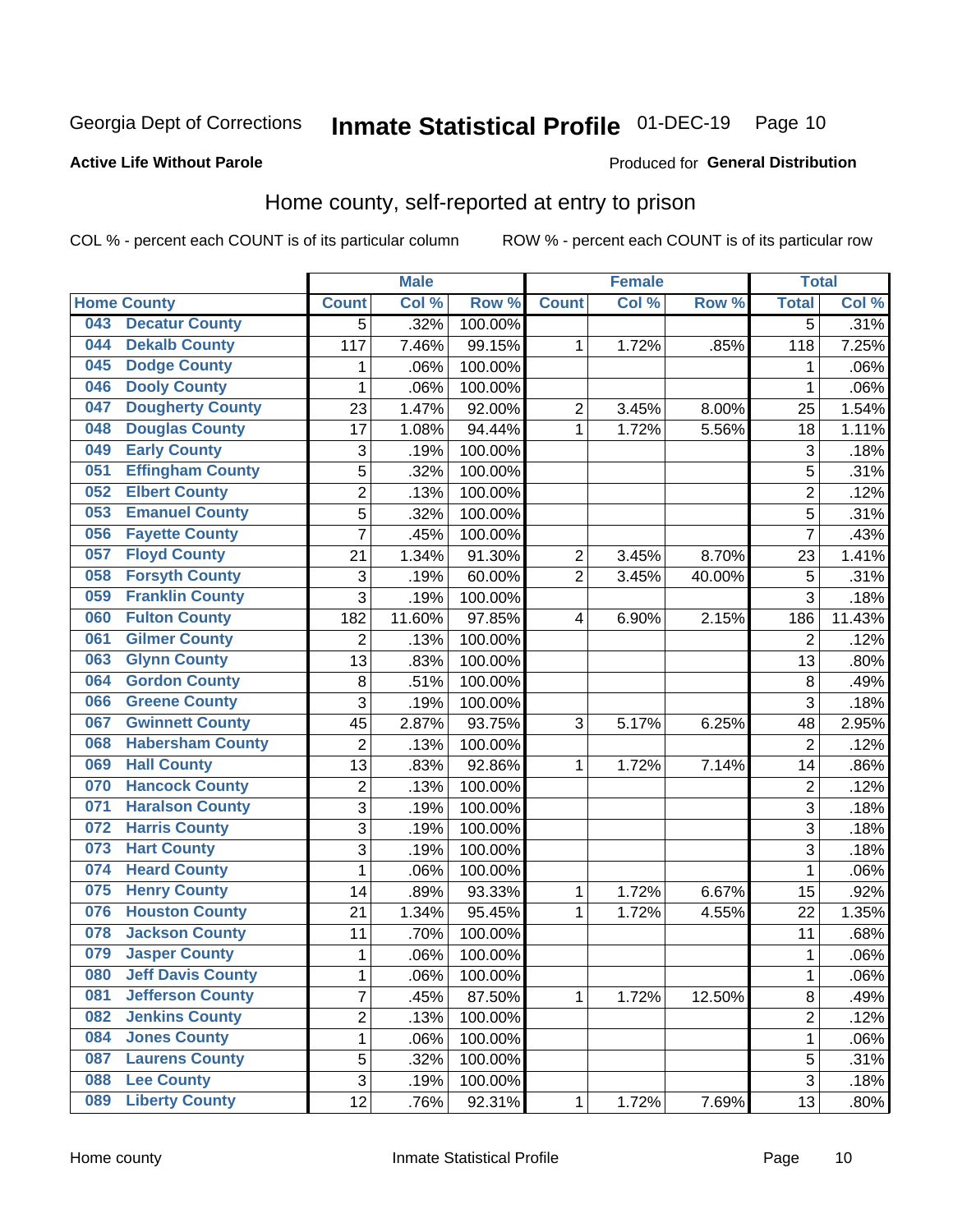## Inmate Statistical Profile 01-DEC-19 Page 11

#### **Active Life Without Parole**

#### Produced for General Distribution

### Home county, self-reported at entry to prison

COL % - percent each COUNT is of its particular column

|                  |                          |                | <b>Male</b> |         |                | <b>Female</b> |         | <b>Total</b>   |       |
|------------------|--------------------------|----------------|-------------|---------|----------------|---------------|---------|----------------|-------|
|                  | <b>Home County</b>       | <b>Count</b>   | Col %       | Row %   | <b>Count</b>   | Col %         | Row %   | <b>Total</b>   | Col % |
| 090              | <b>Lincoln County</b>    | 1              | .06%        | 100.00% |                |               |         | 1              | .06%  |
| 091              | <b>Long County</b>       | 1              | .06%        | 100.00% |                |               |         | 1              | .06%  |
| 092              | <b>Lowndes County</b>    | 9              | .57%        | 100.00% |                |               |         | 9              | .55%  |
| 093              | <b>Lumpkin County</b>    | $\overline{2}$ | .13%        | 100.00% |                |               |         | $\overline{2}$ | .12%  |
| 094              | <b>Macon County</b>      | $\mathbf 1$    | .06%        | 100.00% |                |               |         | 1              | .06%  |
| 095              | <b>Madison County</b>    | $\mathbf 1$    | .06%        | 100.00% |                |               |         | 1              | .06%  |
| 096              | <b>Marion County</b>     | $\mathbf 1$    | .06%        | 100.00% |                |               |         | 1              | .06%  |
| 097              | <b>Mcduffie County</b>   | 3              | .19%        | 100.00% |                |               |         | 3              | .18%  |
| 098              | <b>Mcintosh County</b>   | $\mathbf 1$    | .06%        | 100.00% |                |               |         | 1              | .06%  |
| 099              | <b>Meriwether County</b> | $\overline{c}$ | .13%        | 100.00% |                |               |         | $\overline{2}$ | .12%  |
| 100              | <b>Miller County</b>     | $\overline{c}$ | .13%        | 100.00% |                |               |         | $\overline{2}$ | .12%  |
| 101              | <b>Mitchell County</b>   | $\overline{2}$ | .13%        | 100.00% |                |               |         | $\overline{2}$ | .12%  |
| 102              | <b>Monroe County</b>     | 7              | .45%        | 100.00% |                |               |         | 7              | .43%  |
| 103              | <b>Montgomery County</b> | $\overline{c}$ | .13%        | 100.00% |                |               |         | $\overline{2}$ | .12%  |
| 104              | <b>Morgan County</b>     | $\overline{2}$ | .13%        | 100.00% |                |               |         | $\overline{2}$ | .12%  |
| 106              | <b>Muscogee County</b>   | 33             | 2.10%       | 100.00% |                |               |         | 33             | 2.03% |
| 107              | <b>Newton County</b>     | 8              | .51%        | 80.00%  | $\overline{2}$ | 3.45%         | 20.00%  | 10             | .61%  |
| 108              | <b>Oconee County</b>     |                |             |         | 1              | 1.72%         | 100.00% | 1              | .06%  |
| 109              | <b>Oglethorpe County</b> | 4              | .25%        | 100.00% |                |               |         | 4              | .25%  |
| 110              | <b>Paulding County</b>   | 11             | .70%        | 100.00% |                |               |         | 11             | .68%  |
| 111              | <b>Peach County</b>      | $\mathbf 1$    | .06%        | 100.00% |                |               |         | 1              | .06%  |
| $\overline{112}$ | <b>Pickens County</b>    | $\mathbf 1$    | .06%        | 100.00% |                |               |         | 1              | .06%  |
| 113              | <b>Pierce County</b>     | 5              | .32%        | 100.00% |                |               |         | 5              | .31%  |
| 114              | <b>Pike County</b>       | 3              | .19%        | 100.00% |                |               |         | 3              | .18%  |
| $\overline{115}$ | <b>Polk County</b>       | 5              | .32%        | 100.00% |                |               |         | 5              | .31%  |
| 117              | <b>Putnam County</b>     | 4              | .25%        | 100.00% |                |               |         | 4              | .25%  |
| 119              | <b>Rabun County</b>      | $\overline{2}$ | .13%        | 100.00% |                |               |         | $\overline{2}$ | .12%  |
| 120              | <b>Randolph County</b>   | $\overline{2}$ | .13%        | 100.00% |                |               |         | $\overline{2}$ | .12%  |
| 121              | <b>Richmond County</b>   | 56             | 3.57%       | 94.92%  | 3              | 5.17%         | 5.08%   | 59             | 3.63% |
| 122              | <b>Rockdale County</b>   | 8              | .51%        | 100.00% |                |               |         | $\, 8$         | .49%  |
| 124              | <b>Screven County</b>    | $\mathbf 1$    | .06%        | 100.00% |                |               |         | 1              | .06%  |
| 125              | <b>Seminole County</b>   | 2              | .13%        | 100.00% |                |               |         | 2              | .12%  |
| 126              | <b>Spalding County</b>   | 14             | .89%        | 100.00% |                |               |         | 14             | .86%  |
| 127              | <b>Stephens County</b>   | $\overline{c}$ | .13%        | 66.67%  | 1              | 1.72%         | 33.33%  | $\mathfrak{B}$ | .18%  |
| 128              | <b>Stewart County</b>    | $\mathbf{1}$   | .06%        | 100.00% |                |               |         | 1              | .06%  |
| 129              | <b>Sumter County</b>     | 3              | .19%        | 100.00% |                |               |         | 3              | .18%  |
| $\overline{132}$ | <b>Tattnall County</b>   | $\overline{7}$ | .45%        | 87.50%  | 1              | 1.72%         | 12.50%  | 8              | .49%  |
| $\overline{133}$ | <b>Taylor County</b>     | $\mathbf{1}$   | .06%        | 100.00% |                |               |         | 1              | .06%  |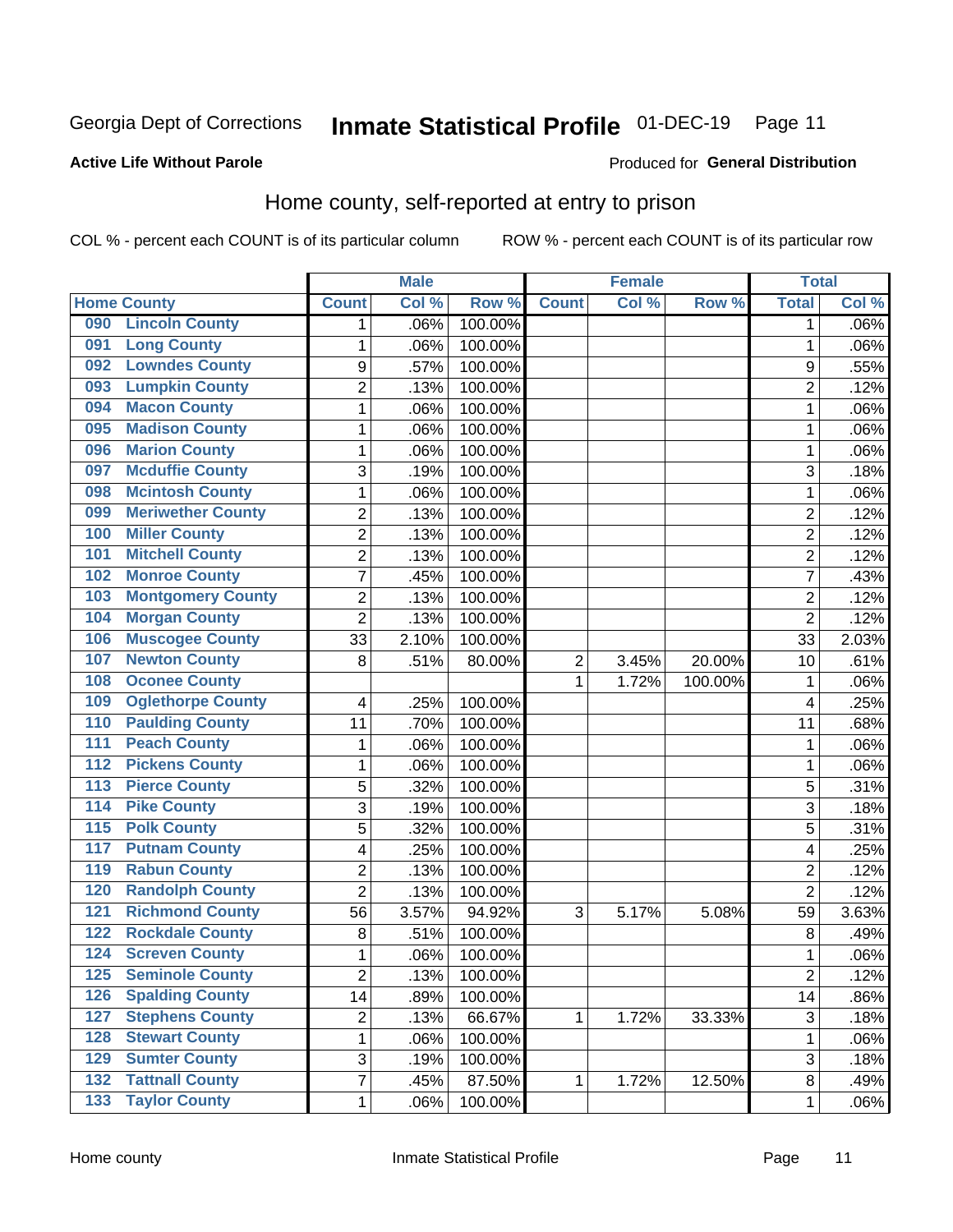## Inmate Statistical Profile 01-DEC-19 Page 12

#### **Active Life Without Parole**

#### Produced for General Distribution

### Home county, self-reported at entry to prison

COL % - percent each COUNT is of its particular column

|                                    |                | <b>Male</b> |         |              | <b>Female</b> |        | <b>Total</b>   |       |
|------------------------------------|----------------|-------------|---------|--------------|---------------|--------|----------------|-------|
| <b>Home County</b>                 | <b>Count</b>   | Col %       | Row %   | <b>Count</b> | Col %         | Row %  | <b>Total</b>   | Col % |
| <b>Telfair County</b><br>134       | 2              | .13%        | 100.00% |              |               |        | 2              | .12%  |
| <b>Thomas County</b><br>136        | 5              | .32%        | 100.00% |              |               |        | 5              | .31%  |
| <b>Tift County</b><br>137          | 10             | .64%        | 100.00% |              |               |        | 10             | .61%  |
| <b>Toombs County</b><br>138        | 10             | .64%        | 100.00% |              |               |        | 10             | .61%  |
| <b>Treutlen County</b><br>140      | 4              | .25%        | 100.00% |              |               |        | 4              | .25%  |
| <b>Troup County</b><br>141         | $\overline{7}$ | .45%        | 100.00% |              |               |        | 7              | .43%  |
| <b>Twiggs County</b><br>143        | $\overline{c}$ | .13%        | 100.00% |              |               |        | $\overline{2}$ | .12%  |
| <b>Union County</b><br>144         | 1              | .06%        | 100.00% |              |               |        |                | .06%  |
| <b>Upson County</b><br>145         | 5              | .32%        | 100.00% |              |               |        | 5              | .31%  |
| <b>Walker County</b><br>146        | 3              | .19%        | 75.00%  | 1            | 1.72%         | 25.00% | 4              | .25%  |
| <b>Walton County</b><br>147        | 15             | .96%        | 100.00% |              |               |        | 15             | .92%  |
| <b>Ware County</b><br>148          | 10             | .64%        | 100.00% |              |               |        | 10             | .61%  |
| <b>Warren County</b><br>149        | $\overline{2}$ | .13%        | 66.67%  | 1            | 1.72%         | 33.33% | 3              | .18%  |
| <b>Washington County</b><br>150    | 7              | .45%        | 100.00% |              |               |        |                | .43%  |
| <b>Wayne County</b><br>151         | 8              | .51%        | 100.00% |              |               |        | 8              | .49%  |
| <b>Wheeler County</b><br>153       | 1              | .06%        | 100.00% |              |               |        | 1              | .06%  |
| <b>White County</b><br>154         | 1              | .06%        | 50.00%  | 1            | 1.72%         | 50.00% | $\overline{2}$ | .12%  |
| <b>Whitfield County</b><br>155     | 10             | .64%        | 100.00% |              |               |        | 10             | .61%  |
| <b>Wilcox County</b><br>156        | 1              | .06%        | 100.00% |              |               |        |                | .06%  |
| <b>Wilkes County</b><br>157        | 4              | .25%        | 100.00% |              |               |        | 4              | .25%  |
| <b>Wilkinson County</b><br>158     | $\overline{2}$ | .13%        | 100.00% |              |               |        | $\overline{2}$ | .12%  |
| <b>Worth County</b><br>159         | 1              | .06%        | 100.00% |              |               |        | 1              | .06%  |
| <b>Other Custody/Out Of</b><br>999 | 3              | .19%        | 100.00% |              |               |        | 3              | .18%  |
| <b>State</b>                       |                |             |         |              |               |        |                |       |
| <b>Total Rported</b>               | 1,569          | 100%        | 96.44%  | 58           | 100%          | 3.56%  | 1,627          | 100%  |

| <b>Not Reported</b> |      |    |               |
|---------------------|------|----|---------------|
| <b>Total</b>        | ,569 | ວດ | ,627<br>$  -$ |

| Mode (most frequent) | <b>Fulton County</b> | <b>Fulton County</b> | <b>Fulton County</b> |
|----------------------|----------------------|----------------------|----------------------|
|----------------------|----------------------|----------------------|----------------------|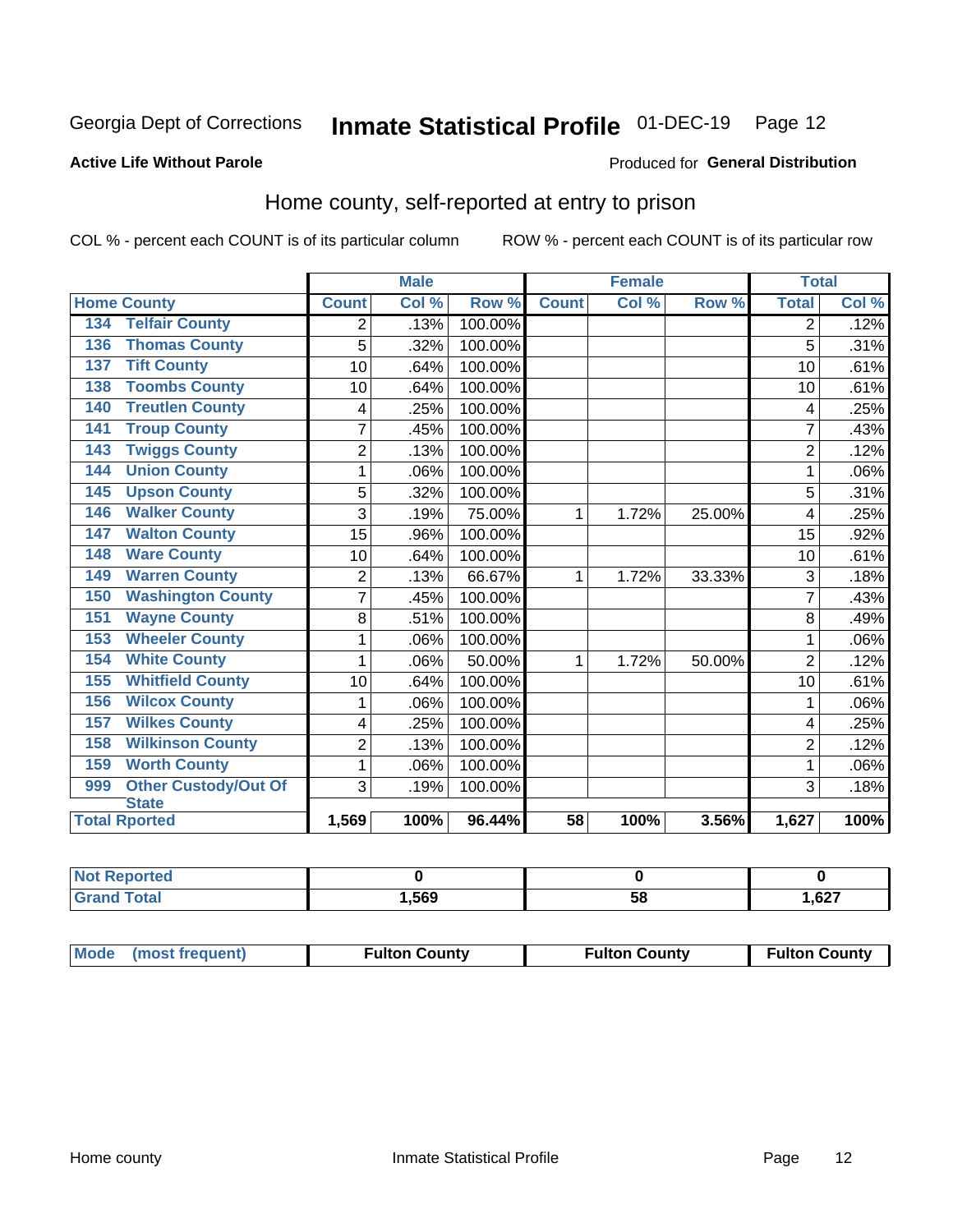#### Inmate Statistical Profile 01-DEC-19 Page 13

#### **Active Life Without Parole**

#### Produced for General Distribution

### Employment status before prison, self-reported at entry to prison

COL % - percent each COUNT is of its particular column

|                           |              | <b>Male</b> |         |              | <b>Female</b> |       |       | <b>Total</b> |  |
|---------------------------|--------------|-------------|---------|--------------|---------------|-------|-------|--------------|--|
| <b>Employment Status</b>  | <b>Count</b> | Col %       | Row %   | <b>Count</b> | Col %         | Row % | Total | Col %        |  |
| <b>Full Time</b><br>01    | 518          | 45.32%      | 96.10%  | 21           | 47.73%        | 3.90% | 539   | 45.41%       |  |
| <b>Part Time</b><br>02    | 75           | 6.56%       | 100.00% |              |               |       | 75    | 6.32%        |  |
| Unempl $<$ 6M<br>03       | 71           | 6.21%       | 98.61%  |              | 2.27%         | 1.39% | 72    | 6.07%        |  |
| Unempl > 6M<br>04         | 287          | 25.11%      | 94.72%  | 16           | 36.36%        | 5.28% | 303   | 25.53%       |  |
| <b>Never Worked</b><br>05 | 103          | 9.01%       | 100.00% |              |               |       | 103   | 8.68%        |  |
| <b>Student</b><br>06      | 34           | 2.97%       | 100.00% |              |               |       | 34    | 2.86%        |  |
| <b>Incapable</b><br>07    | 55           | 4.81%       | 90.16%  | 6            | 13.64%        | 9.84% | 61    | 5.14%        |  |
| <b>Total Reported</b>     | 1,143        | 100%        | 96.29%  | 44           | 100%          | 3.71% | 1,187 | 100%         |  |

| .    | ı  | $\overline{a}$ |
|------|----|----------------|
| ⊣∠∪  |    | 77V            |
| .569 | ວເ |                |

| Mc | ∴ull | ----<br>ıme<br>w |
|----|------|------------------|
|    |      |                  |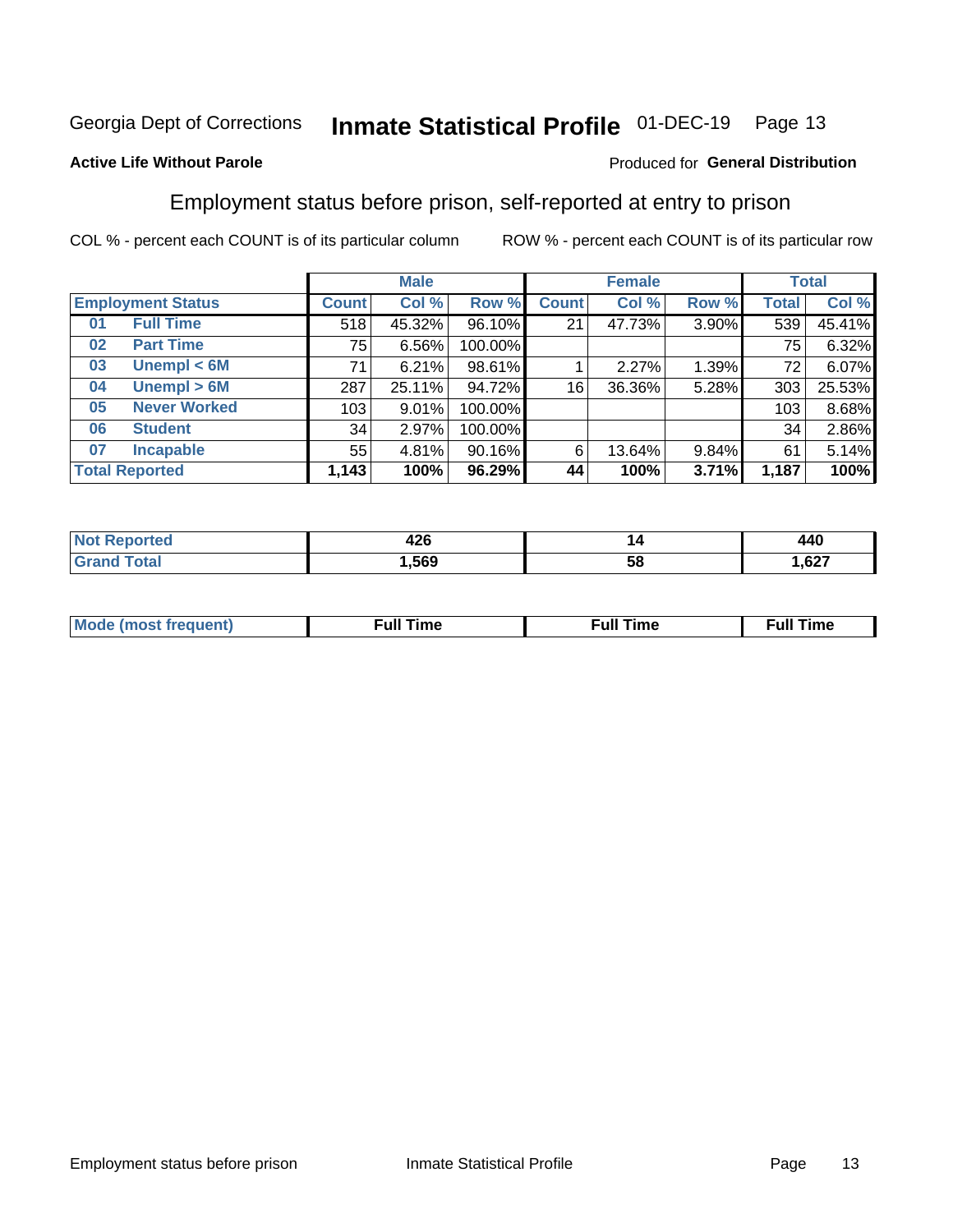#### **Active Life Without Parole**

Produced for General Distribution

### Age at admission

COL % - percent each COUNT is of its particular column

|                         |                | <b>Male</b> |         |                           | <b>Female</b> |        |                | <b>Total</b> |
|-------------------------|----------------|-------------|---------|---------------------------|---------------|--------|----------------|--------------|
| <b>Age At Admission</b> | <b>Count</b>   | Col %       | Row %   | <b>Count</b>              | Col %         | Row %  | <b>Total</b>   | Col %        |
| 15                      | $\overline{2}$ | 0.13%       | 100.00% |                           |               |        | $\overline{2}$ | 0.12%        |
| 16                      | 1              | 0.06%       | 100.00% |                           |               |        | 1              | 0.06%        |
| $\overline{17}$         | 8              | 0.51%       | 100.00% |                           |               |        | 8              | 0.49%        |
| 18                      | 10             | 0.64%       | 100.00% |                           |               |        | 10             | 0.61%        |
| 19                      | 21             | 1.34%       | 100.00% |                           |               |        | 21             | 1.29%        |
| $\overline{20}$         | 41             | 2.61%       | 97.62%  | $\mathbf 1$               | 1.72%         | 2.38%  | 42             | 2.58%        |
| 21                      | 36             | 2.29%       | 94.74%  | $\overline{c}$            | 3.45%         | 5.26%  | 38             | 2.34%        |
| $\overline{22}$         | 63             | 4.02%       | 96.92%  | $\overline{2}$            | 3.45%         | 3.08%  | 65             | 4.00%        |
| $\overline{23}$         | 57             | 3.63%       | 98.28%  | 1                         | 1.72%         | 1.72%  | 58             | 3.56%        |
| $\overline{24}$         | 57             | 3.63%       | 95.00%  | 3                         | 5.17%         | 5.00%  | 60             | 3.69%        |
| $\overline{25}$         | 68             | 4.33%       | 94.44%  | 4                         | 6.90%         | 5.56%  | 72             | 4.43%        |
| 26                      | 70             | 4.46%       | 97.22%  | $\overline{2}$            | 3.45%         | 2.78%  | 72             | 4.43%        |
| $\overline{27}$         | 59             | 3.76%       | 93.65%  | $\overline{\mathbf{4}}$   | 6.90%         | 6.35%  | 63             | 3.87%        |
| 28                      | 69             | 4.40%       | 97.18%  | $\overline{2}$            | 3.45%         | 2.82%  | 71             | 4.36%        |
| 29                      | 65             | 4.14%       | 98.48%  | $\mathbf{1}$              | 1.72%         | 1.52%  | 66             | 4.06%        |
| 30                      | 52             | 3.31%       | 100.00% |                           |               |        | 52             | 3.20%        |
| 31                      | 69             | 4.40%       | 98.57%  | 1                         | 1.72%         | 1.43%  | 70             | 4.30%        |
| $\overline{32}$         | 66             | 4.21%       | 95.65%  | 3                         | 5.17%         | 4.35%  | 69             | 4.24%        |
| 33                      | 52             | 3.31%       | 96.30%  | $\overline{2}$            | 3.45%         | 3.70%  | 54             | 3.32%        |
| $\overline{34}$         | 35             | 2.23%       | 92.11%  | 3                         | 5.17%         | 7.89%  | 38             | 2.34%        |
| 35                      | 43             | 2.74%       | 95.56%  | $\overline{2}$            | 3.45%         | 4.44%  | 45             | 2.77%        |
| 36                      | 53             | 3.38%       | 96.36%  | $\overline{2}$            | 3.45%         | 3.64%  | 55             | 3.38%        |
| $\overline{37}$         | 42             | 2.68%       | 97.67%  | $\mathbf{1}$              | 1.72%         | 2.33%  | 43             | 2.64%        |
| 38                      | 50             | 3.19%       | 100.00% |                           |               |        | 50             | 3.07%        |
| 39                      | 38             | 2.42%       | 86.36%  | 6                         | 10.34%        | 13.64% | 44             | 2.70%        |
| 40                      | 34             | 2.17%       | 94.44%  | $\overline{c}$            | 3.45%         | 5.56%  | 36             | 2.21%        |
| 41                      | 42             | 2.68%       | 95.45%  | $\overline{2}$            | 3.45%         | 4.55%  | 44             | 2.70%        |
| 42                      | 36             | 2.29%       | 100.00% |                           |               |        | 36             | 2.21%        |
| 43                      | 30             | 1.91%       | 93.75%  | $\mathbf 2$               | 3.45%         | 6.25%  | 32             | 1.97%        |
| 44                      | 24             | 1.53%       | 92.31%  | $\overline{c}$            | 3.45%         | 7.69%  | 26             | 1.60%        |
| 45                      | 31             | 1.98%       | 96.88%  | $\mathbf{1}$              | 1.72%         | 3.13%  | 32             | 1.97%        |
| 46                      | 27             | 1.72%       | 90.00%  | $\ensuremath{\mathsf{3}}$ | 5.17%         | 10.00% | 30             | 1.84%        |
| 47                      | 29             | 1.85%       | 100.00% |                           |               |        | 29             | 1.78%        |
| 48                      | 26             | 1.66%       | 89.66%  | 3                         | 5.17%         | 10.34% | 29             | 1.78%        |
| 49                      | 26             | 1.66%       | 100.00% |                           |               |        | 26             | 1.60%        |
| 50                      | 25             | 1.59%       | 100.00% |                           |               |        | 25             | 1.54%        |
| $\overline{51}$         | 10             | 0.64%       | 100.00% |                           |               |        | 10             | 0.61%        |
| $\overline{52}$         | 14             | 0.89%       | 100.00% |                           |               |        | 14             | 0.86%        |
| 53                      | 15             | 0.96%       | 100.00% |                           |               |        | 15             | 0.92%        |
| 54                      | 11             | 0.70%       | 100.00% |                           |               |        | 11             | 0.68%        |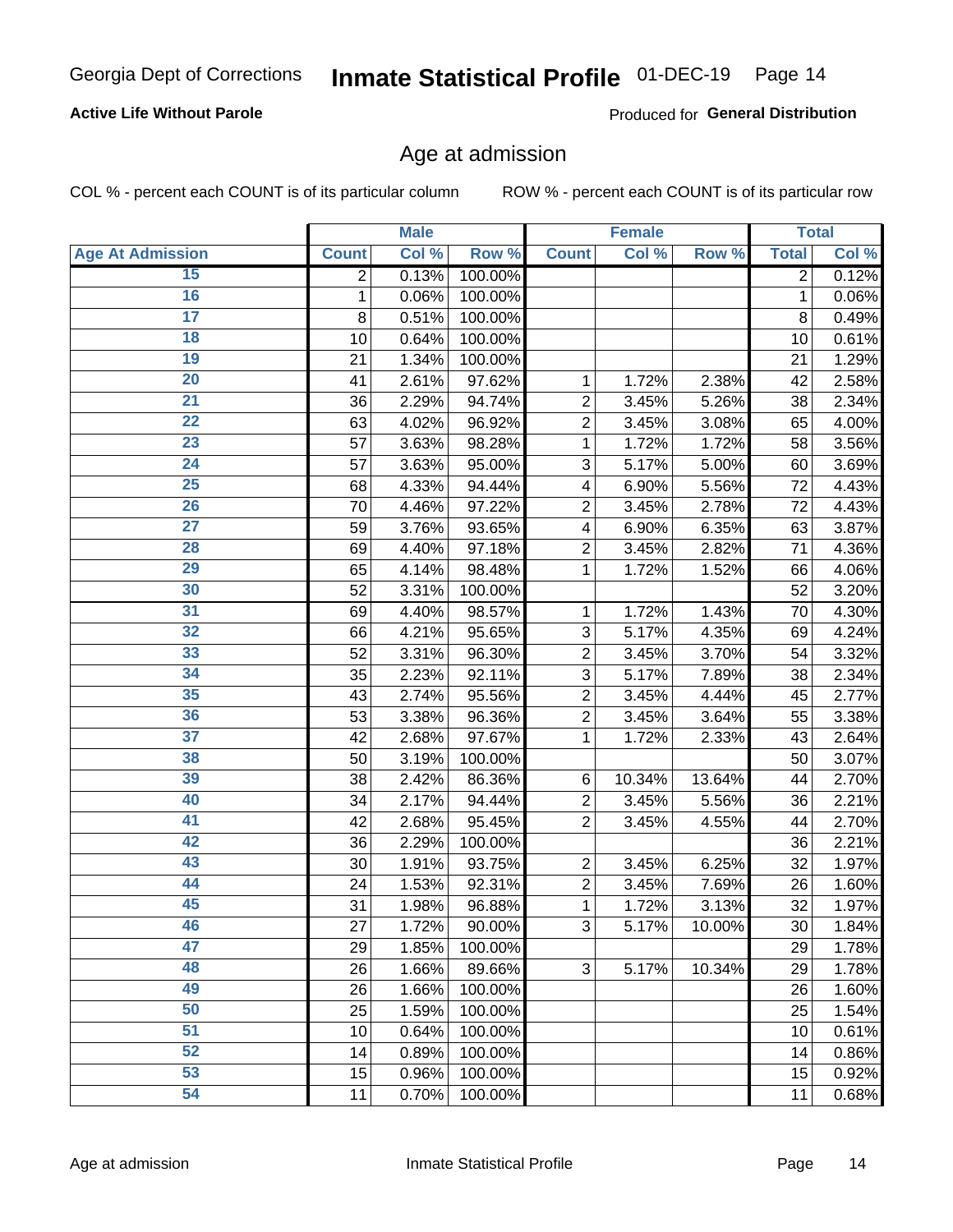#### **Active Life Without Parole**

Produced for General Distribution

## Age at admission

COL % - percent each COUNT is of its particular column

|                         |              | <b>Male</b> |         |              | <b>Female</b> |       |                | <b>Total</b> |
|-------------------------|--------------|-------------|---------|--------------|---------------|-------|----------------|--------------|
| <b>Age At Admission</b> | <b>Count</b> | Col %       | Row %   | <b>Count</b> | Col %         | Row % | <b>Total</b>   | Col %        |
| 55                      | 13           | 0.83%       | 92.86%  |              | 1.72%         | 7.14% | 14             | $0.86\%$     |
| 56                      |              | 0.45%       | 100.00% |              |               |       | 7              | 0.43%        |
| 57                      | 8            | 0.51%       | 100.00% |              |               |       | 8              | 0.49%        |
| 58                      | 6            | 0.38%       | 100.00% |              |               |       | 6              | 0.37%        |
| 59                      | 5            | 0.32%       | 100.00% |              |               |       | 5              | 0.31%        |
| 60                      | 3            | 0.19%       | 100.00% |              |               |       | 3              | 0.18%        |
| 61                      | 2            | 0.13%       | 100.00% |              |               |       | $\overline{2}$ | 0.12%        |
| 62                      | 2            | 0.13%       | 100.00% |              |               |       | 2              | 0.12%        |
| 63                      |              | 0.06%       | 100.00% |              |               |       |                | 0.06%        |
| 64                      | 4            | 0.25%       | 100.00% |              |               |       | 4              | 0.25%        |
| 65                      | 2            | 0.13%       | 100.00% |              |               |       | 2              | 0.12%        |
| 66                      | 2            | 0.13%       | 100.00% |              |               |       | 2              | 0.12%        |
| 67                      | 2            | 0.13%       | 100.00% |              |               |       | 2              | 0.12%        |
| 69                      | 3            | 0.19%       | 100.00% |              |               |       | 3              | 0.18%        |
| 73                      |              | 0.06%       | 100.00% |              |               |       |                | 0.06%        |
| 78                      |              | 0.06%       | 100.00% |              |               |       |                | $0.06\%$     |
| <b>Total Reported</b>   | 1,569        | 100%        | 96.44%  | 58           | 100%          | 3.56% | 1,627          | 100%         |

| <b>NOT Reported</b> |      |    |                 |
|---------------------|------|----|-----------------|
| <b>cotal</b>        | ,569 | ၁၀ | $\sim$<br>, 021 |

| Mean (average)       | 34.06 | 34 | 34.06     |
|----------------------|-------|----|-----------|
| Median (middle)      | ◡▵    | 34 | o c<br>⊾ت |
| Mode (most frequent) |       | 39 | 25        |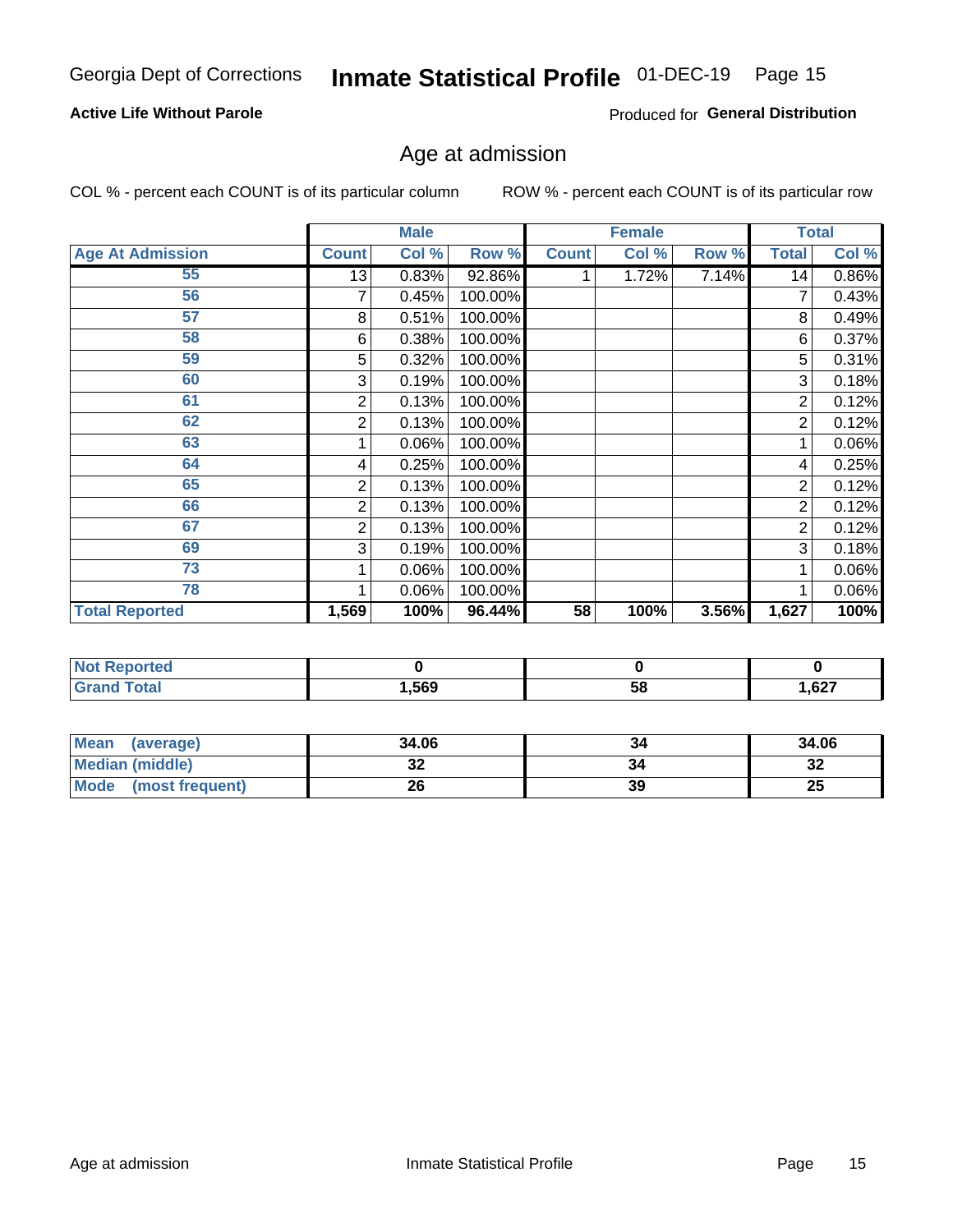#### **Active Life Without Parole**

#### Produced for General Distribution

### Height, measured at entry to prison

COL % - percent each COUNT is of its particular column

|                       |                | <b>Male</b> |         |                | <b>Female</b> |         |                | <b>Total</b> |
|-----------------------|----------------|-------------|---------|----------------|---------------|---------|----------------|--------------|
| <b>Height</b>         | <b>Count</b>   | Col %       | Row %   | <b>Count</b>   | Col %         | Row %   | <b>Total</b>   | Col %        |
| $\bf{0}$              | $\overline{7}$ | 0.45%       | 100.00% |                |               |         | 7              | 0.43%        |
| 4'10''                |                |             |         | $\mathbf{1}$   | 1.72%         | 100.00% | 1              | $0.06\%$     |
| 5'00''                | 4              | 0.25%       | 100.00% |                |               |         | 4              | 0.25%        |
| 5'01"                 | 4              | 0.25%       | 66.67%  | $\overline{2}$ | 3.45%         | 33.33%  | 6              | 0.37%        |
| 5'02"                 | 7              | 0.45%       | 77.78%  | $\overline{2}$ | 3.45%         | 22.22%  | 9              | 0.55%        |
| 5'03''                | 13             | 0.83%       | 56.52%  | 10             | 17.24%        | 43.48%  | 23             | 1.41%        |
| 5'04"                 | 18             | 1.15%       | 52.94%  | 16             | 27.59%        | 47.06%  | 34             | 2.09%        |
| 5'05"                 | 43             | 2.74%       | 86.00%  | $\overline{7}$ | 12.07%        | 14.00%  | 50             | 3.07%        |
| 5'06''                | 107            | 6.82%       | 94.69%  | 6              | 10.34%        | 5.31%   | 113            | 6.95%        |
| 5'07"                 | 108            | 6.88%       | 93.91%  | 7              | 12.07%        | 6.09%   | 115            | 7.07%        |
| 5'08''                | 160            | 10.20%      | 99.38%  | 1              | 1.72%         | 0.62%   | 161            | $9.90\%$     |
| 5'09''                | 205            | 13.07%      | 99.03%  | $\overline{c}$ | 3.45%         | 0.97%   | 207            | 12.72%       |
| 5'10''                | 184            | 11.73%      | 99.46%  | 1              | 1.72%         | 0.54%   | 185            | 11.37%       |
| 5'11"                 | 196            | 12.49%      | 99.49%  | 1              | 1.72%         | 0.51%   | 197            | 12.11%       |
| 6'00''                | 168            | 10.71%      | 99.41%  | 1              | 1.72%         | 0.59%   | 169            | 10.39%       |
| 6'01''                | 132            | 8.41%       | 100.00% |                |               |         | 132            | 8.11%        |
| 6'02"                 | 106            | 6.76%       | 100.00% |                |               |         | 106            | 6.52%        |
| 6'03''                | 50             | 3.19%       | 98.04%  | $\mathbf{1}$   | 1.72%         | 1.96%   | 51             | 3.13%        |
| 6'04"                 | 37             | 2.36%       | 100.00% |                |               |         | 37             | 2.27%        |
| 6'05"                 | 10             | 0.64%       | 100.00% |                |               |         | 10             | 0.61%        |
| 6'06''                | 6              | 0.38%       | 100.00% |                |               |         | 6              | 0.37%        |
| 6'07''                | $\overline{2}$ | 0.13%       | 100.00% |                |               |         | $\overline{2}$ | 0.12%        |
| 6'11''                | $\overline{2}$ | 0.13%       | 100.00% |                |               |         | $\overline{2}$ | 0.12%        |
| <b>Total Reported</b> | 1,569          | 100%        | 96.44%  | 58             | 100%          | 3.56%   | 1,627          | 100%         |

| enorted     |      |    |       |
|-------------|------|----|-------|
| <b>otal</b> | ,569 | 58 | 1,627 |

| <b>Mean</b> | (average)       | 5'10" | 5'05" | 5'10" |  |
|-------------|-----------------|-------|-------|-------|--|
|             |                 |       |       |       |  |
| Mode        | (most frequent) | 5'09" | 5'04" | 5'09" |  |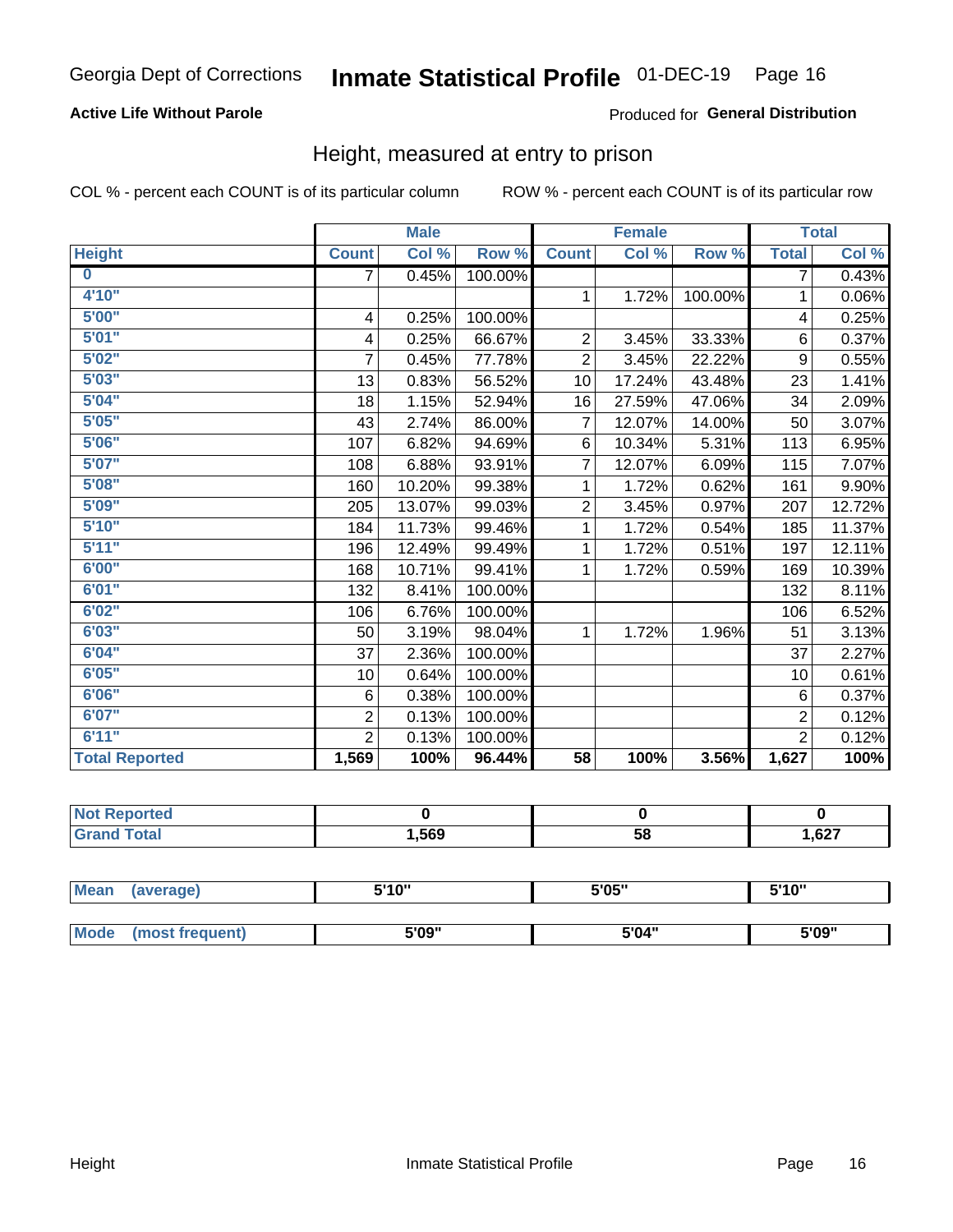#### **Active Life Without Parole**

Produced for General Distribution

### Weight, measured at entry to prison

COL % - percent each COUNT is of its particular column

|                                |                         | <b>Male</b>             |         |                         | <b>Female</b>           |         |                | <b>Total</b> |  |
|--------------------------------|-------------------------|-------------------------|---------|-------------------------|-------------------------|---------|----------------|--------------|--|
| <b>Weight</b>                  | <b>Count</b>            | Col %                   | Row %   | <b>Count</b>            | Col %                   | Row %   | <b>Total</b>   | Col %        |  |
| 100 - 109 pounds               | 1                       | 0.06%                   | 50.00%  | $\overline{1}$          | 1.72%                   | 50.00%  | $\overline{2}$ | 0.12%        |  |
| 110 - 119 pounds               | $\overline{\mathbf{4}}$ | 0.26%                   | 66.67%  | $\overline{2}$          | 3.45%                   | 33.33%  | 6              | 0.37%        |  |
| 120 - 129 pounds               | $\overline{7}$          | 0.45%                   | 87.50%  | $\mathbf{1}$            | 1.72%                   | 12.50%  | 8              | 0.49%        |  |
| 130 - 139 pounds               | 47                      | 3.00%                   | 92.16%  | $\overline{\mathbf{4}}$ | 6.90%                   | 7.84%   | 51             | 3.14%        |  |
| 140 - 149 pounds               | 100                     | 6.39%                   | 96.15%  | $\overline{\mathbf{4}}$ | 6.90%                   | 3.85%   | 104            | 6.40%        |  |
| 150 - 159 pounds               | 144                     | 9.20%                   | 94.74%  | 8                       | 13.79%                  | 5.26%   | 152            | 9.36%        |  |
| 160 - 169 pounds               | 193                     | 12.32%                  | 97.97%  | $\overline{4}$          | 6.90%                   | 2.03%   | 197            | 12.13%       |  |
| 170 - 179 pounds               | 204                     | 13.03%                  | 98.08%  | 4                       | 6.90%                   | 1.92%   | 208            | 12.81%       |  |
| 180 - 189 pounds               | 204                     | 13.03%                  | 97.14%  | 6                       | 10.34%                  | 2.86%   | 210            | 12.93%       |  |
| 190 - 199 pounds               | 130                     | 8.30%                   | 95.59%  | 6                       | 10.34%                  | 4.41%   | 136            | 8.37%        |  |
| 200 - 209 pounds               | 137                     | 8.75%                   | 96.48%  | $\overline{5}$          | 8.62%                   | 3.52%   | 142            | 8.74%        |  |
| 210 - 219 pounds               | 94                      | 6.00%                   | 94.95%  | $\overline{5}$          | 8.62%                   | 5.05%   | 99             | 6.10%        |  |
| 220 - 229 pounds               | 98                      | 6.26%                   | 98.99%  | 1                       | 1.72%                   | 1.01%   | 99             | 6.10%        |  |
| 230 - 239 pounds               | 56                      | 3.58%                   | 98.25%  | $\mathbf{1}$            | 1.72%                   | 1.75%   | 57             | 3.51%        |  |
| 240 - 249 pounds               | 46                      | 2.94%                   | 100.00% |                         |                         |         | 46             | 2.83%        |  |
| 250 - 259 pounds               | 33                      | 2.11%                   | 97.06%  | 1                       | 1.72%                   | 2.94%   | 34             | 2.09%        |  |
| 260 - 269 pounds               | 14                      | 0.89%                   | 93.33%  | $\mathbf{1}$            | 1.72%                   | 6.67%   | 15             | 0.92%        |  |
| 270 - 279 pounds               | 16                      | 1.02%                   | 100.00% |                         |                         |         | 16             | 0.99%        |  |
| 280 - 289 pounds               | 13                      | 0.83%                   | 92.86%  | $\mathbf{1}$            | 1.72%                   | 7.14%   | 14             | 0.86%        |  |
| 290 - 299 pounds               | 5                       | 0.32%                   | 71.43%  | $\overline{2}$          | 3.45%                   | 28.57%  | $\overline{7}$ | 0.43%        |  |
| 300 - 309 pounds               | 5                       | 0.32%                   | 100.00% |                         |                         |         | 5              | 0.31%        |  |
| 310 - 319 pounds               | 1                       | 0.06%                   | 100.00% |                         |                         |         | $\mathbf{1}$   | 0.06%        |  |
| 320 - 329 pounds               | 4                       | 0.26%                   | 100.00% |                         |                         |         | 4              | 0.25%        |  |
| 330 - 339 pounds               | 5                       | 0.32%                   | 100.00% |                         |                         |         | 5              | 0.31%        |  |
| 350 - 359 pounds               | $\mathbf{1}$            | 0.06%                   | 100.00% |                         |                         |         | $\mathbf{1}$   | 0.06%        |  |
| 360 - 369 pounds               | 1                       | 0.06%                   | 100.00% |                         |                         |         | $\mathbf 1$    | 0.06%        |  |
| 370 - 379 pounds               | 1                       | 0.06%                   | 100.00% |                         |                         |         | $\mathbf{1}$   | 0.06%        |  |
| 390 - 399 pounds               |                         |                         |         | $\mathbf{1}$            | 1.72%                   | 100.00% | $\mathbf{1}$   | 0.06%        |  |
| 400 pounds and over            | $\overline{2}$          | 0.13%                   | 100.00% |                         |                         |         | $\overline{2}$ | 0.12%        |  |
| <b>Total Reported</b>          | 1,566                   | 100%                    | 96.43%  | $\overline{58}$         | 100%                    | 3.57%   | 1,624          | 100%         |  |
|                                |                         |                         |         |                         |                         |         |                |              |  |
| <b>Not Reported</b>            |                         | $\overline{\mathbf{3}}$ |         |                         | $\overline{\mathbf{0}}$ |         |                | 3            |  |
| <b>Grand Total</b>             |                         | 1,569                   |         |                         | $\overline{58}$         |         |                | 1,627        |  |
| <b>Mean</b><br>(average)       |                         | 188                     |         |                         | 184                     |         |                | 188          |  |
| <b>Median (middle)</b>         |                         | 180                     |         |                         | 180                     |         |                | 180          |  |
| <b>Mode</b><br>(most frequent) | 180                     |                         |         | 180                     |                         |         | 180            |              |  |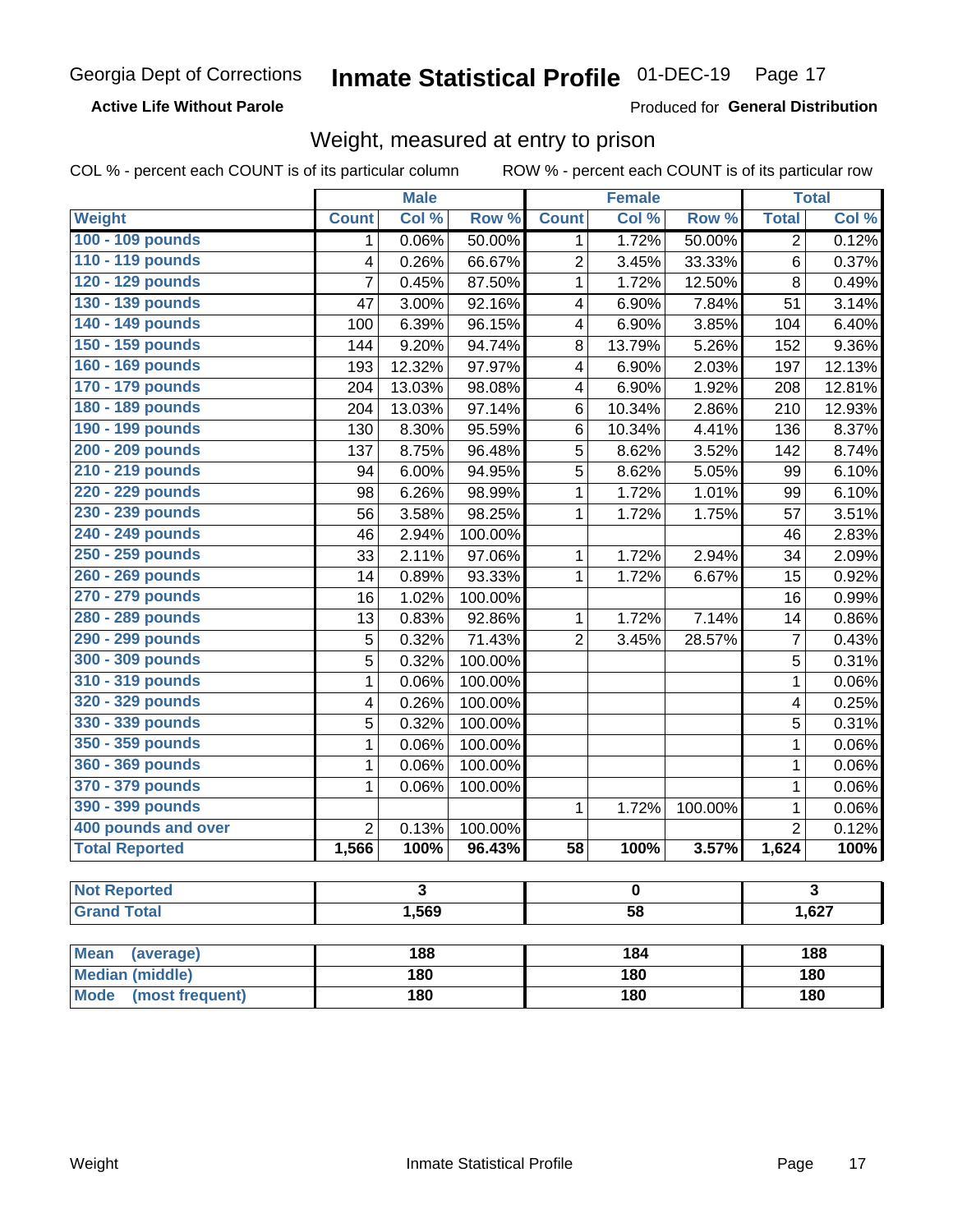## Inmate Statistical Profile 01-DEC-19 Page 18

#### **Active Life Without Parole**

#### Produced for General Distribution

## Veterans validated by Veteran's Administration

COL % - percent each COUNT is of its particular column

|                          |              | <b>Male</b> |                    | <b>Female</b> |       |              | <b>Total</b> |
|--------------------------|--------------|-------------|--------------------|---------------|-------|--------------|--------------|
| <b>Military service</b>  | <b>Count</b> | Col %       | <b>Row % Count</b> | Col %         | Row % | <b>Total</b> | Col %        |
| <b>Others</b><br>0       | 52           | 40.94%      | 100.00%            |               |       | 52           | 40.63%       |
| <b>Air Force</b>         | 49           | 38.58%      | 98.00%             | 100.00%       | 2.00% | 50           | 39.06%       |
| <b>Army</b>              | 6            | 4.72%       | 100.00%            |               |       | 6            | 4.69%        |
| <b>Navy</b><br>3         |              | 5.51%       | 100.00%            |               |       |              | 5.47%        |
| <b>Coast Guard</b><br>5. | 13           | 10.24%      | 100.00%            |               |       | 13           | 10.16%       |
| <b>Total Reported</b>    | 127          | 100%        | $99.22\%$          | 100%          | .78%  | 128          | 100%         |

| TAL. | AA<br>-14 | --<br>IJ | ,499           |
|------|-----------|----------|----------------|
|      | .569      | ၁၀       | $\sim$<br>,627 |

| <b>Moo.</b> |
|-------------|
|-------------|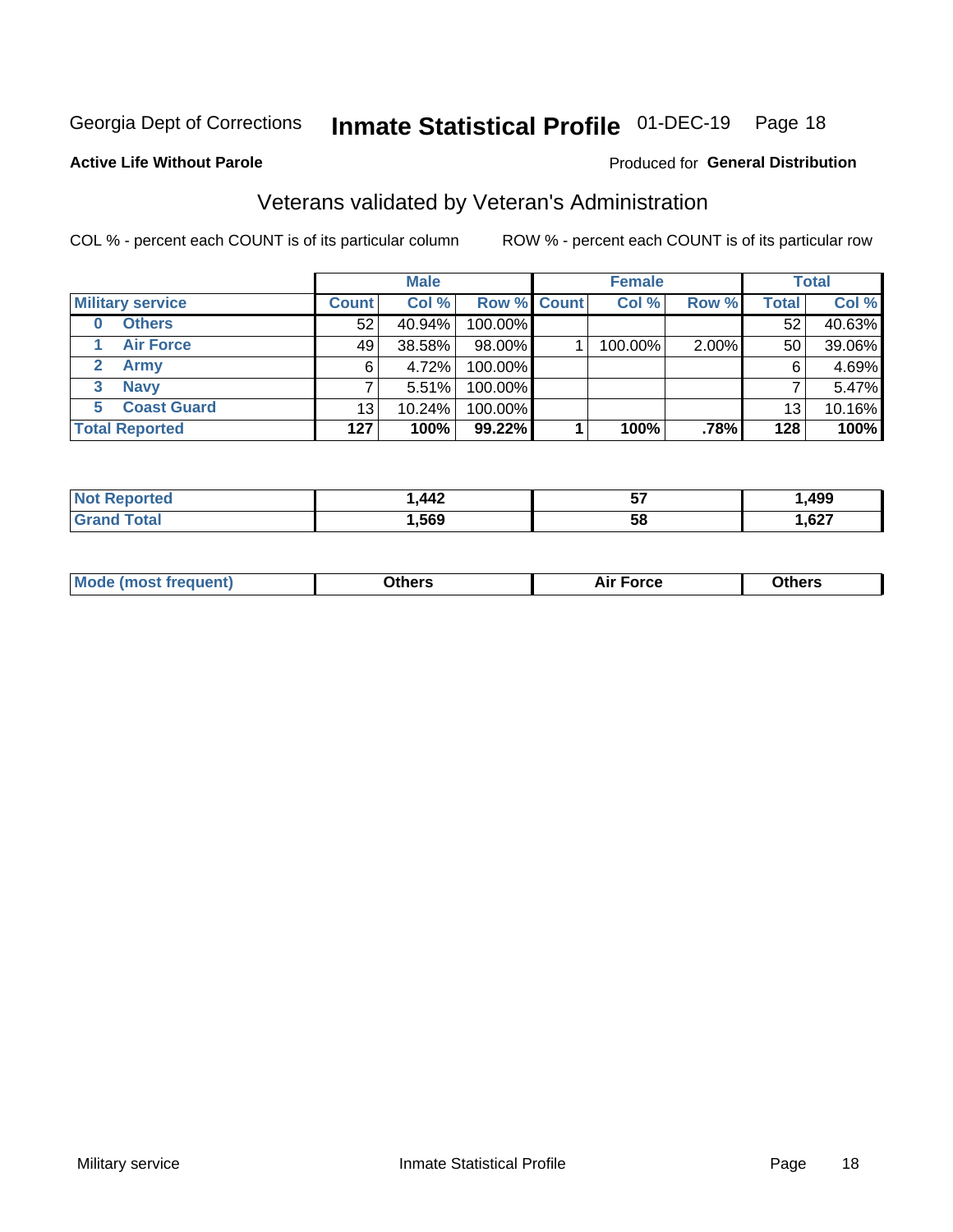#### Inmate Statistical Profile 01-DEC-19 Page 19

**Active Life Without Parole** 

Produced for General Distribution

### Type of admission to prison

COL % - percent each COUNT is of its particular column

|                                      |                 | <b>Male</b> |                    |    | <b>Female</b> |       |              | <b>Total</b> |
|--------------------------------------|-----------------|-------------|--------------------|----|---------------|-------|--------------|--------------|
| <b>Type of Admission</b>             | <b>Count</b>    | Col %       | <b>Row % Count</b> |    | Col %         | Row % | <b>Total</b> | Col %        |
| <b>New Sentence</b><br>52            | 1,486           | 94.71%      | 96.24%             | 58 | 100.00%       | 3.76% | 1,544        | 94.90%       |
| <b>Probation Rev Partial</b><br>53   | 9               | .57%        | 100.00%            |    |               |       | 9            | .55%         |
| <b>Probation Rev Remainder</b><br>54 | 19              | 1.21%       | 100.00%            |    |               |       | 19           | 1.17%        |
| <b>Parole Rev New Sentence</b><br>55 | 21              | 1.34%       | 100.00%            |    |               |       | 21           | 1.29%        |
| <b>Parole Rev No New</b><br>56       | 20              | 1.27%       | 100.00%            |    |               |       | 20           | 1.23%        |
| <b>Sentence</b>                      |                 |             |                    |    |               |       |              |              |
| <b>Life W/O Parole</b><br>70         | 13 <sub>1</sub> | .83%        | 100.00%            |    |               |       | 13           | .80%         |
| <b>Unknown</b><br>82                 |                 | $.06\%$     | 100.00%            |    |               |       |              | .06%         |
| <b>Total Reported</b>                | 1,569           | 100%        | 96.44%             | 58 | 100%          | 3.56% | 1,627        | 100%         |

| Reported<br><b>NOT</b> |       |                 |       |
|------------------------|-------|-----------------|-------|
| <b>c</b> otal<br>Gra   | .,569 | - -<br>cc<br>วง | 1,627 |

| Mode (most frequent) | <b>New Sentence</b> | <b>New Sentence</b> | <b>New Sentence</b> |
|----------------------|---------------------|---------------------|---------------------|
|                      |                     |                     |                     |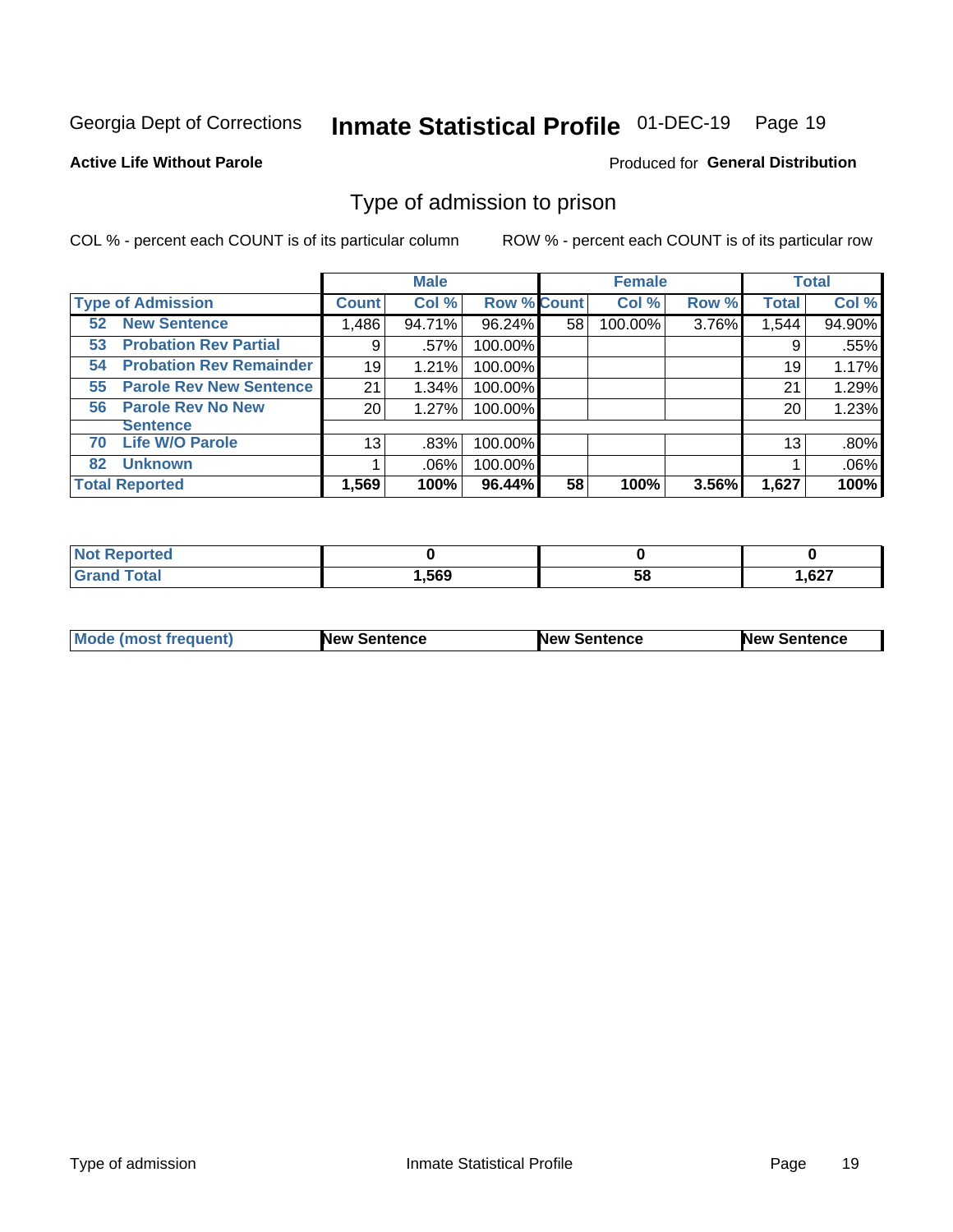## Inmate Statistical Profile 01-DEC-19 Page 20

**Active Life Without Parole** 

#### **Produced for General Distribution**

## Current / last supervision level

COL % - percent each COUNT is of its particular column

|                        |              | <b>Male</b> |                    |    | <b>Female</b> |       |       | Total  |
|------------------------|--------------|-------------|--------------------|----|---------------|-------|-------|--------|
| <b>Security Status</b> | <b>Count</b> | Col%        | <b>Row % Count</b> |    | Col %         | Row % | Total | Col %  |
| 4 Medium               |              | 19%         | 100.00%            |    | .00% '        |       |       | .18%   |
| 5 Close                | .566         | 99.81%      | 96.43%             | 58 | 100.00%       | 3.57% | 1,624 | 99.82% |
| <b>Total Reported</b>  | .569'        | 100%        | 96.44%             | 58 | 100%          | 3.56% | 1,627 | 100%   |

| <b>Still being diagnosed</b> |       |    |       |
|------------------------------|-------|----|-------|
| <b>Not Reported</b>          |       |    |       |
| <b>Grand Total</b>           | 1,569 | 58 | 1,627 |

| Mode (m<br>rreguent)<br>mso | lose: | Close | Close |
|-----------------------------|-------|-------|-------|
|                             |       |       |       |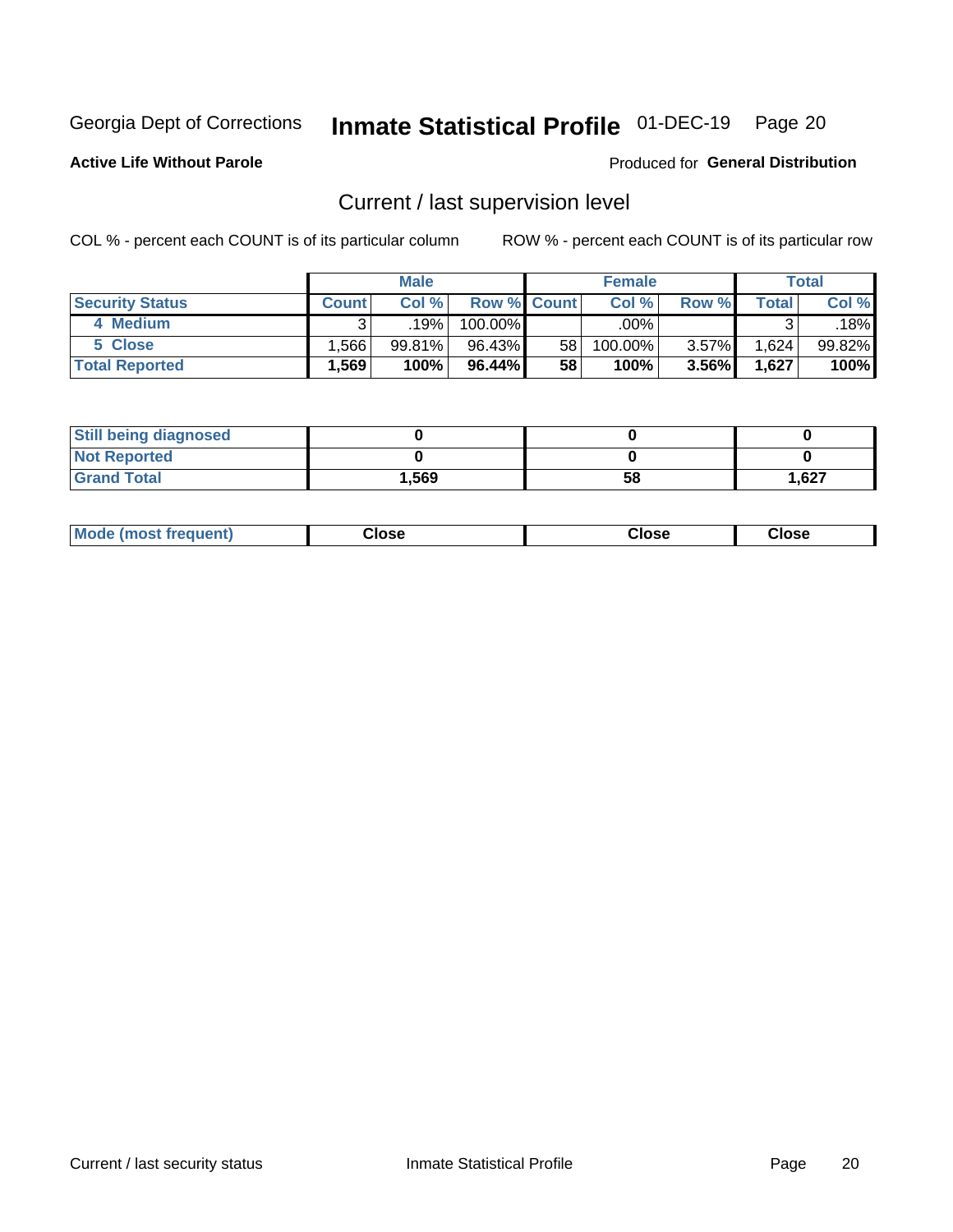## Inmate Statistical Profile 01-DEC-19 Page 21

**Active Life Without Parole** 

Produced for General Distribution

## Current / last type of institution

COL % - percent each COUNT is of its particular column

|                            |              | <b>Male</b> |                    |                 | <b>Female</b> |          |              | <b>Total</b> |
|----------------------------|--------------|-------------|--------------------|-----------------|---------------|----------|--------------|--------------|
| <b>Type of Institution</b> | <b>Count</b> | Col%        | <b>Row % Count</b> |                 | Col %         | Row %    | <b>Total</b> | Col %        |
| <b>State Prison</b>        | 1,569        | $100.00\%$  | $96.44\%$          | 58 <sub>1</sub> | $100.00\%$    | $3.56\%$ | 1,627        | 100.00%      |
| <b>Total Reported</b>      | 1,569        | 100%        | $96.44\%$          | 58              | $100\%$       | $3.56\%$ | 1,627        | 100%         |

| тес |      |    |      |
|-----|------|----|------|
|     | .569 | ວເ | ,627 |

|  | <b>Mode (most frequent)</b> | State Prison | <b>State Prison</b> | <b>State Prison</b> |
|--|-----------------------------|--------------|---------------------|---------------------|
|--|-----------------------------|--------------|---------------------|---------------------|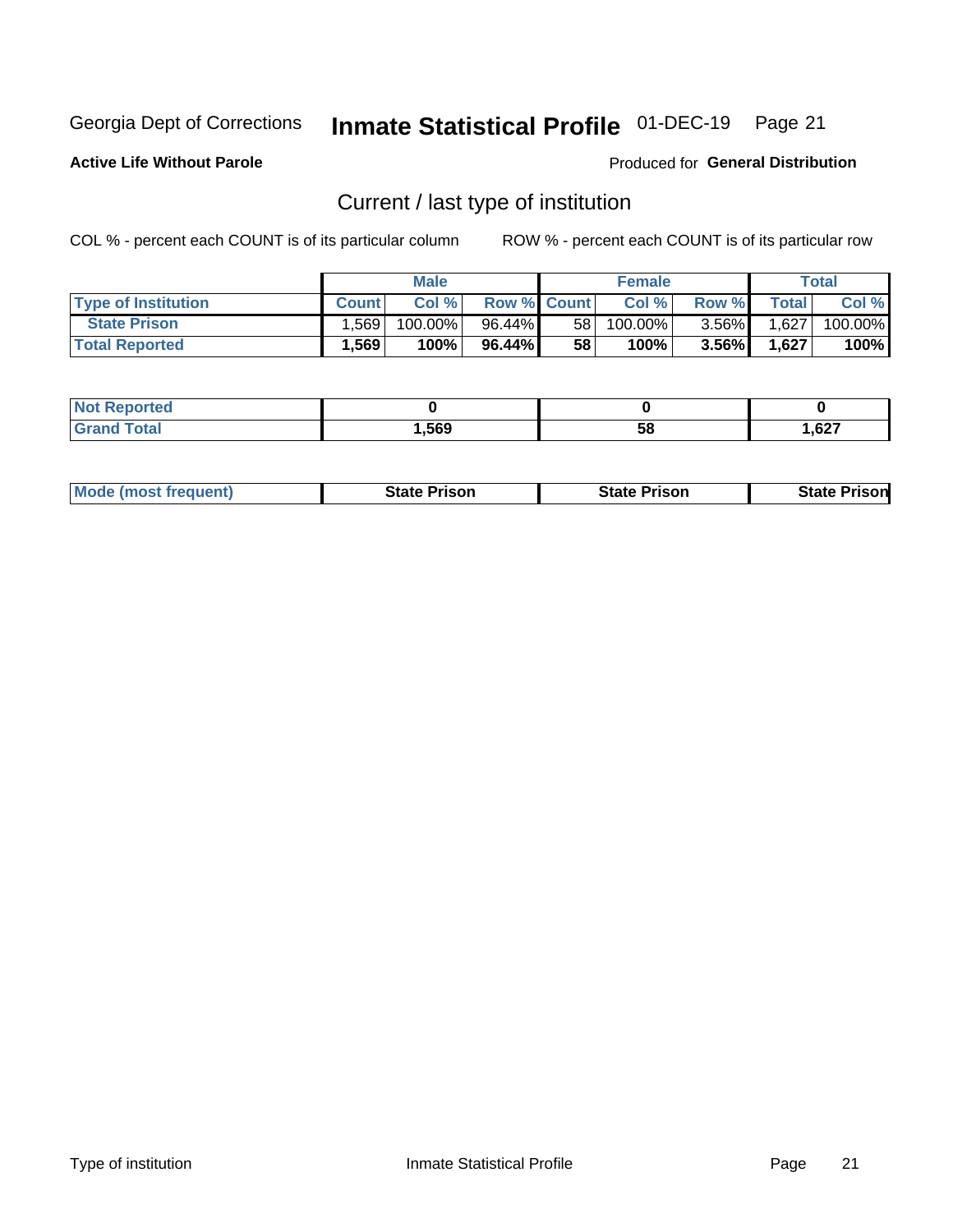## Inmate Statistical Profile 01-DEC-19 Page 22

#### **Active Life Without Parole**

#### Produced for General Distribution

## Institution type - transitional centers

COL % - percent each COUNT is of its particular column

|                                                | <b>Male</b> |                          | <b>Female</b> |                    | <b>Total</b> |
|------------------------------------------------|-------------|--------------------------|---------------|--------------------|--------------|
| <b>Institution Type - Trans. Centers Count</b> |             | <b>Col %</b> Row % Count | CoI%          | <b>Row % Total</b> | Col %        |
| <b>Total Reported</b>                          |             |                          |               |                    |              |

| <b>Reported</b><br><b>NOT</b><br>$\sim$            |  |  |
|----------------------------------------------------|--|--|
| $f$ $f \circ f \circ f$<br>$C = 1$<br><b>TULAI</b> |  |  |

| Mode (most frequent) | <b>Null</b> | <b>Null</b> | <b>Null</b> |
|----------------------|-------------|-------------|-------------|
|                      |             |             |             |
|                      |             |             |             |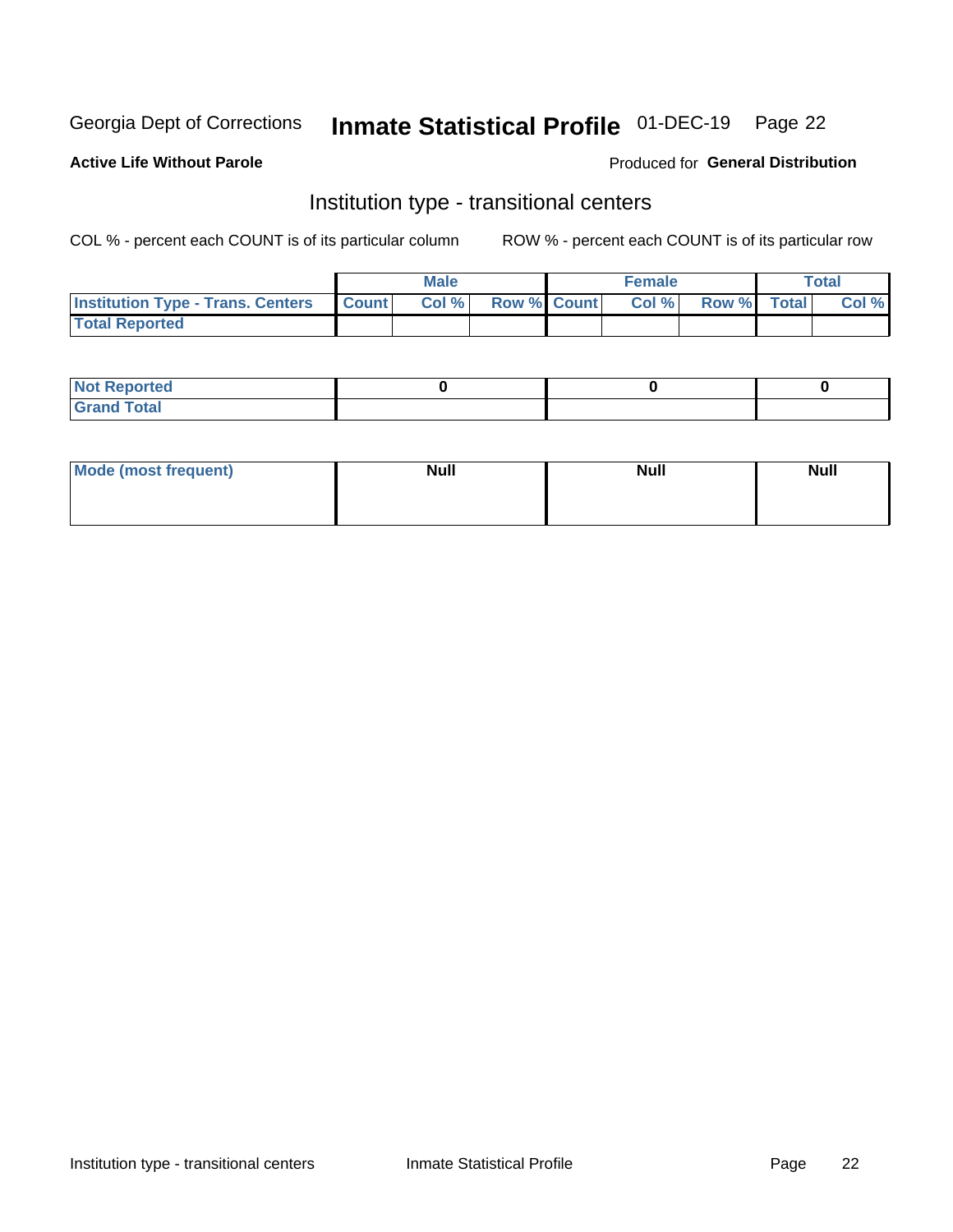## Inmate Statistical Profile 01-DEC-19 Page 23

**Active Life Without Parole** 

**Produced for General Distribution** 

### Institution type - county prisons

COL % - percent each COUNT is of its particular column

|                                                    | <b>Male</b> |       |  | <b>Female</b> |                          |             | <b>Total</b> |       |
|----------------------------------------------------|-------------|-------|--|---------------|--------------------------|-------------|--------------|-------|
| <b>Institution Type - County Prisons   Count  </b> |             | Col % |  |               | <b>Row % Count Col %</b> | Row % Total |              | Col % |
| <b>Total Reported</b>                              |             |       |  |               |                          |             |              |       |

| <b>Not</b><br>: Reported<br> |  |  |
|------------------------------|--|--|
| <b>Total</b><br>---          |  |  |

| Mode (most frequent) | <b>Null</b> | <b>Null</b><br><b>Null</b> |
|----------------------|-------------|----------------------------|
|                      |             |                            |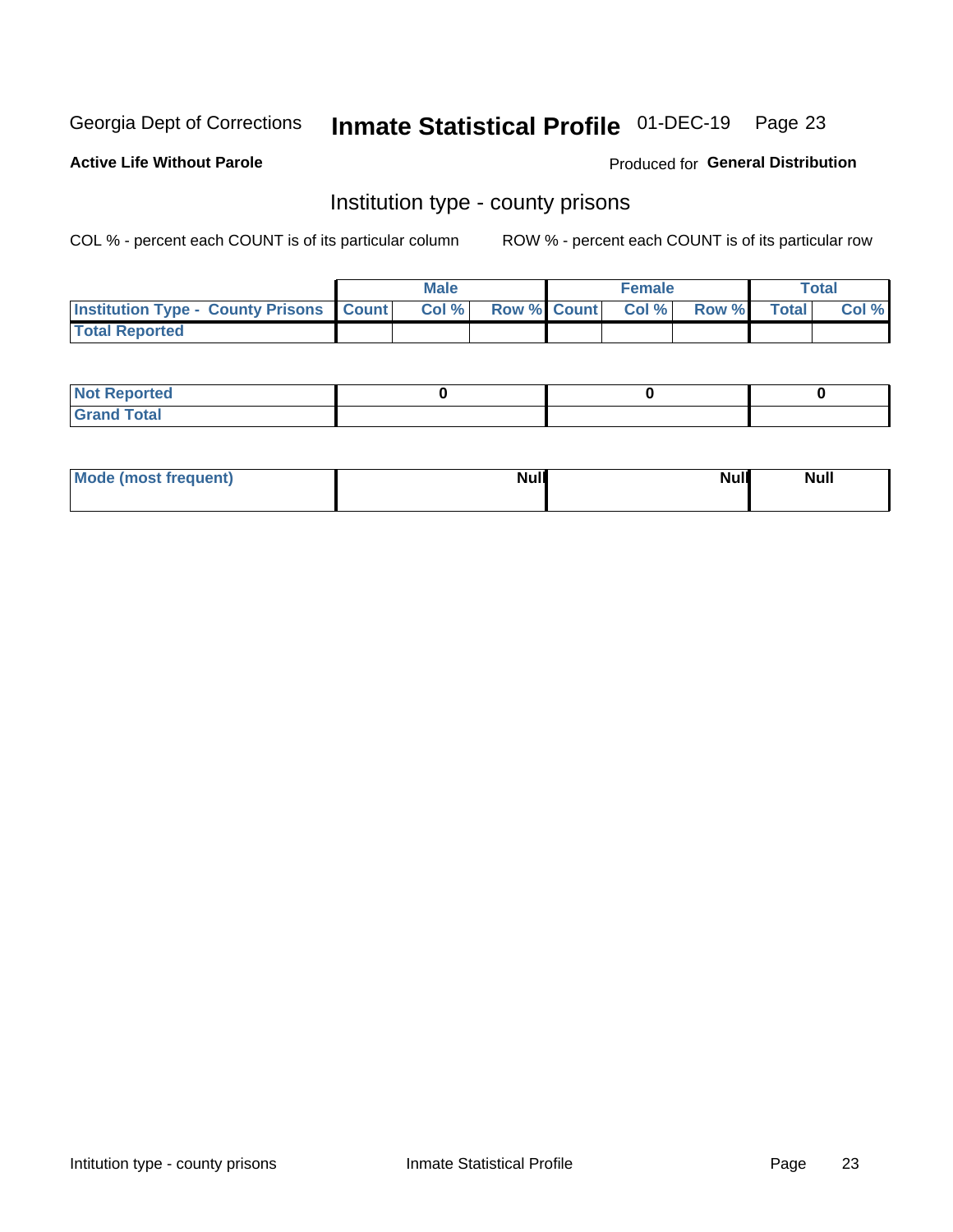## Inmate Statistical Profile 01-DEC-19 Page 24

#### **Active Life Without Parole**

#### Produced for General Distribution

### Institution type - state prisons

|                                         | <b>Male</b>               |        |         | <b>Female</b>                 |        |          | <b>Total</b>                        |        |
|-----------------------------------------|---------------------------|--------|---------|-------------------------------|--------|----------|-------------------------------------|--------|
| <b>Institution Type - State Prisons</b> | <b>Count</b>              | Col %  | Row %   | <b>Count</b>                  | Col %  | Row %    | <b>Total</b>                        | Col %  |
| <b>Arrendale State Prison</b>           |                           |        |         | 30                            | 51.72% | 100.00%  | 30                                  | 1.84%  |
| <b>Augusta State Med. Prison</b>        | 82                        | 5.23%  | 100.00% |                               |        |          | 82                                  | 5.04%  |
| <b>Autry State Prison</b>               | $\overline{2}$            | .13%   | 100.00% |                               |        |          | $\overline{2}$                      | .12%   |
| <b>Baldwin State Prison</b>             | 55                        | 3.51%  | 100.00% |                               |        |          | 55                                  | 3.38%  |
| <b>Calhoun State Prison</b>             |                           | .06%   | 100.00% |                               |        |          |                                     | .06%   |
| <b>Central State Prison</b>             | 4                         | .25%   | 100.00% |                               |        |          | 4                                   | .25%   |
| <b>Coastal State Prison</b>             | 5                         | .32%   | 100.00% |                               |        |          | 5                                   | .31%   |
| <b>Ga Diag Class Prison</b>             | 75                        | 4.78%  | 100.00% |                               |        |          | 75                                  | 4.61%  |
| <b>Ga State Prison</b>                  | 42                        | 2.68%  | 100.00% |                               |        |          | 42                                  | 2.58%  |
| <b>Hancock State Prison</b>             | 167                       | 10.64% | 100.00% |                               |        |          | 167                                 | 10.26% |
| <b>Hays State Prison</b>                | 126                       | 8.03%  | 100.00% |                               |        |          | 126                                 | 7.74%  |
| <b>Macon State Prison</b>               | 318                       | 20.27% | 100.00% |                               |        |          | 318                                 | 19.55% |
| <b>Phillips State Prison</b>            | 28                        | 1.78%  | 100.00% |                               |        |          | 28                                  | 1.72%  |
| <b>Pulaski State Prison</b>             |                           |        |         | 28                            | 48.28% | 100.00%  | 28                                  | 1.72%  |
| <b>Smith State Prison</b>               | 208                       | 13.26% | 100.00% |                               |        |          | 208                                 | 12.78% |
| <b>Telfair State Prison</b>             | 232                       | 14.79% | 100.00% |                               |        |          | 232                                 | 14.26% |
| <b>Valdosta State Prison</b>            | 102                       | 6.50%  | 100.00% |                               |        |          | 102                                 | 6.27%  |
| <b>Ware State Prison</b>                | 122                       | 7.78%  | 100.00% |                               |        |          | 122                                 | 7.50%  |
| <b>Total Reported</b>                   | 1,569                     | 100%   | 96.44%  | 58                            | 100%   | 3.56%    | 1,627                               | 100%   |
| <b>Not Reported</b>                     | 0                         |        | 0       |                               |        | $\bf{0}$ |                                     |        |
| <b>Grand Total</b>                      |                           | 1,569  |         | $\overline{58}$               |        |          |                                     | 1,627  |
| <b>Mode (most frequent)</b>             | <b>Macon State Prison</b> |        |         | <b>Arrendale State Prison</b> |        |          | <b>Macon State</b><br><b>Prison</b> |        |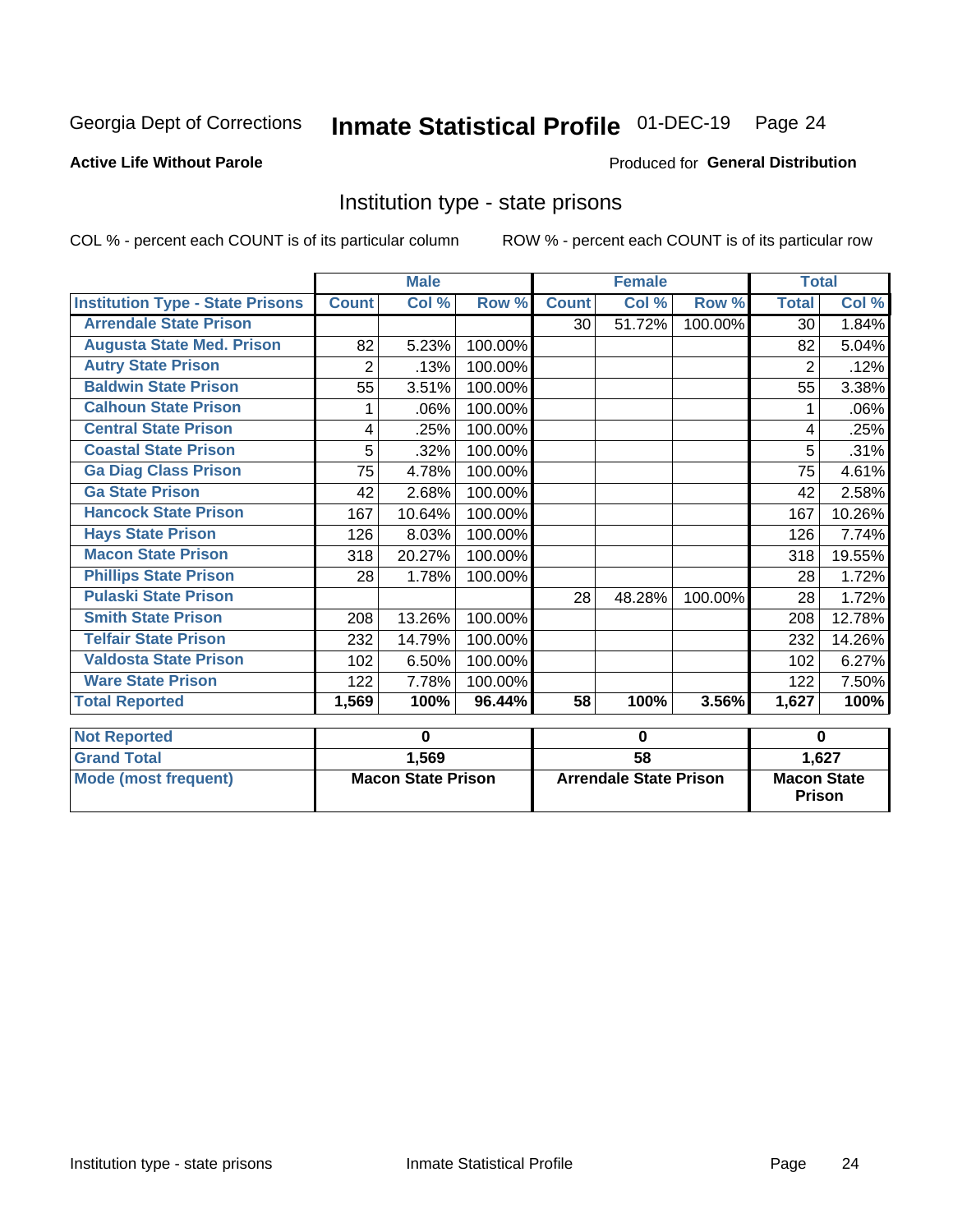## Inmate Statistical Profile 01-DEC-19 Page 25

#### **Active Life Without Parole**

#### Produced for General Distribution

### Institution type - private prisons

COL % - percent each COUNT is of its particular column

|                                                     | <b>Male</b> |       |                    | <b>Female</b> |       |             | Total |       |
|-----------------------------------------------------|-------------|-------|--------------------|---------------|-------|-------------|-------|-------|
| <b>Institution Type - Private Prisons   Count  </b> |             | Col % | <b>Row % Count</b> |               | Col % | Row % Total |       | Col % |
| <b>Total Reported</b>                               |             |       |                    |               |       |             |       |       |

| Not Reported          |  |  |
|-----------------------|--|--|
| <b>Cotal</b><br>_____ |  |  |

| <b>Mo</b><br>frequent) | <b>Null</b> | <b>Null</b> | . . I *<br><b>IVUII</b> |
|------------------------|-------------|-------------|-------------------------|
|                        |             |             |                         |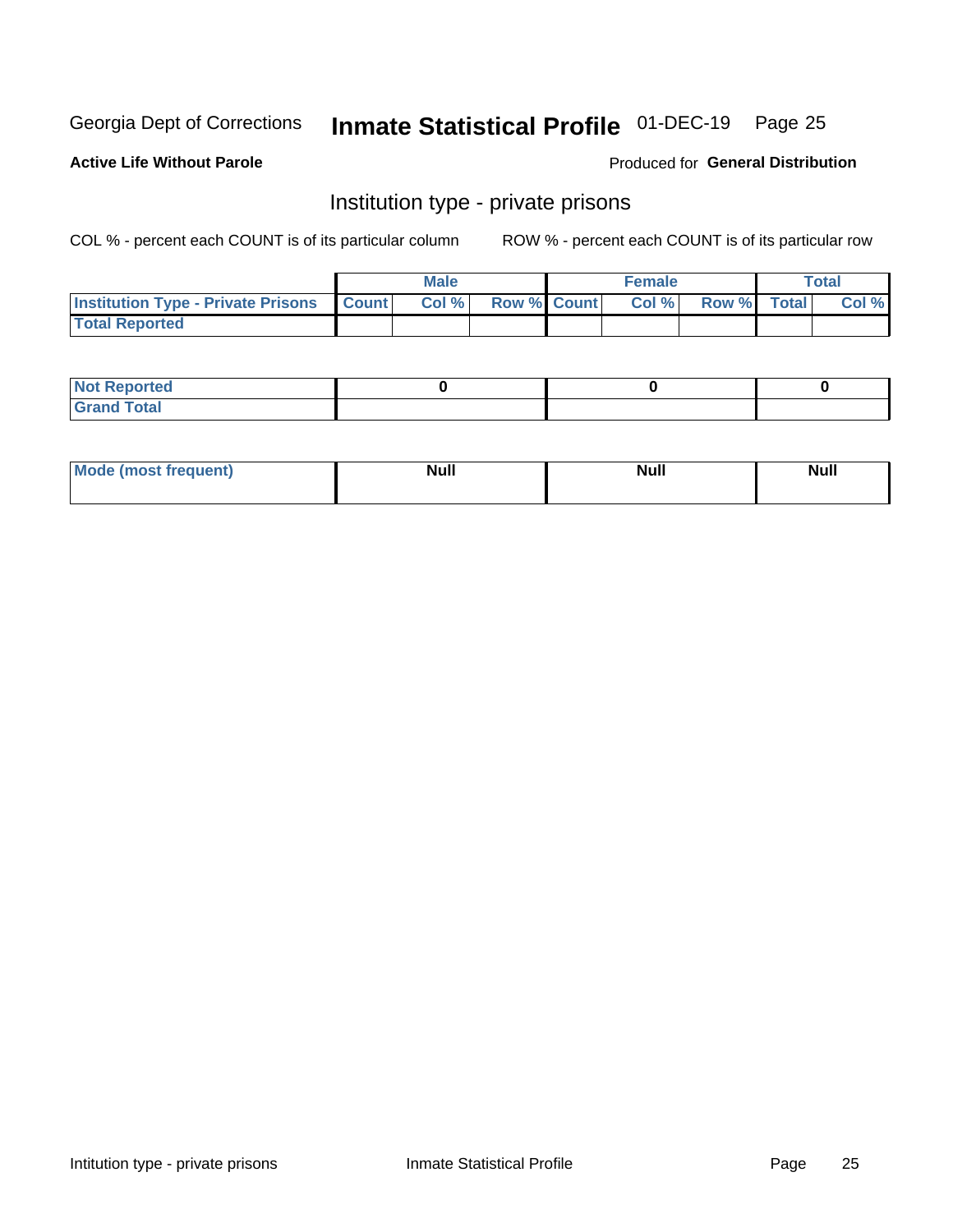## Inmate Statistical Profile 01-DEC-19 Page 26

#### **Active Life Without Parole**

#### Produced for General Distribution

## Institution type - inmate boot camp

COL % - percent each COUNT is of its particular column

|                                      | <b>Male</b>      |       |              | <b>Female</b> |       |             | <b>Total</b> |       |
|--------------------------------------|------------------|-------|--------------|---------------|-------|-------------|--------------|-------|
| <b>Institution Type - Boot Camps</b> | <b>I</b> Count I | Col % | <b>Row %</b> | <b>Count</b>  | Col % | Row % Total |              | Col % |
| <b>Total Rported</b>                 |                  |       |              |               |       |             |              |       |

| <b>Not Reported</b>            |  |  |
|--------------------------------|--|--|
| <b>Total</b><br>C <sub>r</sub> |  |  |

| Mod<br>uamo | Nul.<br>$- - - - - -$ | <b>Null</b> | . .<br>uu.<br>------ |
|-------------|-----------------------|-------------|----------------------|
|             |                       |             |                      |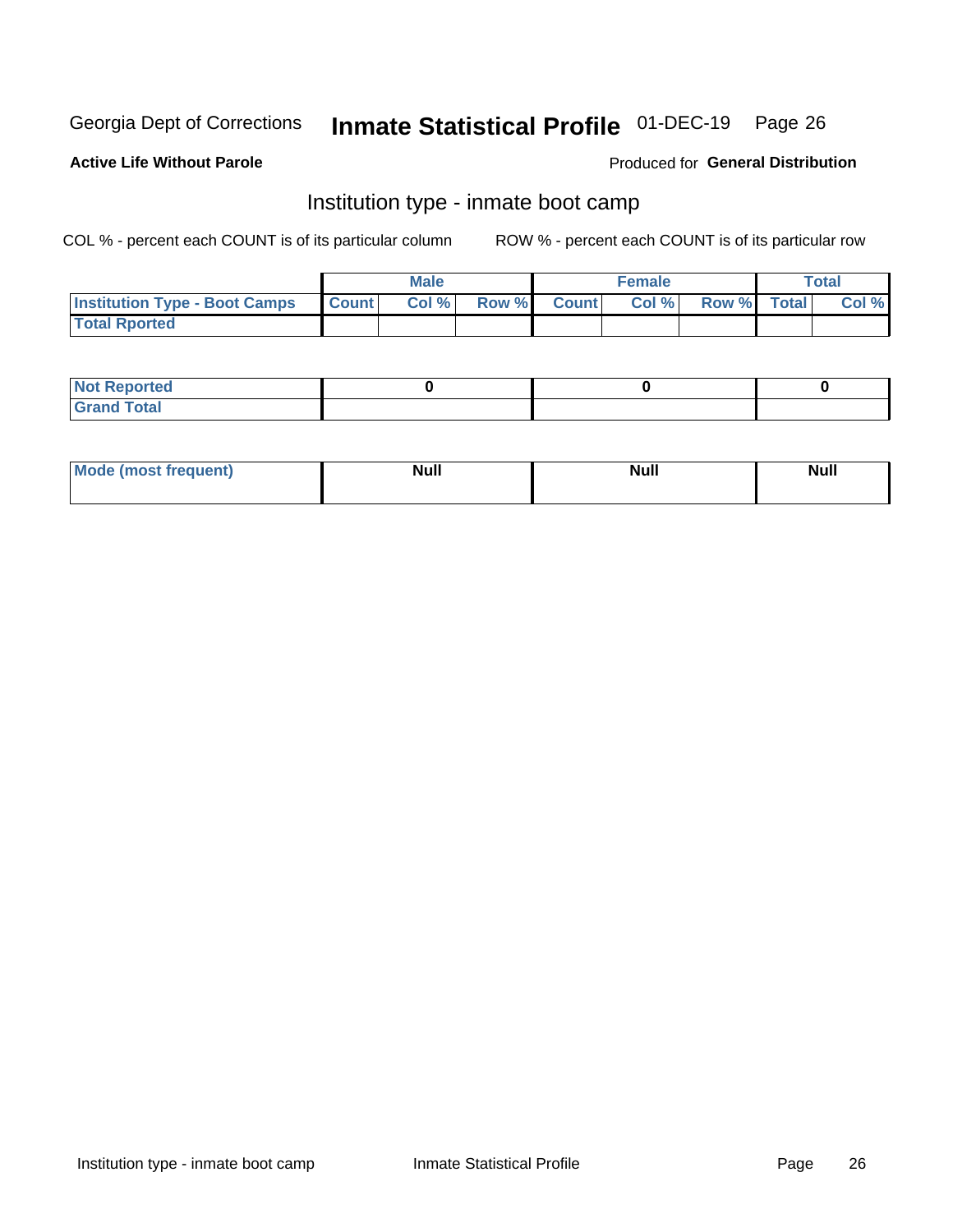## Inmate Statistical Profile 01-DEC-19 Page 27

#### **Active Life Without Parole**

#### Produced for General Distribution

### Number of disciplinary reports

COL % - percent each COUNT is of its particular column

|                                       | <b>Male</b>  |        |             | <b>Female</b> |        |       | <b>Total</b> |        |
|---------------------------------------|--------------|--------|-------------|---------------|--------|-------|--------------|--------|
| <b>Number of Disciplinary Reports</b> | <b>Count</b> | Col %  | Row % Count |               | Col %  | Row % | <b>Total</b> | Col %  |
|                                       | 483          | 30.78% | 95.27%      | 24            | 41.38% | 4.73% | 507          | 31.16% |
|                                       | 210          | 13.38% | 96.77%      | 7             | 12.07% | 3.23% | 217          | 13.34% |
| $\mathbf{2}$                          | 143          | 9.11%  | 94.08%      | 9             | 15.52% | 5.92% | 152          | 9.34%  |
| 3                                     | 114          | 7.27%  | 95.00%      | 6             | 10.34% | 5.00% | 120          | 7.38%  |
|                                       | 67           | 4.27%  | 95.71%      | 3             | 5.17%  | 4.29% | 70           | 4.30%  |
| 5                                     | 71           | 4.53%  | 100.00%     |               |        |       | 71           | 4.36%  |
| <b>More Than 5</b>                    | 481          | 30.66% | 98.16%      | 9             | 15.52% | 1.84% | 490          | 30.12% |
| <b>Total Reported</b>                 | 1,569        | 100%   | 96.44%      | 58            | 100%   | 3.56% | 1,627        | 100%   |

| NO           |      |    |      |
|--------------|------|----|------|
| <b>Total</b> | .569 | Эō | ,627 |

| Mean (average)       | 6.53 | 3.79 | 6.44 |
|----------------------|------|------|------|
| Median (middle)      |      |      |      |
| Mode (most frequent) |      |      |      |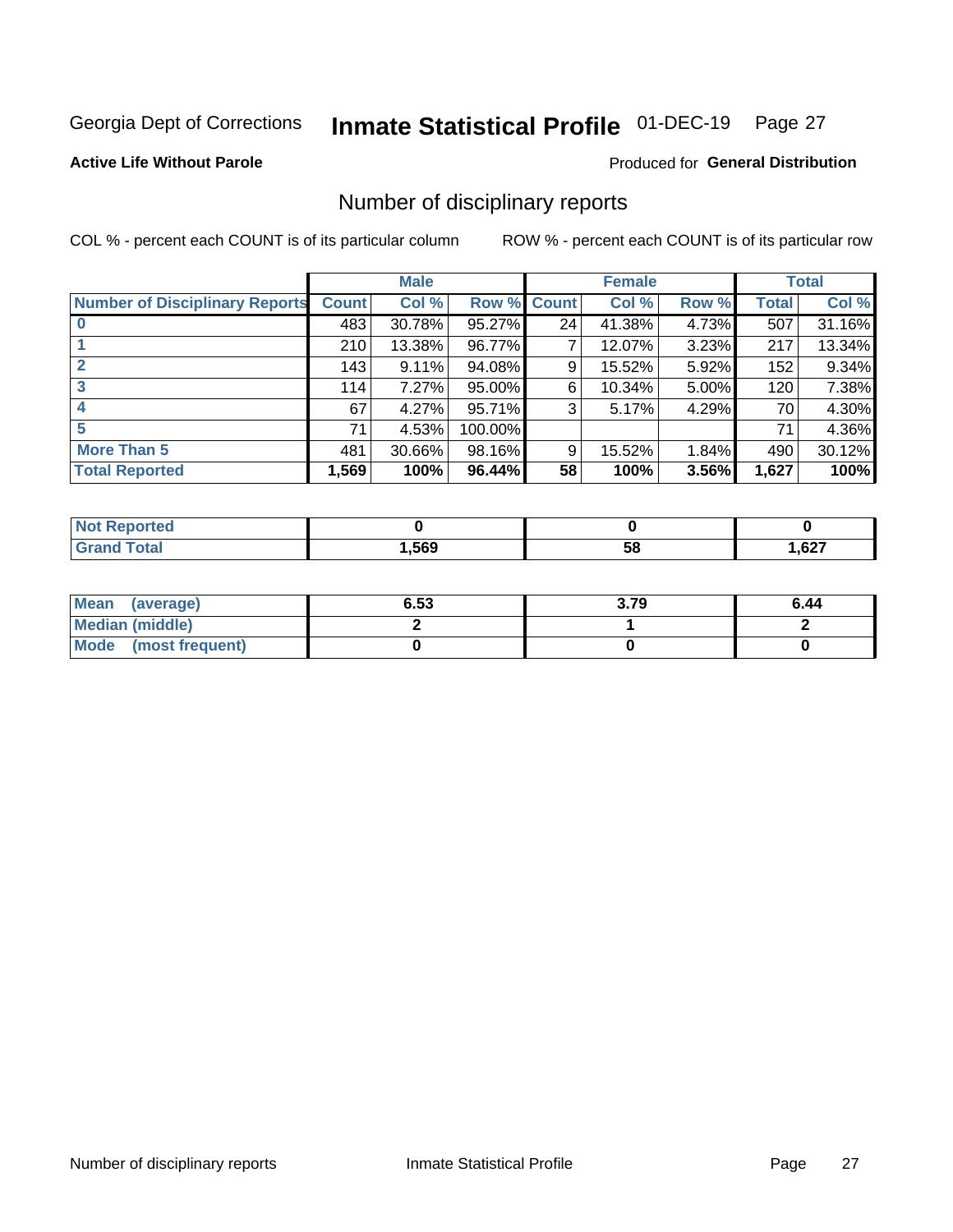## Inmate Statistical Profile 01-DEC-19 Page 28

#### **Active Life Without Parole**

#### **Produced for General Distribution**

## Number of transfers

COL % - percent each COUNT is of its particular column

|                            |              | <b>Male</b> |             |    | <b>Female</b> |          |       | <b>Total</b> |
|----------------------------|--------------|-------------|-------------|----|---------------|----------|-------|--------------|
| <b>Number of Transfers</b> | <b>Count</b> | Col %       | Row % Count |    | Col %         | Row %    | Total | Col %        |
|                            | 44           | $2.80\%$    | 83.02%      | 9  | 15.52%        | 16.98%   | 53    | 3.26%        |
|                            | 399          | 25.43%      | 94.77%      | 22 | 37.93%        | 5.23%    | 421   | 25.88%       |
| 2                          | 230          | 14.66%      | 94.26%      | 14 | 24.14%        | 5.74%    | 244   | 15.00%       |
| 3                          | 171          | 10.90%      | 96.07%      | 7  | 12.07%        | $3.93\%$ | 178   | 10.94%       |
|                            | 124          | 7.90%       | 99.20%      |    | 1.72%         | 0.80%    | 125   | 7.68%        |
| 5                          | 84           | 5.35%       | 98.82%      |    | 1.72%         | 1.18%    | 85    | 5.22%        |
| <b>More Than 5</b>         | 517          | 32.95%      | 99.23%      | 4  | 6.90%         | 0.77%    | 521   | 32.02%       |
| <b>Total Reported</b>      | 1,569        | 100%        | 96.44%      | 58 | 100%          | 3.56%    | 1,627 | 100%         |

| NO           |      |    |      |
|--------------|------|----|------|
| <b>Total</b> | .569 | Эō | ,627 |

| Mean (average)       | 5.94 | 1.91 | 5.80 |
|----------------------|------|------|------|
| Median (middle)      |      |      |      |
| Mode (most frequent) |      |      |      |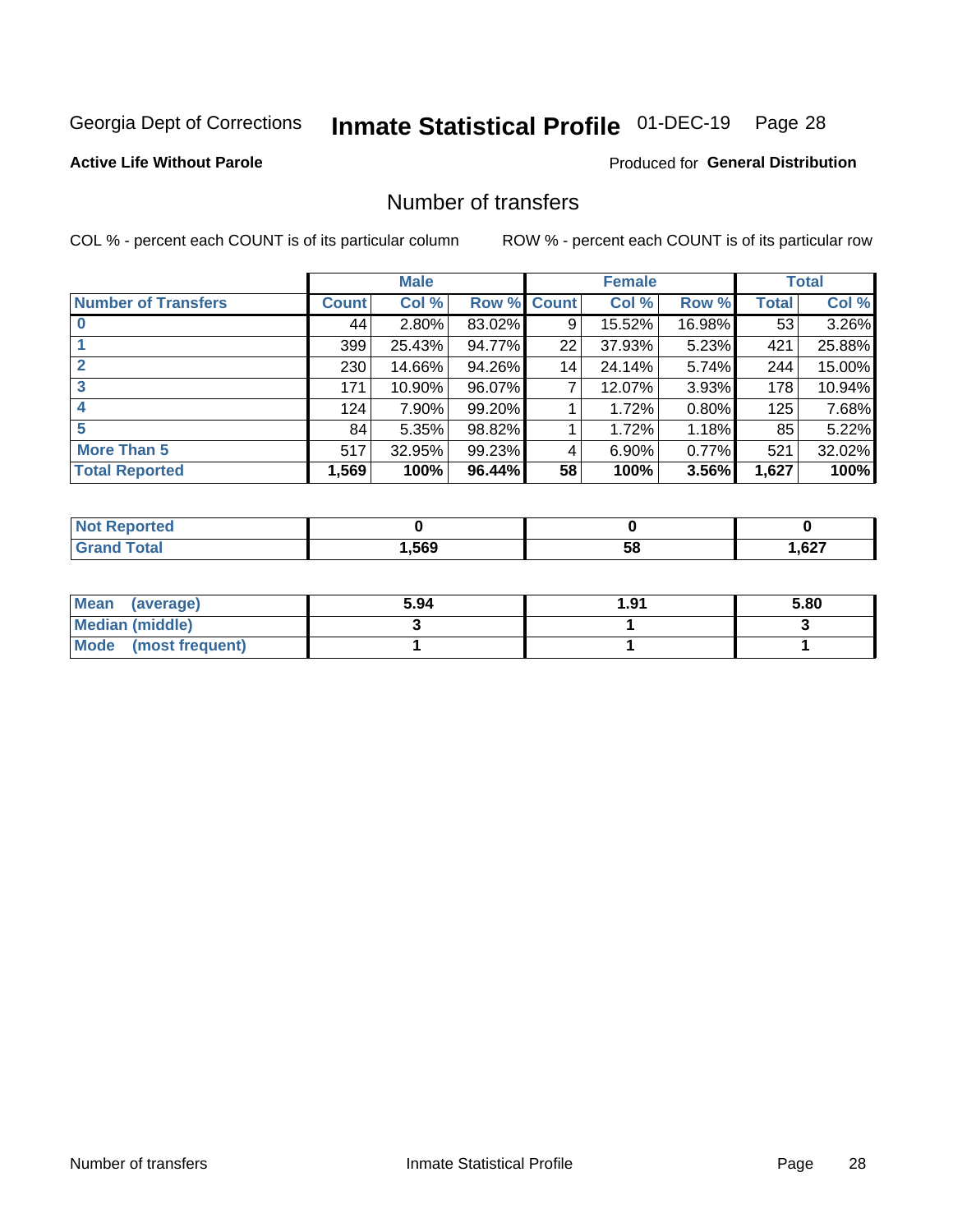## Inmate Statistical Profile 01-DEC-19 Page 29

**Active Life Without Parole** 

Produced for General Distribution

## Number of escapes

COL % - percent each COUNT is of its particular column

|                          | <b>Male</b>  |        |                    | <b>Female</b> |         |          | Total |        |
|--------------------------|--------------|--------|--------------------|---------------|---------|----------|-------|--------|
| <b>Number of Escapes</b> | <b>Count</b> | Col %  | <b>Row % Count</b> |               | Col %   | Row %    | Total | Col %  |
|                          | .565         | 99.75% | $96.43\%$          | 58            | 100.00% | $3.57\%$ | 1,623 | 99.75% |
|                          |              | 0.13%  | $100.00\%$         |               |         |          |       | 0.12%  |
|                          |              | 0.13%  | $100.00\%$         |               |         |          |       | 0.12%  |
| <b>Total Reported</b>    | .569         | 100%   | $96.44\%$          | 58            | 100%    | 3.56%    | 1,627 | 100%   |

| <b>Not Reported</b> |      |    |       |
|---------------------|------|----|-------|
| <b>Total</b>        | 569, | 58 | 1,627 |

| Mean (average)       |  |  |
|----------------------|--|--|
| Median (middle)      |  |  |
| Mode (most frequent) |  |  |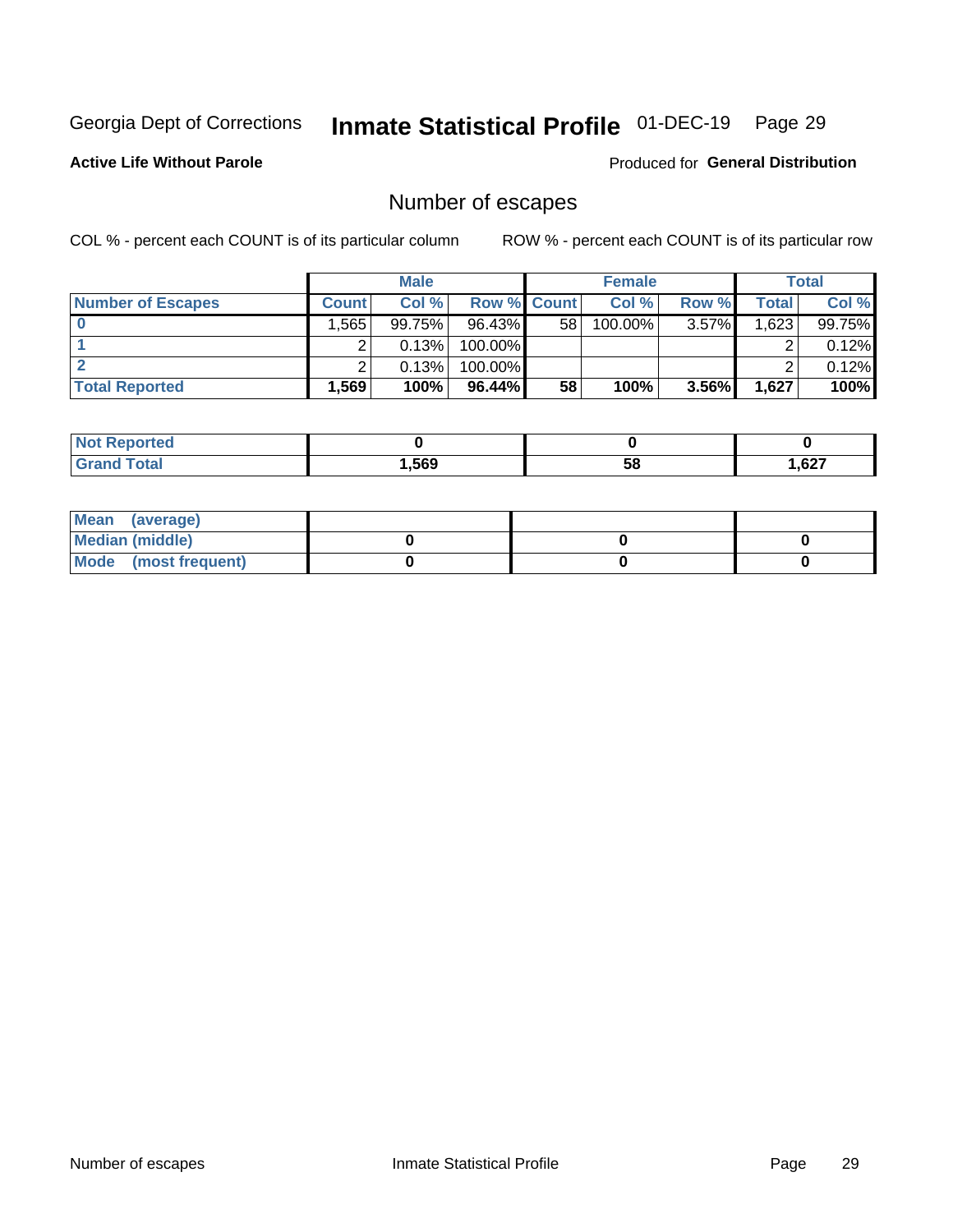#### **Active Life Without Parole**

### **Produced for General Distribution**

### Time served in current (or last) institution

COL % - percent each COUNT is of its particular column

|                            |              | <b>Male</b> |         |                 | <b>Female</b> |        |              | <b>Total</b> |
|----------------------------|--------------|-------------|---------|-----------------|---------------|--------|--------------|--------------|
| <b>Time In Institution</b> | <b>Count</b> | Col %       | Row %   | <b>Count</b>    | Col %         | Row %  | <b>Total</b> | Col %        |
| 0 to 3 months              | 171          | 10.90%      | 96.61%  | 6               | 10.34%        | 3.39%  | 177          | 10.88%       |
| <b>3.01 to 6 months</b>    | 114          | 7.27%       | 97.44%  | 3               | 5.17%         | 2.56%  | 117          | 7.19%        |
| 6.01 to 9 months           | 116          | 7.39%       | 99.15%  | 1               | 1.72%         | 0.85%  | 117          | 7.19%        |
| 9.01 to 12 months          | 93           | 5.93%       | 92.08%  | 8               | 13.79%        | 7.92%  | 101          | 6.21%        |
| 12.01 to 18 months         | 207          | 13.19%      | 97.64%  | 5               | 8.62%         | 2.36%  | 212          | 13.03%       |
| <b>18.01 to 24 months</b>  | 142          | 9.05%       | 97.93%  | 3               | 5.17%         | 2.07%  | 145          | 8.91%        |
| $2.01$ to 3 years          | 204          | 13.00%      | 98.55%  | 3               | 5.17%         | 1.45%  | 207          | 12.72%       |
| $3.01$ to 4 years          | 155          | 9.88%       | 92.81%  | 12 <sub>2</sub> | 20.69%        | 7.19%  | 167          | 10.26%       |
| 4.01 to 5 years            | 96           | 6.12%       | 96.00%  | 4               | 6.90%         | 4.00%  | 100          | 6.15%        |
| 5.01 to 6 years            | 61           | 3.89%       | 95.31%  | 3               | 5.17%         | 4.69%  | 64           | 3.93%        |
| 6.01 to 7 years            | 54           | 3.44%       | 91.53%  | 5               | 8.62%         | 8.47%  | 59           | 3.63%        |
| 7.01 to 8 years            | 36           | 2.29%       | 100.00% |                 |               |        | 36           | 2.21%        |
| 8.01 to 9 years            | 29           | 1.85%       | 85.29%  | 5               | 8.62%         | 14.71% | 34           | 2.09%        |
| 9.01 to 10 years           | 18           | 1.15%       | 100.00% |                 |               |        | 18           | 1.11%        |
| Over 10 years              | 73           | 4.65%       | 100.00% |                 |               |        | 73           | 4.49%        |
| <b>Total Reported</b>      | 1,569        | 100%        | 96.44%  | 58              | 100%          | 3.56%  | 1,627        | 100%         |

| <b>Not R</b><br><b>Reported</b> |      |    |      |
|---------------------------------|------|----|------|
| <i>i</i> otal                   | ,569 | วง | ,627 |

| <b>Mean</b><br>(average) | 35 months | 37 months | 35 months |
|--------------------------|-----------|-----------|-----------|
| Median (middle)          | 21 months | 34 months | 22 months |
| Mode (most frequent)     | 0 months  | 4 months  | 1 months  |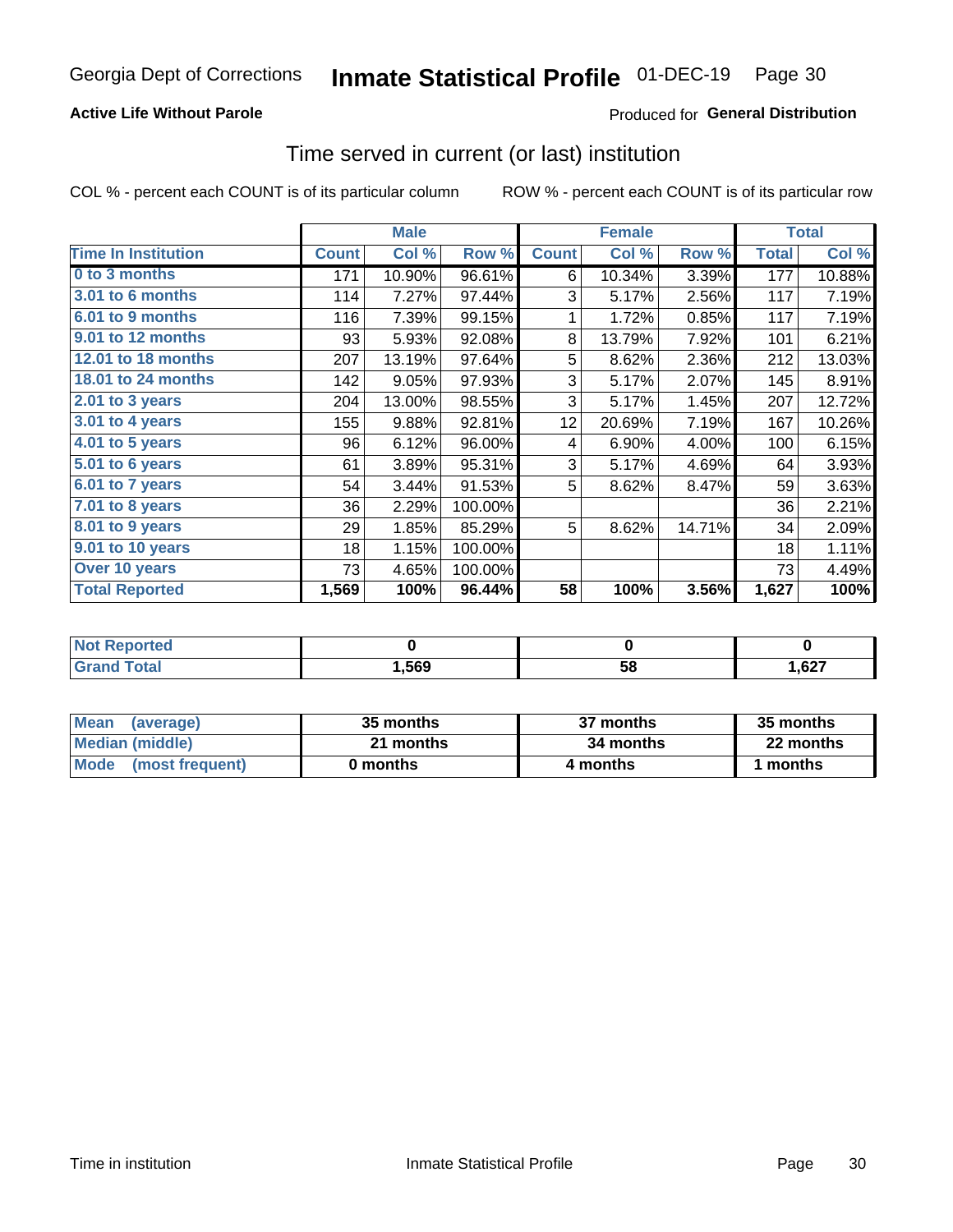#### Inmate Statistical Profile 01-DEC-19 Page 31

#### **Active Life Without Parole**

#### Produced for General Distribution

### Highest grade level attained

COL % - percent each COUNT is of its particular column

|                              |                | <b>Male</b> |         |                 | <b>Female</b> |        |                | <b>Total</b> |
|------------------------------|----------------|-------------|---------|-----------------|---------------|--------|----------------|--------------|
| <b>Grade Level</b>           | <b>Count</b>   | Col %       | Row %   | <b>Count</b>    | Col %         | Row %  | <b>Total</b>   | Col %        |
| No school at all             | 2              | 0.17%       | 100.00% |                 |               |        | $\overline{2}$ | 0.17%        |
| <b>Grade 1</b>               | 1              | 0.09%       | 100.00% |                 |               |        | 1              | 0.08%        |
| <b>Grade 2</b>               | 1              | 0.09%       | 100.00% |                 |               |        | 1              | 0.08%        |
| <b>Grade 3</b>               | $\overline{2}$ | 0.17%       | 100.00% |                 |               |        | $\overline{2}$ | 0.17%        |
| <b>Grade 4</b>               | 3              | 0.26%       | 100.00% |                 |               |        | 3              | 0.25%        |
| <b>Grade 5</b>               | 1              | 0.09%       | 100.00% |                 |               |        | 1              | 0.08%        |
| Grade 6                      | 9              | 0.77%       | 100.00% |                 |               |        | 9              | 0.75%        |
| Grade 7                      | 36             | 3.06%       | 100.00% |                 |               |        | 36             | 3.00%        |
| Grade 8                      | 77             | 6.55%       | 98.72%  | 1               | 3.85%         | 1.28%  | 78             | 6.49%        |
| Grade 9                      | 142            | 12.07%      | 97.93%  | 3               | 11.54%        | 2.07%  | 145            | 12.06%       |
| Grade 10                     | 224            | 19.05%      | 97.39%  | 6               | 23.08%        | 2.61%  | 230            | 19.13%       |
| Grade 11                     | 212            | 18.03%      | 98.60%  | 3               | 11.54%        | 1.40%  | 215            | 17.89%       |
| <b>Grade 12 or GED</b>       | 307            | 26.11%      | 97.46%  | 8               | 30.77%        | 2.54%  | 315            | 26.21%       |
| Some tech school             | 15             | 1.28%       | 93.75%  | 1               | 3.85%         | 6.25%  | 16             | 1.33%        |
| <b>Completed tech school</b> | 17             | 1.45%       | 100.00% |                 |               |        | 17             | 1.41%        |
| College, 1 year              | 38             | 3.23%       | 97.44%  | 1               | 3.85%         | 2.56%  | 39             | 3.24%        |
| College, 2 year              | 42             | 3.57%       | 97.67%  | 1               | 3.85%         | 2.33%  | 43             | 3.58%        |
| College, 3 year              | 19             | 1.62%       | 100.00% |                 |               |        | 19             | 1.58%        |
| <b>Bachelor's degree</b>     | 21             | 1.79%       | 100.00% |                 |               |        | 21             | 1.75%        |
| <b>Master's degree</b>       | 4              | 0.34%       | 80.00%  | 1               | 3.85%         | 20.00% | 5              | 0.42%        |
| Ph.D. degree                 | 1              | 0.09%       | 50.00%  | 1               | 3.85%         | 50.00% | $\overline{2}$ | 0.17%        |
| Law degree                   | $\overline{2}$ | 0.17%       | 100.00% |                 |               |        | $\overline{2}$ | 0.17%        |
| <b>Total Reported</b>        | 1,176          | 100%        | 97.84%  | $\overline{26}$ | 100.0%        | 2.16%  | 1,202          | 100.0%       |

| NO   | 393  | ^^ | $\bullet$ |
|------|------|----|-----------|
| rtec |      | ◡∠ | ╍         |
|      | .569 | 58 | ,627      |

| <b>Mean</b><br>(average) | 10.84           | 11.62           | 10.86           |  |
|--------------------------|-----------------|-----------------|-----------------|--|
| <b>Median (middle)</b>   | Grade 11        | Other           | Grade 11        |  |
| Mode<br>(most frequent)  | Grade 12 or GED | Grade 12 or GED | Grade 12 or GED |  |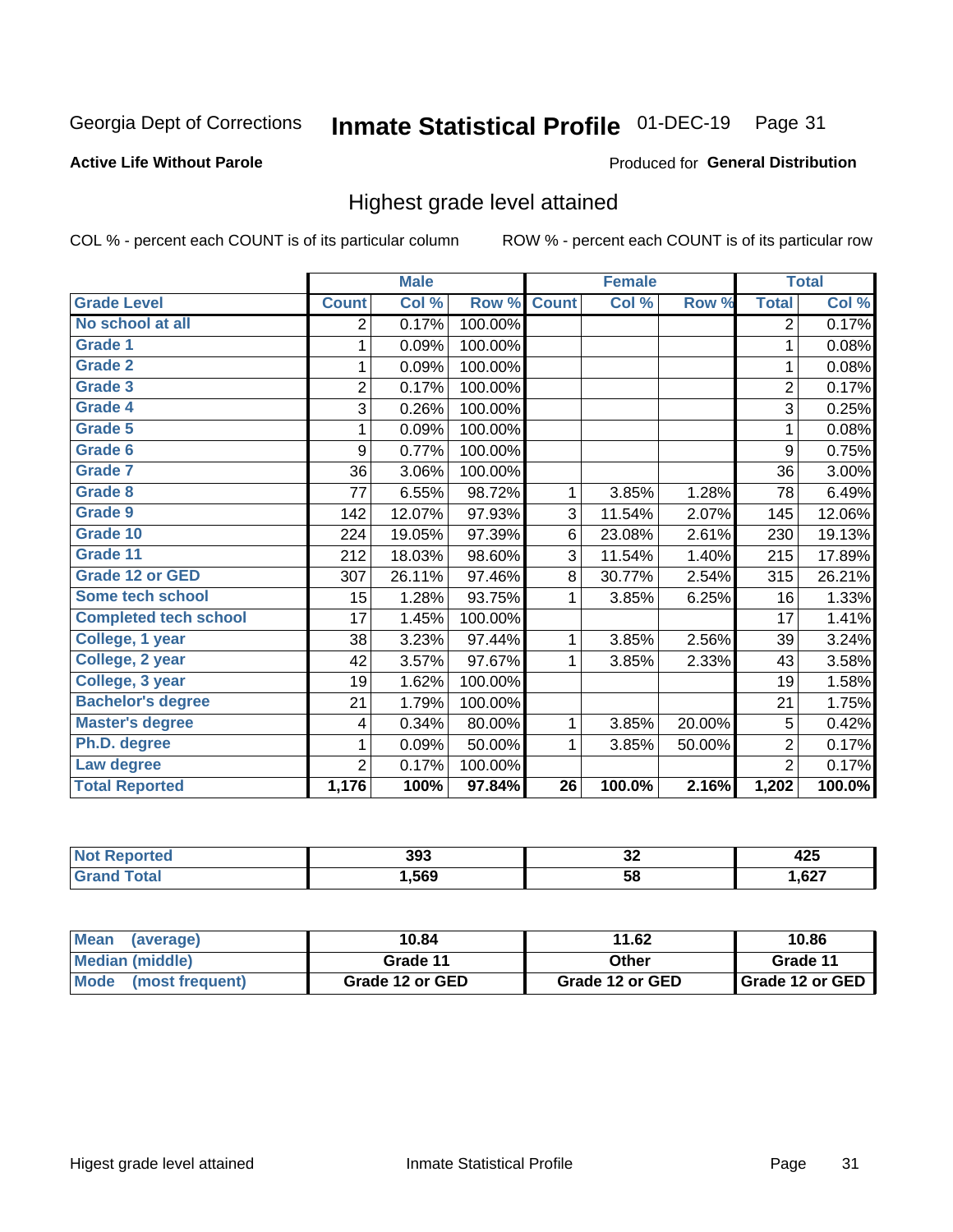## Inmate Statistical Profile 01-DEC-19 Page 32

#### **Active Life Without Parole**

#### Produced for General Distribution

## Culture fair IQ scores

COL % - percent each COUNT is of its particular column

|                       |                | <b>Male</b> |        |                | <b>Female</b> |          |              | <b>Total</b> |
|-----------------------|----------------|-------------|--------|----------------|---------------|----------|--------------|--------------|
| <b>IQ Scores</b>      | <b>Count</b>   | Col %       | Row %  | <b>Count</b>   | Col %         | Row %    | <b>Total</b> | Col %        |
| $60 - 69$             | 43             | $3.20\%$    | 97.73% |                | 2.13%         | $2.27\%$ | 44           | 3.16%        |
| $70 - 79$             | 101            | 7.51%       | 97.12% | 3              | 6.38%         | 2.88%    | 104          | 7.48%        |
| $80 - 89$             | 186            | $13.84\%$   | 96.37% | 7              | 14.89%        | $3.63\%$ | 193          | 13.87%       |
| $90 - 99$             | 347            | 25.82%      | 94.81% | 19             | 40.43%        | 5.19%    | 366          | 26.31%       |
| $100 - 109$           | 366            | 27.23%      | 97.60% | 9              | 19.15%        | 2.40%    | 375          | 26.96%       |
| $110 - 119$           | 251            | 18.68%      | 98.05% | 5              | 10.64%        | 1.95%    | 256          | 18.40%       |
| $120 - 129$           | 48             | $3.57\%$    | 96.00% | $\overline{2}$ | 4.26%         | $4.00\%$ | 50           | 3.59%        |
| $130 - 139$           | $\overline{2}$ | 0.15%       | 66.67% | 1              | 2.13%         | 33.33%   | 3            | 0.22%        |
| <b>Total Reported</b> | 1,344          | 100%        | 96.62% | 47             | 100.0%        | 3.38%    | 1,391        | 100%         |

| <b>Not Reported</b>  | 208   |    | 215   |
|----------------------|-------|----|-------|
| Not Valid (under 60) | . .   |    | ີ     |
| <b>Grand Total</b>   | 1,569 | 58 | 1,627 |

| <b>Mean</b><br>(average) | 98 | 98  | 98 |
|--------------------------|----|-----|----|
| Median (middle)          | 99 | 96  | 99 |
| Mode (most frequent)     | 99 | 102 | 99 |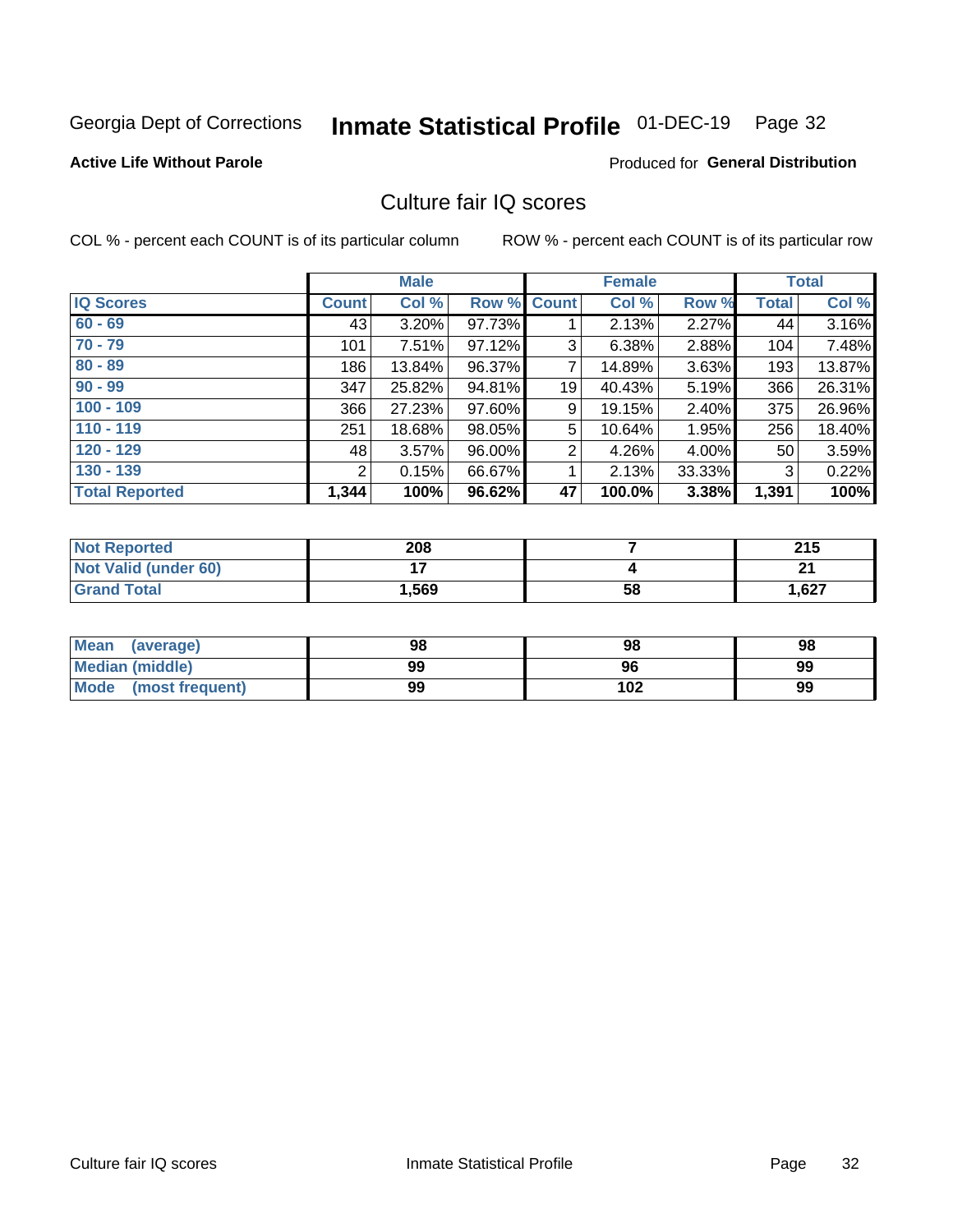## Inmate Statistical Profile 01-DEC-19 Page 33

#### **Active Life Without Parole**

#### Produced for General Distribution

## Wide Range Achievement Test (WRAT) reading score

COL % - percent each COUNT is of its particular column

|                           |                 | <b>Male</b> |         |                | <b>Female</b> |       |              | <b>Total</b> |
|---------------------------|-----------------|-------------|---------|----------------|---------------|-------|--------------|--------------|
| <b>WRAT Reading Score</b> | <b>Count</b>    | Col %       | Row %   | <b>Count</b>   | Col %         | Row % | <b>Total</b> | Col %        |
| $0.1$ to $0.9$            | 26              | 1.81%       | 100.00% |                |               |       | 26           | 1.74%        |
| 1.0 to 1.9                | 20 <sup>2</sup> | 1.39%       | 100.00% |                |               |       | 20           | 1.34%        |
| 2.0 to 2.9                | 48              | 3.34%       | 96.00%  | $\overline{2}$ | 3.92%         | 4.00% | 50           | 3.36%        |
| 3.0 to 3.9                | 89              | 6.18%       | 95.70%  | 4              | 7.84%         | 4.30% | 93           | 6.24%        |
| 4.0 to 4.9                | 112             | 7.78%       | 96.55%  | 4              | 7.84%         | 3.45% | 116          | 7.79%        |
| 5.0 to 5.9                | 134             | 9.31%       | 98.53%  | $\overline{2}$ | 3.92%         | 1.47% | 136          | 9.13%        |
| 6.0 to 6.9                | 117             | 8.13%       | 98.32%  | $\overline{2}$ | 3.92%         | 1.68% | 119          | 7.99%        |
| 7.0 to 7.9                | 44              | 3.06%       | 100.00% |                |               |       | 44           | 2.95%        |
| 8.0 to 8.9                | 120             | 8.34%       | 97.56%  | 3              | 5.88%         | 2.44% | 123          | 8.26%        |
| 9.0 to 9.9                | 72              | 5.00%       | 97.30%  | $\overline{2}$ | 3.92%         | 2.70% | 74           | 4.97%        |
| 10.0 to 10.9              | 85              | 5.91%       | 98.84%  | 1              | 1.96%         | 1.16% | 86           | 5.77%        |
| 11.0 to 11.9              | 139             | 9.66%       | 95.86%  | 6              | 11.76%        | 4.14% | 145          | 9.73%        |
| 12.0 to 12.9              | 380             | 26.41%      | 94.53%  | 22             | 43.14%        | 5.47% | 402          | 26.98%       |
| 13                        | 53              | 3.68%       | 94.64%  | 3              | 5.88%         | 5.36% | 56           | 3.76%        |
| <b>Total Reported</b>     | 1,439           | 100%        | 96.58%  | 51             | 100%          | 3.42% | 1,490        | 100.0%       |

| <b>orted</b><br><b>NOT</b> | 130  |    | 107<br>וטו |
|----------------------------|------|----|------------|
|                            | ,569 | 58 | 1,627      |

| <b>Mean</b><br>(average)       | 8.70         | 9.88 | 8.74 |
|--------------------------------|--------------|------|------|
| <b>Median (middle)</b>         | י ה<br>้ ⊎.∠ | 11.9 | 9.2  |
| <b>Mode</b><br>(most frequent) | 12.9         | 12.9 | 12.9 |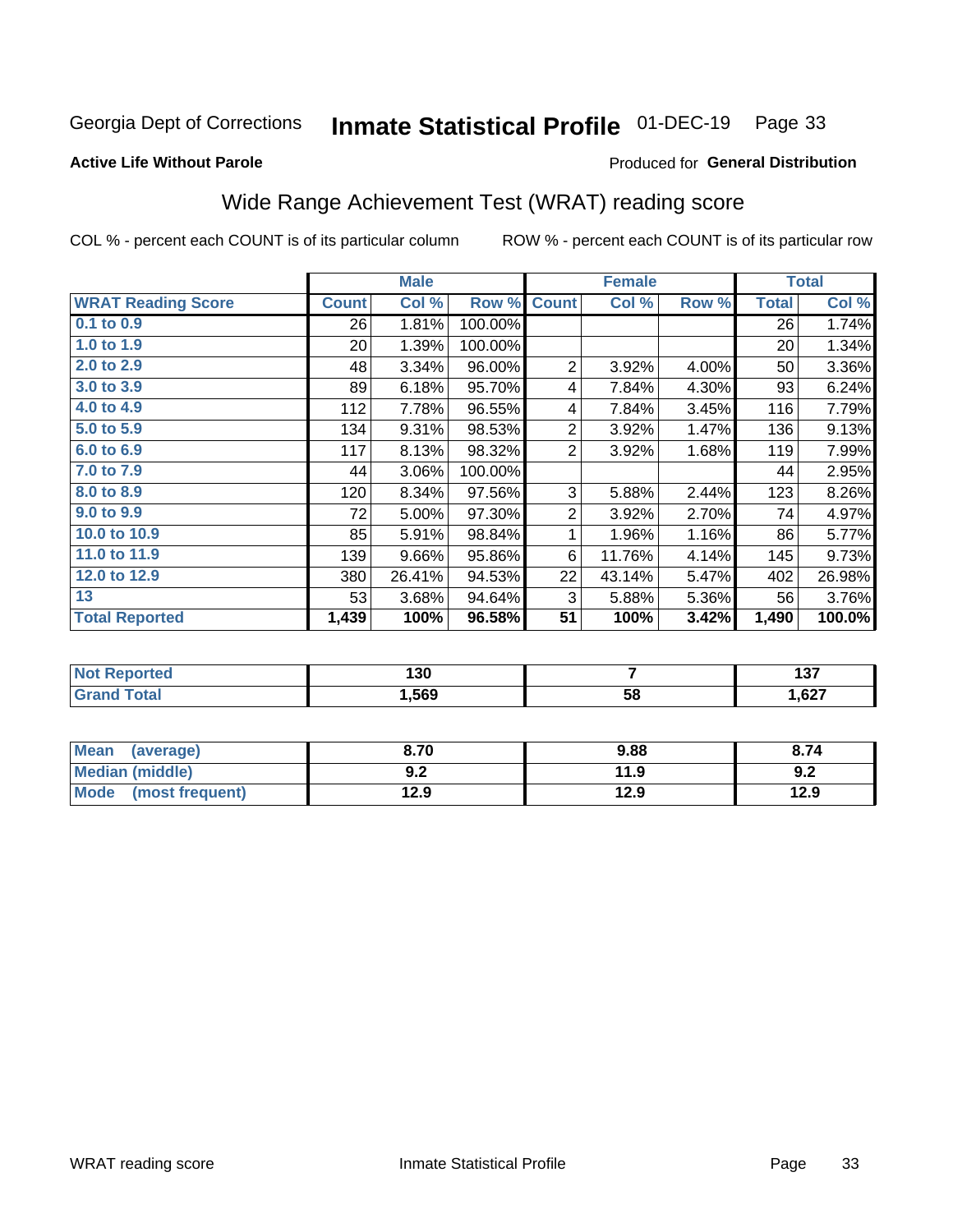#### Inmate Statistical Profile 01-DEC-19 Page 34

#### **Active Life Without Parole**

#### Produced for General Distribution

## Wide Range Achievement Test (WRAT) math score

COL % - percent each COUNT is of its particular column

|                              |                 | <b>Male</b> |         |                | <b>Female</b> |        |              | <b>Total</b> |
|------------------------------|-----------------|-------------|---------|----------------|---------------|--------|--------------|--------------|
| <b>WRAT Mathematic Score</b> | <b>Count</b>    | Col %       | Row %   | <b>Count</b>   | Col %         | Row %  | <b>Total</b> | Col %        |
| 0.1 to 0.9                   | 3               | 0.21%       | 100.00% |                |               |        | 3            | 0.20%        |
| 1.0 to 1.9                   | 10 <sup>1</sup> | 0.69%       | 100.00% |                |               |        | 10           | 0.67%        |
| 2.0 to 2.9                   | 33              | 2.29%       | 97.06%  | 1              | 1.96%         | 2.94%  | 34           | 2.28%        |
| 3.0 to 3.9                   | 76              | 5.28%       | 97.44%  | $\overline{2}$ | 3.92%         | 2.56%  | 78           | 5.23%        |
| 4.0 to 4.9                   | 163             | 11.33%      | 97.02%  | 5              | 9.80%         | 2.98%  | 168          | 11.28%       |
| 5.0 to 5.9                   | 205             | 14.25%      | 97.62%  | 5              | 9.80%         | 2.38%  | 210          | 14.09%       |
| 6.0 to 6.9                   | 306             | 21.26%      | 97.14%  | 9              | 17.65%        | 2.86%  | 315          | 21.14%       |
| 7.0 to 7.9                   | 132             | 9.17%       | 96.35%  | 5              | 9.80%         | 3.65%  | 137          | 9.19%        |
| 8.0 to 8.9                   | 146             | 10.15%      | 97.99%  | 3              | 5.88%         | 2.01%  | 149          | 10.00%       |
| 9.0 to 9.9                   | 105             | 7.30%       | 95.45%  | 5              | 9.80%         | 4.55%  | 110          | 7.38%        |
| 10.0 to 10.9                 | 32              | 2.22%       | 100.00% |                |               |        | 32           | 2.15%        |
| 11.0 to 11.9                 | 49              | 3.41%       | 96.08%  | $\overline{2}$ | 3.92%         | 3.92%  | 51           | 3.42%        |
| 12.0 to 12.9                 | 173             | 12.02%      | 93.01%  | 13             | 25.49%        | 6.99%  | 186          | 12.48%       |
| 13                           | 6               | 0.42%       | 85.71%  | 1              | 1.96%         | 14.29% | 7            | 0.47%        |
| <b>Total Reported</b>        | 1,439           | 100%        | 96.58%  | 51             | 100%          | 3.42%  | 1,490        | 100%         |

| rtea<br>NOT<br>                    | 130  |    | .<br>1 J I |
|------------------------------------|------|----|------------|
| $f \wedge f \wedge f'$<br>$\sim$ . | ,569 | 58 | 1,627      |

| Mean<br>(average)      | 7.37 | 8.40 | 7.41 |
|------------------------|------|------|------|
| <b>Median (middle)</b> | 6.9  |      | 6.9  |
| Mode (most frequent)   | 12.9 | 12.9 | 12.9 |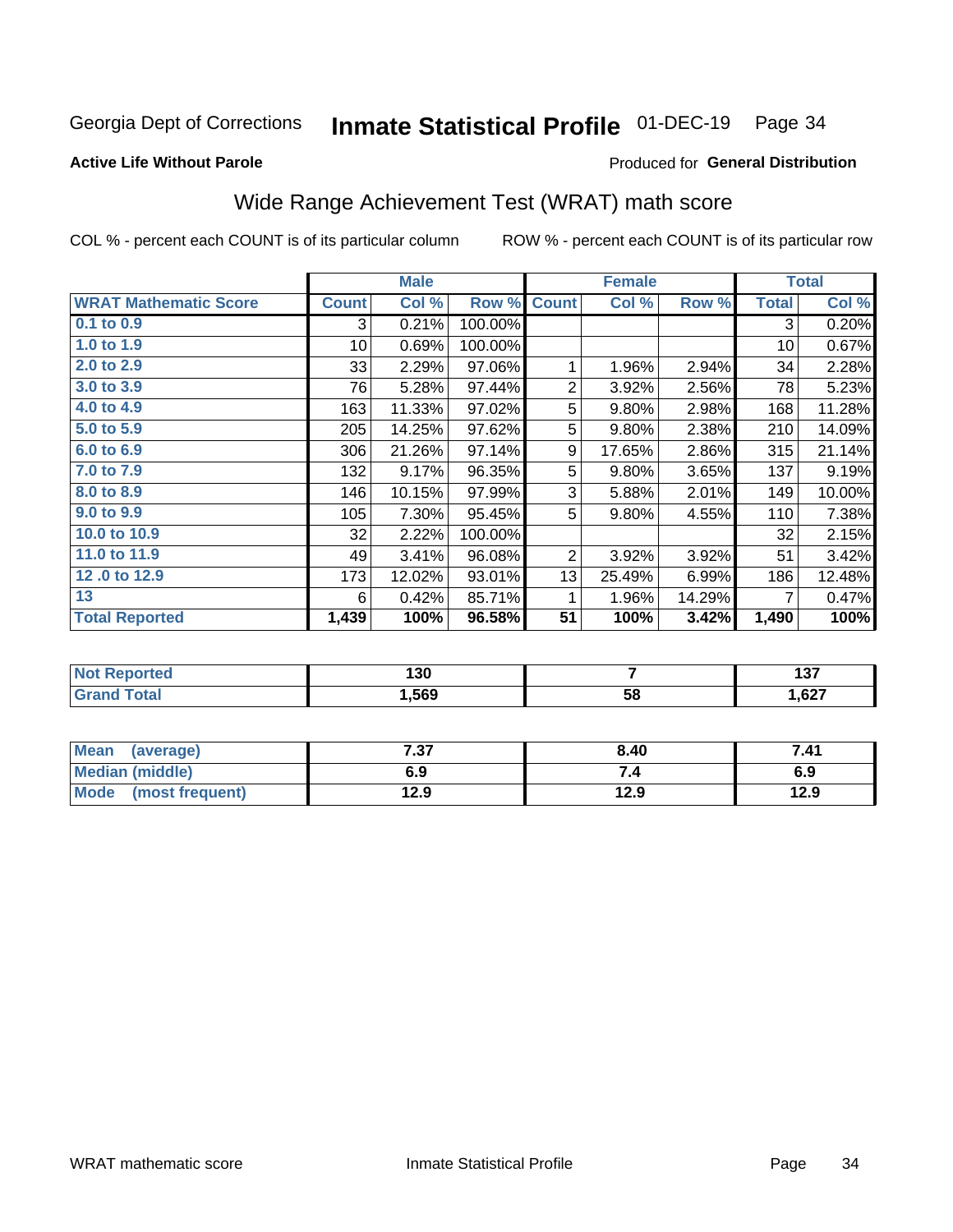#### Inmate Statistical Profile 01-DEC-19 Page 35

#### **Active Life Without Parole**

#### Produced for General Distribution

## Wide Range Achievement Test (WRAT) spelling score

COL % - percent each COUNT is of its particular column

|                            |              | <b>Male</b> |         | <b>Female</b>  |                |       | <b>Total</b> |        |
|----------------------------|--------------|-------------|---------|----------------|----------------|-------|--------------|--------|
| <b>WRAT Spelling Score</b> | <b>Count</b> | Col %       | Row %   | <b>Count</b>   | Col %          | Row % | <b>Total</b> | Col %  |
| 0.1 to 0.9                 | 24           | 1.67%       | 100.00% |                |                |       | 24           | 1.61%  |
| 1.0 to 1.9                 | 37           | 2.57%       | 100.00% |                |                |       | 37           | 2.49%  |
| 2.0 to 2.9                 | 61           | 4.24%       | 96.83%  | 2              | 3.92%          | 3.17% | 63           | 4.23%  |
| 3.0 to 3.9                 | 82           | 5.71%       | 97.62%  | $\overline{c}$ | 3.92%          | 2.38% | 84           | 5.65%  |
| 4.0 to 4.9                 | 87           | 6.05%       | 97.75%  | $\overline{2}$ | 3.92%          | 2.25% | 89           | 5.98%  |
| 5.0 to 5.9                 | 151          | 10.51%      | 99.34%  | 1              | 1.96%          | 0.66% | 152          | 10.22% |
| 6.0 to 6.9                 | 127          | 8.84%       | 98.45%  | $\overline{2}$ | 3.92%          | 1.55% | 129          | 8.67%  |
| 7.0 to 7.9                 | 124          | 8.63%       | 97.64%  | 3              | 5.88%          | 2.36% | 127          | 8.53%  |
| 8.0 to 8.9                 | 123          | 8.56%       | 97.62%  | 3              | 5.88%          | 2.38% | 126          | 8.47%  |
| 9.0 to 9.9                 | 81           | 5.64%       | 100.00% |                |                |       | 81           | 5.44%  |
| 10.0 to 10.9               | 73           | 5.08%       | 100.00% |                |                |       | 73           | 4.91%  |
| 11.0 to 11.9               | 101          | 7.03%       | 93.52%  | $\overline{7}$ | 13.73%         | 6.48% | 108          | 7.26%  |
| 12.0 to 12.9               | 336          | 23.38%      | 92.31%  | 28             | 54.90%         | 7.69% | 364          | 24.46% |
| 13                         | 30           | 2.09%       | 96.77%  | 1              | 1.96%          | 3.23% | 31           | 2.08%  |
| <b>Total Reported</b>      | 1,437        | 100%        | 96.57%  | 51             | 100%           | 3.43% | 1,488        | 100%   |
|                            |              |             |         |                |                |       |              |        |
| <b>Not Reported</b>        |              | 132         |         |                | $\overline{7}$ |       | 139          |        |
| <b>Grand Total</b>         |              | 1,569       |         |                | 58             |       |              | 1,627  |

| <b>Mean</b><br>(average)       | 8.26 | 10.55        | 8.34 |
|--------------------------------|------|--------------|------|
| Median (middle)                | o. J | 127<br>I 4.I | ი.ა  |
| <b>Mode</b><br>(most frequent) | 12.9 | 12.9         | 12.9 |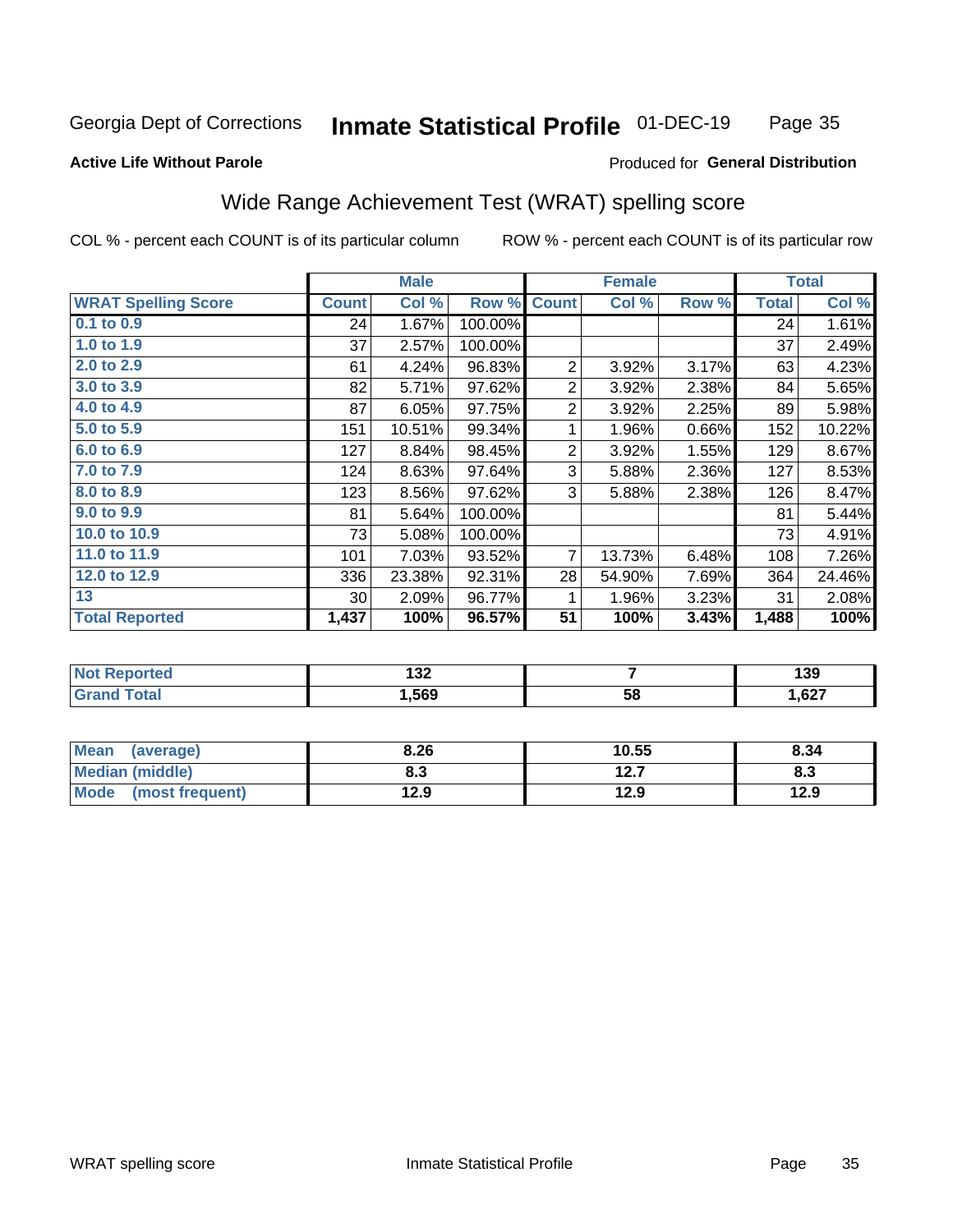## Inmate Statistical Profile 01-DEC-19 Page 36

#### **Active Life Without Parole**

#### Produced for General Distribution

## Current / last mental health treatment level

COL % - percent each COUNT is of its particular column

|                                    |              | <b>Male</b> |         |              | <b>Female</b> |        |              | <b>Total</b> |
|------------------------------------|--------------|-------------|---------|--------------|---------------|--------|--------------|--------------|
| <b>Mental Health Treatment Lev</b> | <b>Count</b> | Col %       | Row %   | <b>Count</b> | Col %         | Row %  | <b>Total</b> | Col %        |
| 1 No problem at current time       | 275          | 39.12%      | 96.49%  | 10           | 19.61%        | 3.51%  | 285          | 37.80%       |
| 2 Receiving outpatient             | 342          | 48.65%      | 89.30%  | 41           | 80.39%        | 10.70% | 383          | 50.80%       |
| <b>Treatment</b>                   |              |             |         |              |               |        |              |              |
| 3 Inpatient, moderate              | 66           | 9.39%       | 100.00% |              |               |        | 66           | 8.75%        |
| Treatment                          |              |             |         |              |               |        |              |              |
| 4 Inpatient, intensive             | 19           | 2.70%       | 100.00% |              |               |        | 19           | 2.52%        |
| Treatment                          |              |             |         |              |               |        |              |              |
| <b>5 Undergoing crisis</b>         |              | 0.14%       | 100.00% |              |               |        |              | 0.13%        |
| <b>stabilization</b>               |              |             |         |              |               |        |              |              |
| <b>Total Evaluated</b>             | 703          | 100%        | 93.24%  | 51           | 100%          | 6.76%  | 754          | 100%         |

| <b>evaluation</b><br>Never had MI | 866  |    | 679<br>. . J |
|-----------------------------------|------|----|--------------|
| int                               | ,569 | 58 | ,627         |

| Median (middle)<br><b>Receiving outpatient</b><br>treatment |                                          | <b>Receiving outpatient</b><br>treatment | <b>Receiving</b><br>outpatient<br>treatment |  |
|-------------------------------------------------------------|------------------------------------------|------------------------------------------|---------------------------------------------|--|
| <b>Mode</b><br>(most frequent)                              | <b>Receiving outpatient</b><br>treatment | <b>Receiving outpatient</b><br>treatment | <b>Receiving</b><br>outpatient<br>treatment |  |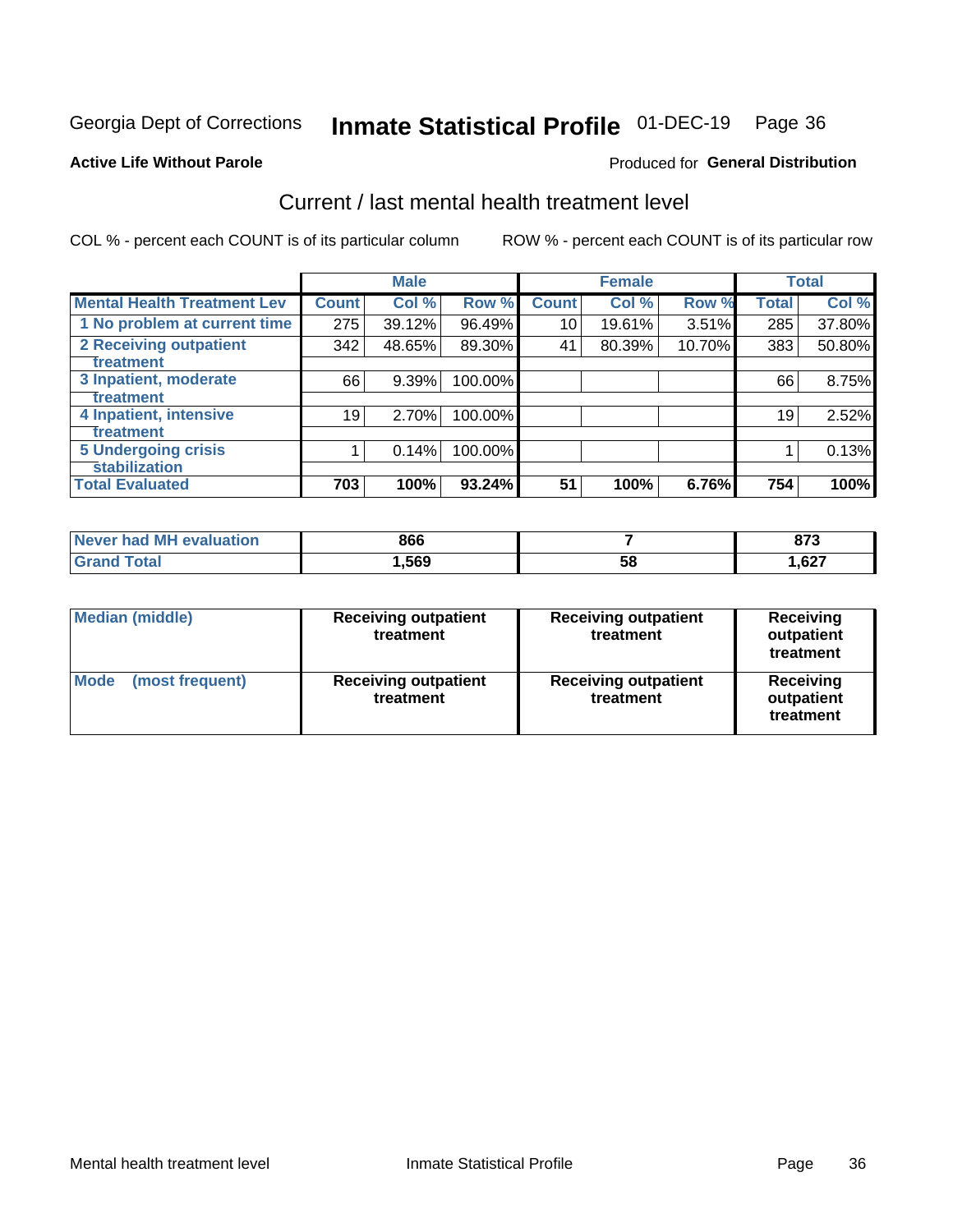#### Inmate Statistical Profile 01-DEC-19 Page 37

#### **Active Life Without Parole**

#### Produced for General Distribution

## PULHESDWIT medical scale - 'P' overall condition ('P'hysical)

COL % - percent each COUNT is of its particular column

|                                  |                | <b>Male</b> |             |    | <b>Female</b> |       |              | <b>Total</b> |
|----------------------------------|----------------|-------------|-------------|----|---------------|-------|--------------|--------------|
| 'P' Overall Condition            | <b>Count</b>   | Col %       | Row % Count |    | Col %         | Row % | <b>Total</b> | Col %        |
| 1 No medical illness             | 1,105          | 76.68%      | 97.10%      | 33 | 57.89%        | 2.90% | 1,138        | 75.97%       |
| 2 Well-controlled chronic        | 299            | 20.75%      | 92.86%      | 23 | 40.35%        | 7.14% | 322          | 21.50%       |
| <b>lillness</b>                  |                |             |             |    |               |       |              |              |
| 3 Poorly-controlled chronic      | 34             | $2.36\%$    | 97.14%      |    | 1.75%         | 2.86% | 35           | 2.34%        |
| <b>illness</b>                   |                |             |             |    |               |       |              |              |
| 4 Significant problems requiring | 2 <sub>1</sub> | 0.14%       | 100.00%     |    |               |       | 2            | 0.13%        |
| special housing                  |                |             |             |    |               |       |              |              |
| 5 Terminal illness, < 6 months   |                | 0.07%       | 100.00%     |    |               |       |              | 0.07%        |
| to live                          |                |             |             |    |               |       |              |              |
| <b>Total Reported</b>            | 1,441          | 100%        | 96.19%      | 57 | 100%          | 3.81% | 1,498        | 100.0%       |

| neo   | 190  |    | 1 20  |
|-------|------|----|-------|
| .     | 14 U |    | 1 L J |
| _____ | ,569 | ၁၀ | ,627  |

|  |  | Mode (most frequent) | 1 No medical illness | 1 No medical illness | 1 No medical<br>illness |
|--|--|----------------------|----------------------|----------------------|-------------------------|
|--|--|----------------------|----------------------|----------------------|-------------------------|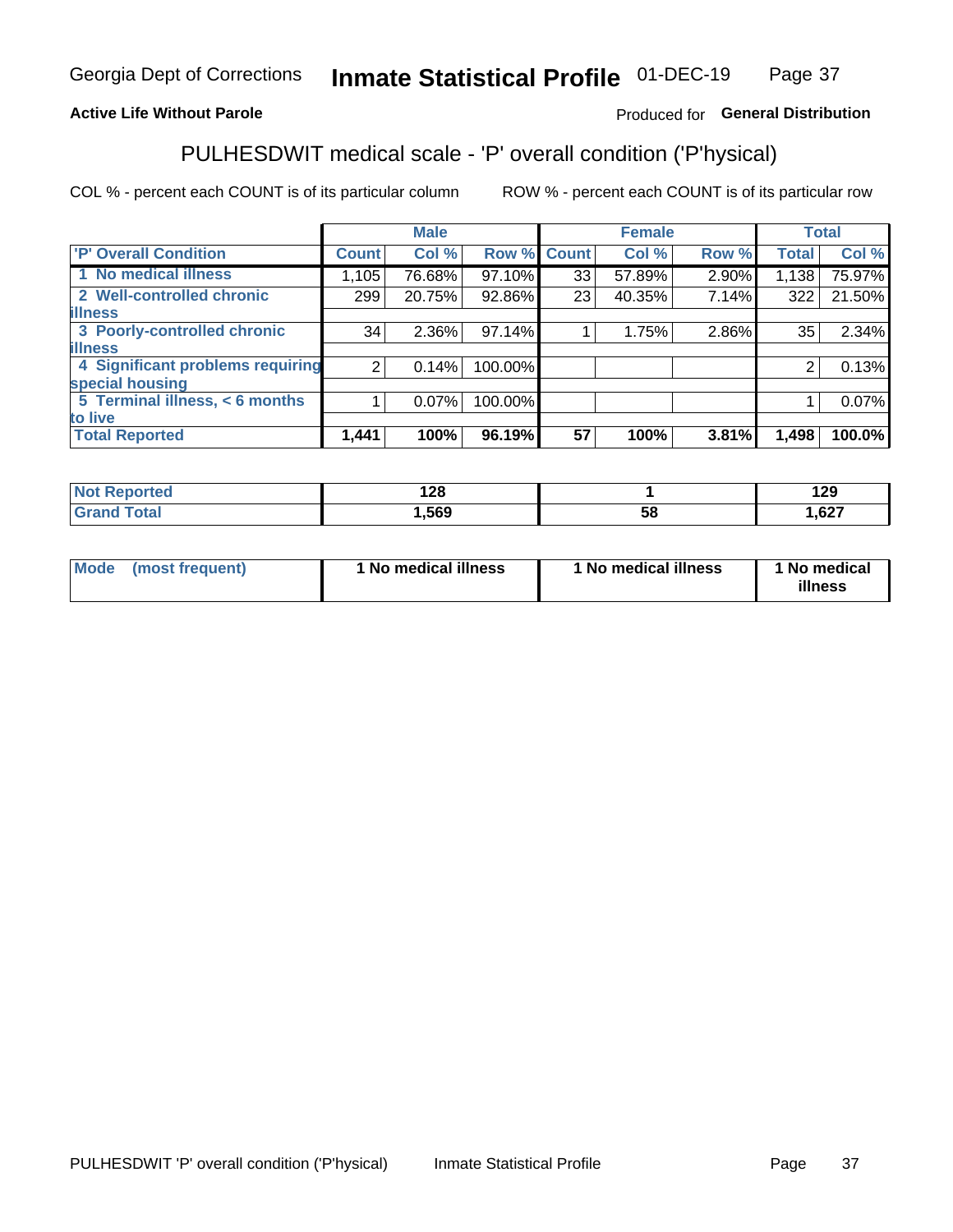#### **Active Life Without Parole**

#### Produced for General Distribution

## PULHESDWIT medical scale - 'U' upper body

COL % - percent each COUNT is of its particular column

|                              |                 | <b>Male</b> |         |              | <b>Female</b> |       |              | <b>Total</b> |
|------------------------------|-----------------|-------------|---------|--------------|---------------|-------|--------------|--------------|
| <b>U' Upper Body</b>         | <b>Count</b>    | Col %       | Row %   | <b>Count</b> | Col %         | Row % | <b>Total</b> | Col %        |
| 1 Upper bones, joints,       | 1,349           | 93.75%      | 96.22%  | 53           | 92.98%        | 3.78% | 1,402        | 93.72%       |
| muscles all OK               |                 |             |         |              |               |       |              |              |
| 2 One or both arms minimally | 76              | 5.28%       | 95.00%  | 4            | 7.02%         | 5.00% | 80           | 5.35%        |
| <b>limited</b>               |                 |             |         |              |               |       |              |              |
| 3 One or both arms           | 10 <sub>1</sub> | 0.69%       | 100.00% |              |               |       | 10           | 0.67%        |
| <b>moderately limited</b>    |                 |             |         |              |               |       |              |              |
| 4 One arm disabled,          | 4               | 0.28%       | 100.00% |              |               |       | 4            | 0.27%        |
| paralyzed, or amputated      |                 |             |         |              |               |       |              |              |
| <b>Total Reported</b>        | 1,439           | 100%        | 96.19%  | 57           | 100%          | 3.81% | 1,496        | 100.0%       |

| <b>Not Reported</b> | 130  |    | ໍາ<br>ושו |
|---------------------|------|----|-----------|
| <b>Total</b>        | ,569 | 58 | 627ء      |

| Mode | (most frequent) | 1 Upper bones, joints,<br>muscles all OK | 1 Upper bones, joints,<br>muscles all OK | 1 Upper bones,<br>ljoints, muscles all<br>OK |
|------|-----------------|------------------------------------------|------------------------------------------|----------------------------------------------|
|------|-----------------|------------------------------------------|------------------------------------------|----------------------------------------------|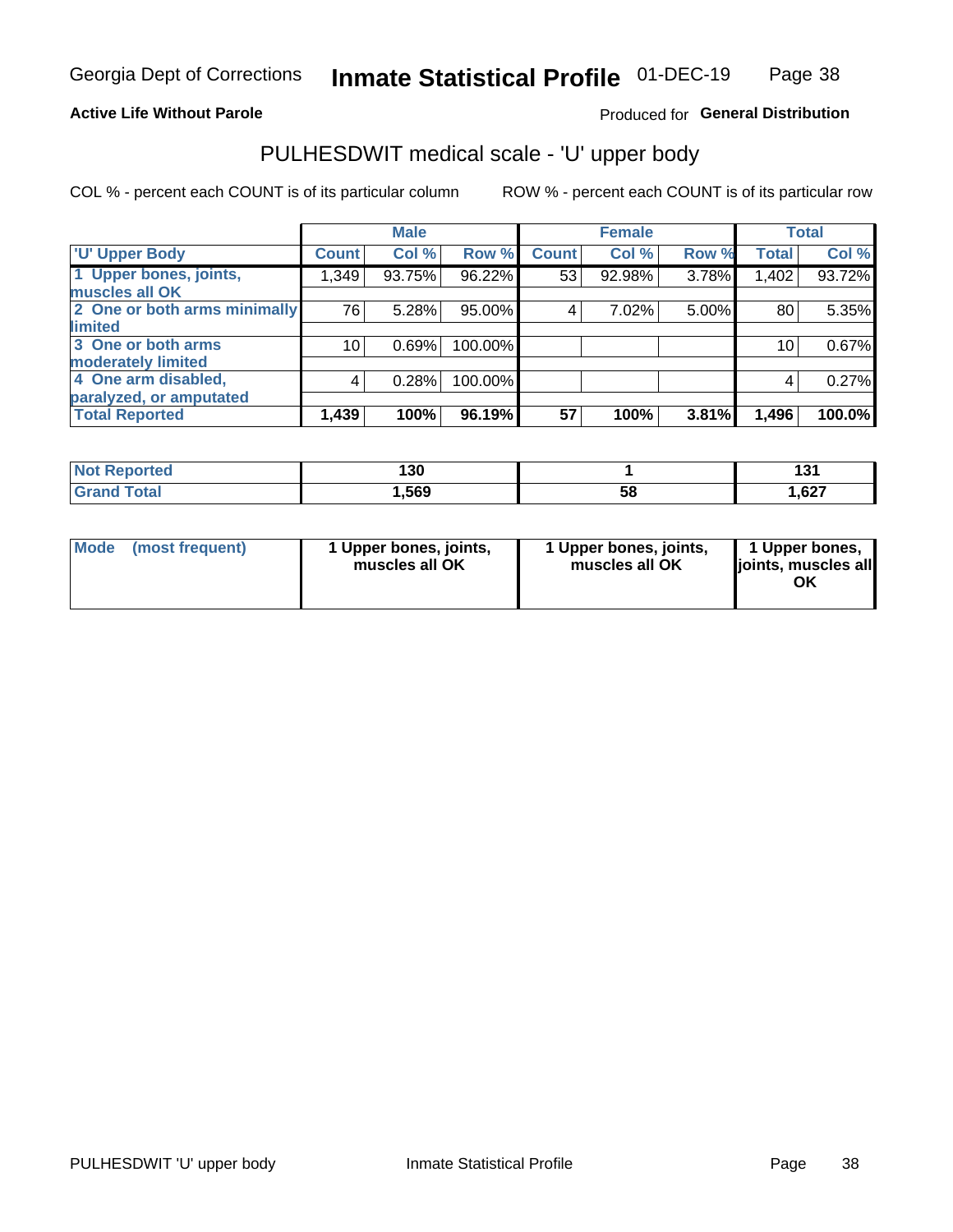#### **Active Life Without Parole**

#### Produced for General Distribution

## PULHESDWIT medical scale - 'L' lower body

COL % - percent each COUNT is of its particular column

|                                |              | <b>Male</b> |         |              | <b>Female</b> |       |              | <b>Total</b> |
|--------------------------------|--------------|-------------|---------|--------------|---------------|-------|--------------|--------------|
| 'L' Lower Body                 | <b>Count</b> | Col %       | Row %   | <b>Count</b> | Col %         | Row % | <b>Total</b> | Col %        |
| 1 Lower bones, joints,         | 1,249        | 86.80%      | 96.22%  | 49           | 85.96%        | 3.78% | 1,298        | 86.76%       |
| muscles all OK                 |              |             |         |              |               |       |              |              |
| 2 One or both legs minimally   | 164          | 11.40%      | 95.35%  | 8            | 14.04%        | 4.65% | 172          | 11.50%       |
| limited                        |              |             |         |              |               |       |              |              |
| 3 One or both legs             | 21           | 1.46%       | 100.00% |              |               |       | 21           | 1.40%        |
| moderately limited             |              |             |         |              |               |       |              |              |
| 4 One leg disabled, paralyzed, | 5            | 0.35%       | 100.00% |              |               |       | 5            | 0.33%        |
| or amputated                   |              |             |         |              |               |       |              |              |
| <b>Total Reported</b>          | 1,439        | 100%        | 96.19%  | 57           | 100%          | 3.81% | 1,496        | 100%         |

| <b>Not Reported</b> | 130  |    | ໍາ<br>ושו |
|---------------------|------|----|-----------|
| <b>Total</b>        | ,569 | 58 | 627ء      |

| Mode | (most frequent) | 1 Lower bones, joints,<br>muscles all OK | 1 Lower bones, joints,<br>muscles all OK | 1 Lower bones,<br>ljoints, muscles all<br>ΟK |
|------|-----------------|------------------------------------------|------------------------------------------|----------------------------------------------|
|------|-----------------|------------------------------------------|------------------------------------------|----------------------------------------------|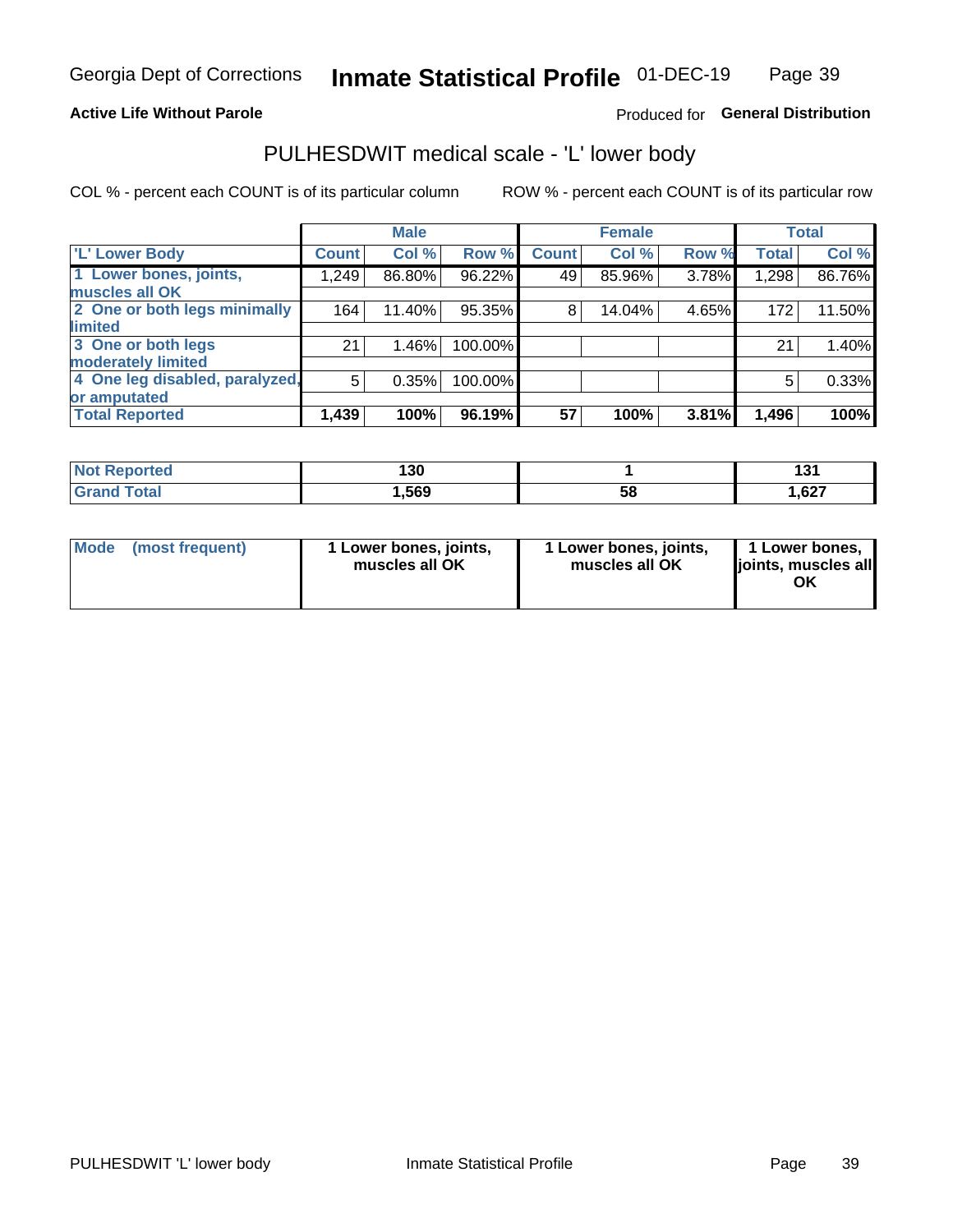#### **Active Life Without Parole**

Produced for General Distribution

### PULHESDWIT medical scale - 'H' hearing

COL % - percent each COUNT is of its particular column

|                                |              | <b>Male</b> |             |    | <b>Female</b> |       | <b>Total</b> |        |
|--------------------------------|--------------|-------------|-------------|----|---------------|-------|--------------|--------|
| <b>H' Hearing</b>              | <b>Count</b> | Col %       | Row % Count |    | Col %         | Row % | <b>Total</b> | Col %  |
| 1 Normal hearing both ears     | 1,424        | 99.03%      | 96.28%      | 55 | 100.00%       | 3.72% | 1,479        | 99.06% |
| 2 Some loss in one ear with    | 9            | 0.63%       | 100.00%     |    |               |       | 9            | 0.60%  |
| other OK, or mild loss in both |              |             |             |    |               |       |              |        |
| 3 Total loss in one ear with   | 3            | 0.21%       | 100.00%     |    |               |       | 3            | 0.20%  |
| mild loss in other             |              |             |             |    |               |       |              |        |
| 4 Severe loss in both ears     | 2            | 0.14%       | 100.00%     |    |               |       |              | 0.13%  |
| <b>Total Reported</b>          | 1,438        | 100%        | 96.32%      | 55 | 100%          | 3.68% | 1,493        | 100%   |

| N<br>тео |      |    | 134   |
|----------|------|----|-------|
| _____    | ,569 | აა | 1,627 |

| Mode (most frequent) | 1 Normal hearing both ears 1 Normal hearing both ears 1 Normal hearing | both ears |
|----------------------|------------------------------------------------------------------------|-----------|
|                      |                                                                        |           |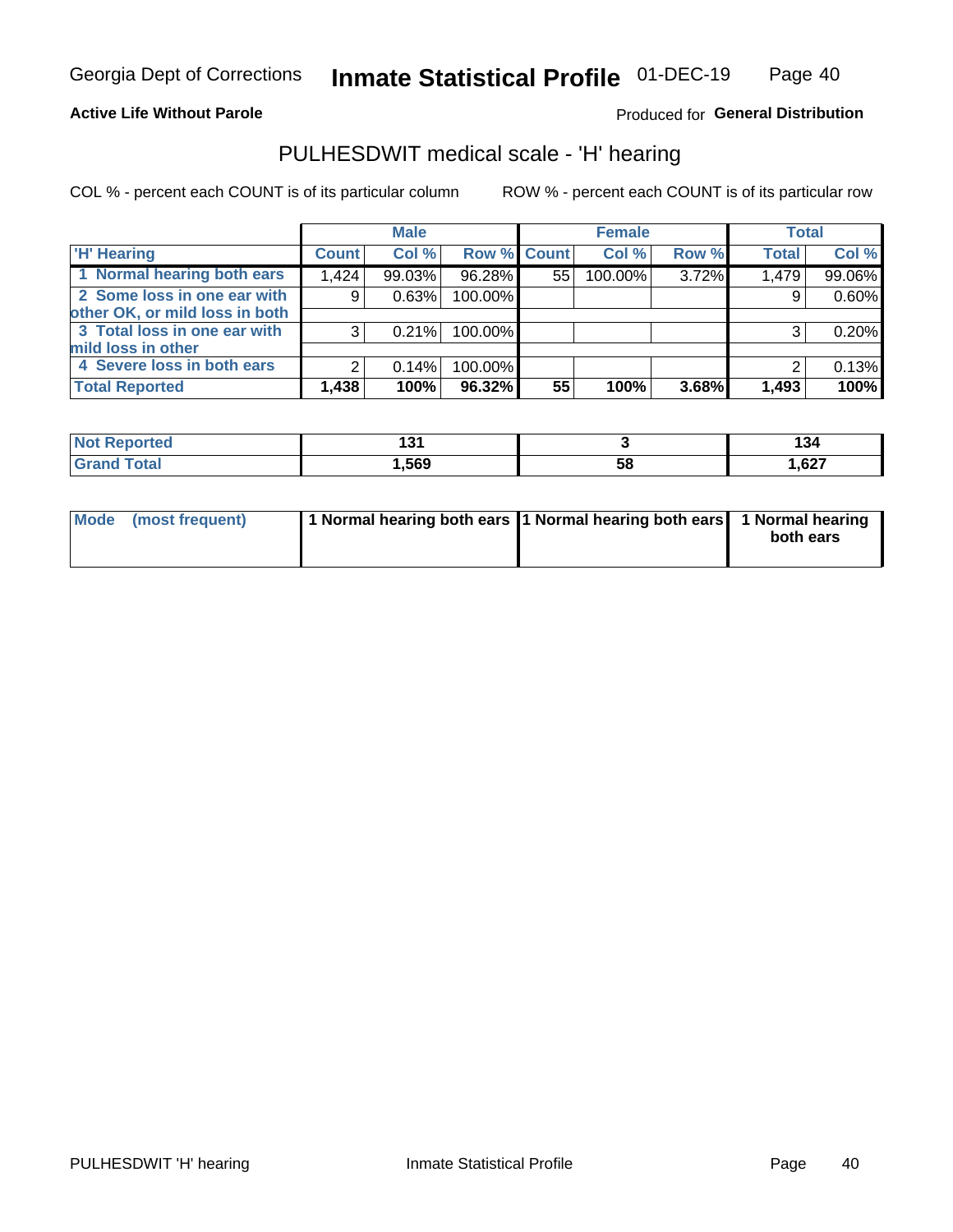#### **Active Life Without Parole**

#### Produced for General Distribution

### PULHESDWIT medical scale - 'E' vision

COL % - percent each COUNT is of its particular column

|                                 |              | <b>Male</b> |         |              | <b>Female</b> |       |              | <b>Total</b> |
|---------------------------------|--------------|-------------|---------|--------------|---------------|-------|--------------|--------------|
| <b>E' Vision</b>                | <b>Count</b> | Col %       | Row %   | <b>Count</b> | Col %         | Row % | <b>Total</b> | Col %        |
| 1 Correctable to 20/40 in both  | 1,059        | 75.91%      | 97.33%  | 29           | 53.70%        | 2.67% | 1,088        | 75.09%       |
| eyes                            |              |             |         |              |               |       |              |              |
| 2 Correctable to 20/70 in one   | 292          | 20.93%      | 92.11%  | 25           | 46.30%        | 7.89% | 317          | 21.88%       |
| eye, may be blind in other      |              |             |         |              |               |       |              |              |
| 3 Correctable to 20/200 in one  | 37           | 2.65%       | 100.00% |              |               |       | 37           | 2.55%        |
| eye, may be blind in other      |              |             |         |              |               |       |              |              |
| 4 One eye not correctable to    | 6            | 0.43%       | 100.00% |              |               |       | 6            | 0.41%        |
| 20/200, other may be blind      |              |             |         |              |               |       |              |              |
| 5 Blind in both eyes, requiring |              | 0.07%       | 100.00% |              |               |       |              | 0.07%        |
| special housing                 |              |             |         |              |               |       |              |              |
| <b>Total Reported</b>           | 1,395        | 100%        | 96.27%  | 54           | 100%          | 3.73% | 1,449        | 100%         |

| <b>rted</b>           | 171  |    | 170     |
|-----------------------|------|----|---------|
| NO                    |      |    | <u></u> |
| $f \wedge f \wedge f$ | ,569 | 58 | 627,    |

| Mode (most frequent) | 1 Correctable to 20/40 in both<br>eves | 1 Correctable to 20/40 in   1 Correctable to  <br>both eyes | 20/40 in both eyes |
|----------------------|----------------------------------------|-------------------------------------------------------------|--------------------|
|                      |                                        |                                                             |                    |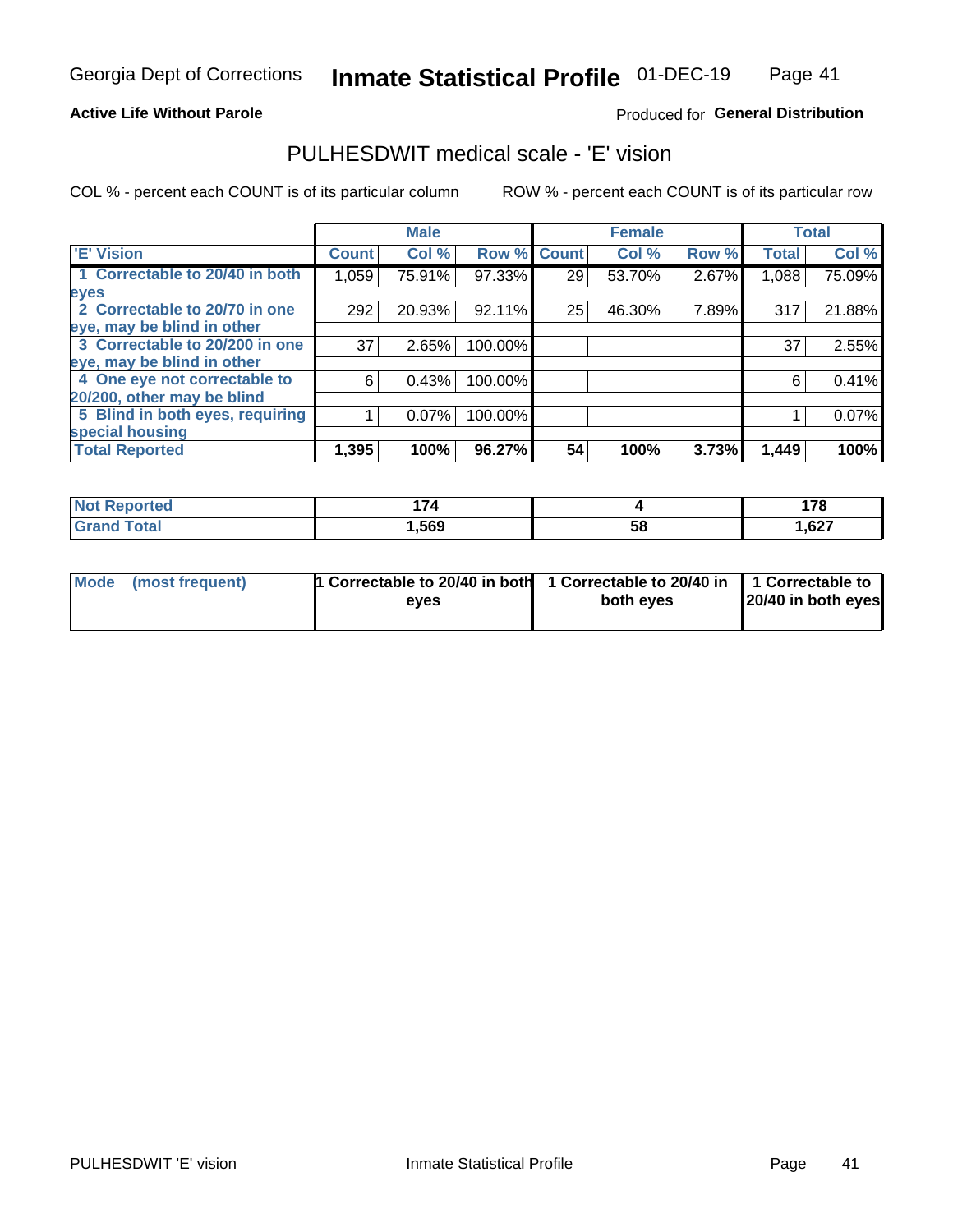#### **Active Life Without Parole**

### Produced for General Distribution

## PULHESDWIT medical scale - 'S' pSychiatric

COL % - percent each COUNT is of its particular column

|                                        |              | <b>Male</b> |         |                 | <b>Female</b> |        |              | <b>Total</b> |
|----------------------------------------|--------------|-------------|---------|-----------------|---------------|--------|--------------|--------------|
| 'S' pSychiatric                        | <b>Count</b> | Col %       |         | Row % Count     | Col %         | Row %  | <b>Total</b> | Col %        |
| 1 No impairment or disorders           | 1,206        | 82.43%      | 98.77%  | 15 <sup>1</sup> | 31.91%        | 1.23%  | 1,221        | 80.86%       |
| 2 Stable, or in remission, or          | 199          | 13.60%      | 86.52%  | 31              | 65.96%        | 13.48% | 230          | 15.23%       |
| mild impairment or retardation         |              |             |         |                 |               |        |              |              |
| 3 Requires moderate inpatient          | 46           | 3.14%       | 97.87%  |                 | 2.13%         | 2.13%  | 47           | 3.11%        |
| treatment                              |              |             |         |                 |               |        |              |              |
| 4 Requires intensive inpatient         | 11           | 0.75%       | 100.00% |                 |               |        | 11           | 0.73%        |
| treatment                              |              |             |         |                 |               |        |              |              |
| <b>5 Requires Crisis Stabilization</b> |              | 0.07%       | 100.00% |                 |               |        |              | 0.07%        |
| Unit (CSU) inpatient care              |              |             |         |                 |               |        |              |              |
| <b>Total Reported</b>                  | 1,463        | 100%        | 96.89%  | 47              | 100%          | 3.11%  | 1,510        | 100%         |

| <b>Not Reported</b>   | 106   |    | 147   |
|-----------------------|-------|----|-------|
| <b>Total</b><br>Grand | 569,، | วง | 1,627 |

| Mode (most frequent) | 1 No impairment or disorders 2 Stable, or in remission, 11 No impairment or |                       |           |
|----------------------|-----------------------------------------------------------------------------|-----------------------|-----------|
|                      |                                                                             | or mild impairment or | disorders |
|                      |                                                                             | retardation           |           |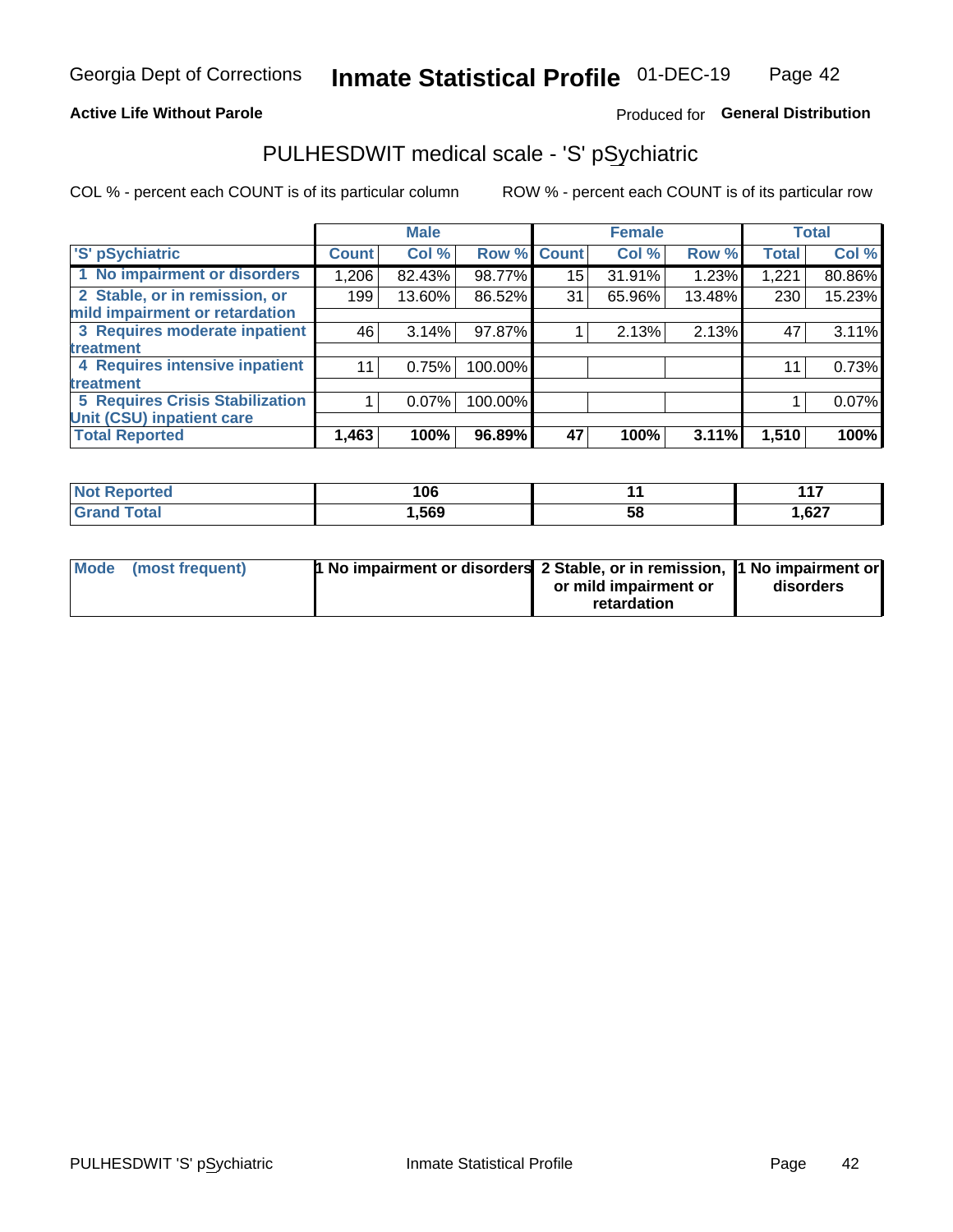**Active Life Without Parole** 

#### Produced for General Distribution

## PULHESDWIT medical scale - 'D' dental

COL % - percent each COUNT is of its particular column

|                                 |              | <b>Male</b> |         |             | <b>Female</b> |       |              | <b>Total</b> |
|---------------------------------|--------------|-------------|---------|-------------|---------------|-------|--------------|--------------|
| <b>D'</b> Dental                | <b>Count</b> | Col %       |         | Row % Count | Col %         | Row % | <b>Total</b> | Col %        |
| 1 Minimal routine dental health | 1,016        | 75.20%      | 95.58%  | 47          | 92.16%        | 4.42% | 1,063        | 75.82%       |
| <b>needs</b>                    |              |             |         |             |               |       |              |              |
| 2 Moderate cavities and/or gum  | 293          | 21.69%      | 99.32%  |             | 3.92%         | 0.68% | 295          | 21.04%       |
| disease                         |              |             |         |             |               |       |              |              |
| 3 Extensive gum disease         | 41           | 3.03%       | 95.35%  | ົ           | 3.92%         | 4.65% | 43           | 3.07%        |
| and/or widespread decay         |              |             |         |             |               |       |              |              |
| 4 Urgent need for dental        |              | 0.07%       | 100.00% |             |               |       |              | 0.07%        |
| <b>services</b>                 |              |             |         |             |               |       |              |              |
| <b>Total Reported</b>           | 1,351        | 100%        | 96.36%  | 51          | 100%          | 3.64% | 1,402        | 100%         |

| ాorted<br>NOT RADO<br>. | 24C<br>21 D |    | へへに<br>ZZJ |
|-------------------------|-------------|----|------------|
| Гоtal                   | ,569        | 58 | 1,627      |

| <b>Mode</b> | (most frequent) | <b>Minimal routine dental</b><br>health needs | 1 Minimal routine dental<br>health needs | <b>11 Minimal routine I</b><br>dental health<br>needs |
|-------------|-----------------|-----------------------------------------------|------------------------------------------|-------------------------------------------------------|
|-------------|-----------------|-----------------------------------------------|------------------------------------------|-------------------------------------------------------|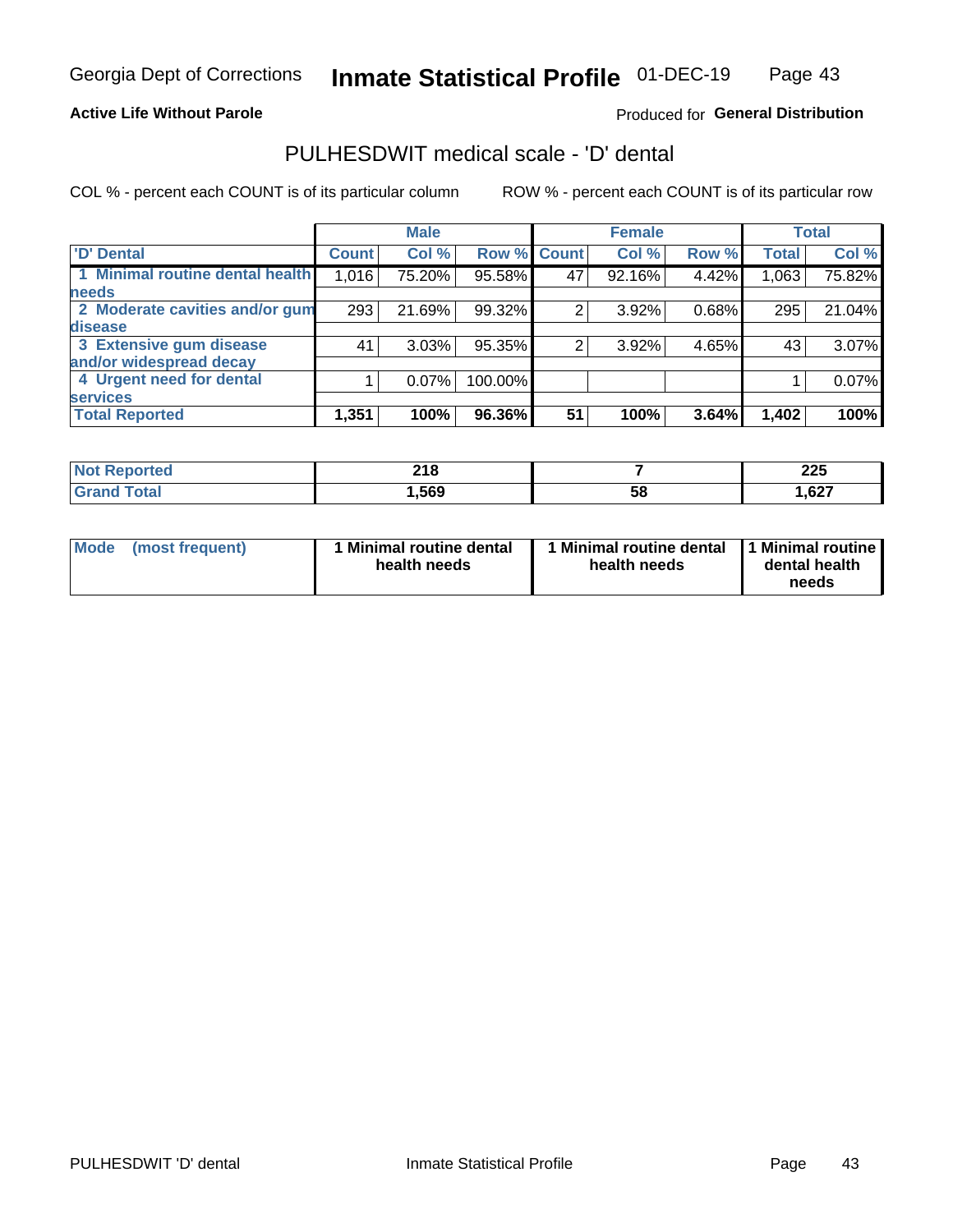#### **Active Life Without Parole**

#### Produced for General Distribution

### PULHESDWIT medical scale - 'W' work ability

COL % - percent each COUNT is of its particular column

|                                 |                    | <b>Male</b> |         |             | <b>Female</b> |       |              | <b>Total</b> |
|---------------------------------|--------------------|-------------|---------|-------------|---------------|-------|--------------|--------------|
| <b>W' work ability</b>          | Count <sup>'</sup> | Col %       |         | Row % Count | Col %         | Row % | <b>Total</b> | Col %        |
| 1 Unrestricted work or activity | 1,203              | 83.60%      | 96.70%  | 41          | 71.93%        | 3.30% | 1,244        | 83.16%       |
| 2 Minor restrictions on type of | 185                | 12.86%      | 92.04%  | 16          | 28.07%        | 7.96% | 201          | 13.44%       |
| <b>work</b>                     |                    |             |         |             |               |       |              |              |
| 3 Moderate restrictions on type | 34                 | $2.36\%$    | 100.00% |             |               |       | 34           | 2.27%        |
| lof work                        |                    |             |         |             |               |       |              |              |
| 4 Major restrictions on type of | 9                  | 0.63%       | 100.00% |             |               |       | 9            | 0.60%        |
| <b>work</b>                     |                    |             |         |             |               |       |              |              |
| 5 Cannot work under any         | 8                  | 0.56%       | 100.00% |             |               |       | 8            | 0.53%        |
| <b>circumstances</b>            |                    |             |         |             |               |       |              |              |
| <b>Total Reported</b>           | 1,439              | 100%        | 96.19%  | 57          | 100%          | 3.81% | 1,496        | 100%         |

| <b>Not Reported</b>          | 190<br>טט ו |   | ^^<br><u></u> |
|------------------------------|-------------|---|---------------|
| <b>Total</b><br><b>C</b> ron | 569, ا      | ວ | 1,627         |

| Mode            | 1 Unrestricted work or | 1 Unrestricted work or | 1 Unrestricted   |
|-----------------|------------------------|------------------------|------------------|
| (most frequent) | activity               | activity               | work or activity |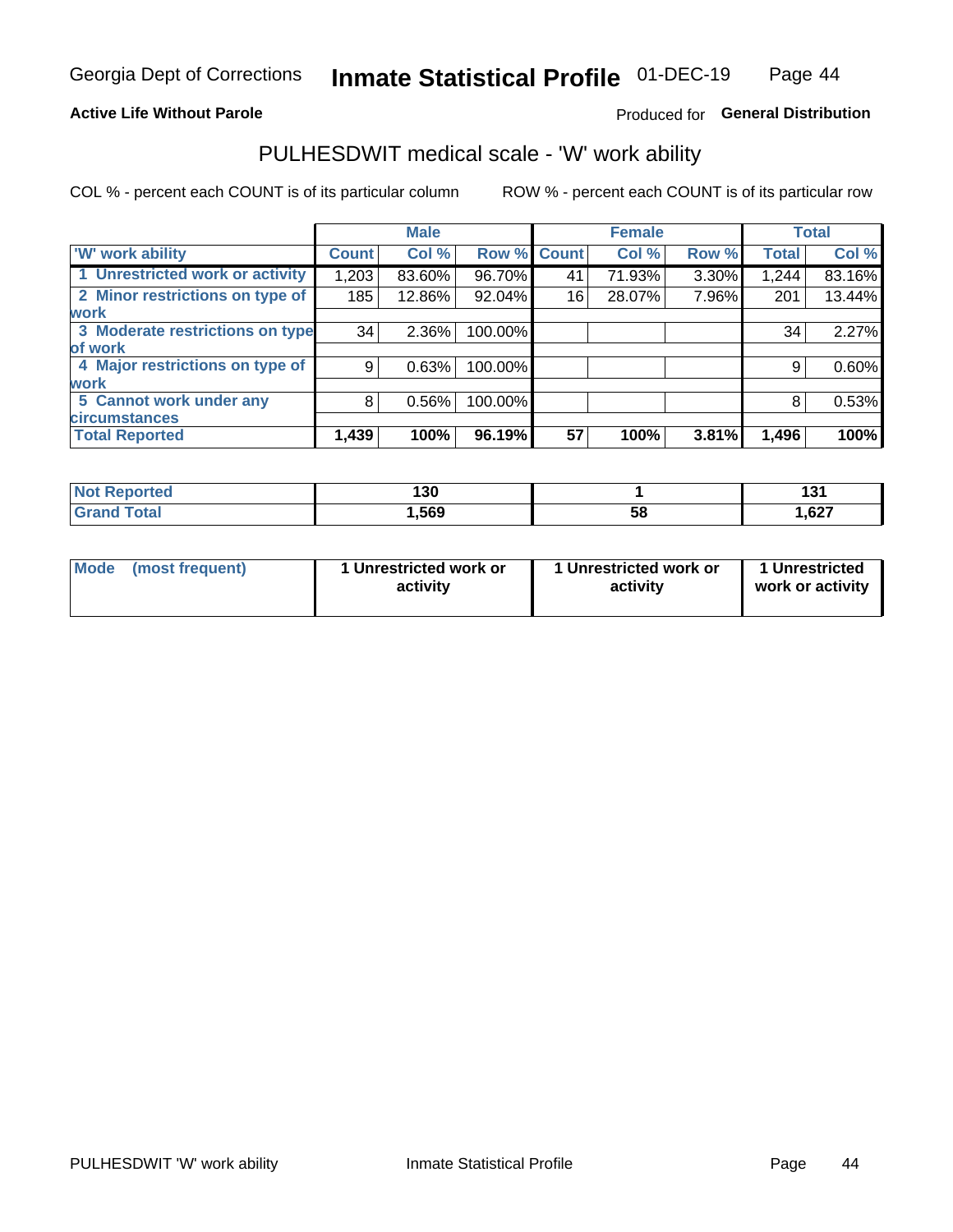#### **Active Life Without Parole**

#### Produced for General Distribution

## PULHESDWIT medical scale - 'I' impairment

|                                                              |              | <b>Male</b> |             |    | <b>Female</b> |       |              | <b>Total</b> |
|--------------------------------------------------------------|--------------|-------------|-------------|----|---------------|-------|--------------|--------------|
| <b>T' Impairment</b>                                         | <b>Count</b> | Col %       | Row % Count |    | Col %         | Row % | <b>Total</b> | Col %        |
| 1 No impairments or<br>disabilities                          | 1,413        | 98.33%      | 96.12%      | 57 | 100.00%       | 3.88% | 1,470        | 98.39%       |
| 2 Wheelchair-bound but<br>otherwise OK                       |              | 0.77%       | 100.00%     |    |               |       | 11           | 0.74%        |
| <b>3 Needs low-level Assisted</b><br>Living (level I)        | 3            | 0.21%       | 100.00%     |    |               |       | 3            | 0.20%        |
| 4 Needs moderate Assisted<br>Living (level II)               |              | 0.07%       | 100.00%     |    |               |       |              | 0.07%        |
| <b>5 Needs maximal Assisted</b><br><b>Living (level III)</b> | 9            | 0.63%       | 100.00%     |    |               |       | 9            | 0.60%        |
| <b>Total Reported</b>                                        | 1,437        | 100%        | 96.18%      | 57 | 100%          | 3.82% | 1,494        | 100%         |

| orted            | .<br>IJZ |    | 492<br>၊ ၁၁ |
|------------------|----------|----|-------------|
| ota <sub>i</sub> | ,569     | 58 | 1,627       |

| <b>Mode</b> | (most frequent) | <b>No impairments or</b><br>disabilities | 1 No impairments or<br>disabilities | 1 No impairments<br>or disabilities |
|-------------|-----------------|------------------------------------------|-------------------------------------|-------------------------------------|
|-------------|-----------------|------------------------------------------|-------------------------------------|-------------------------------------|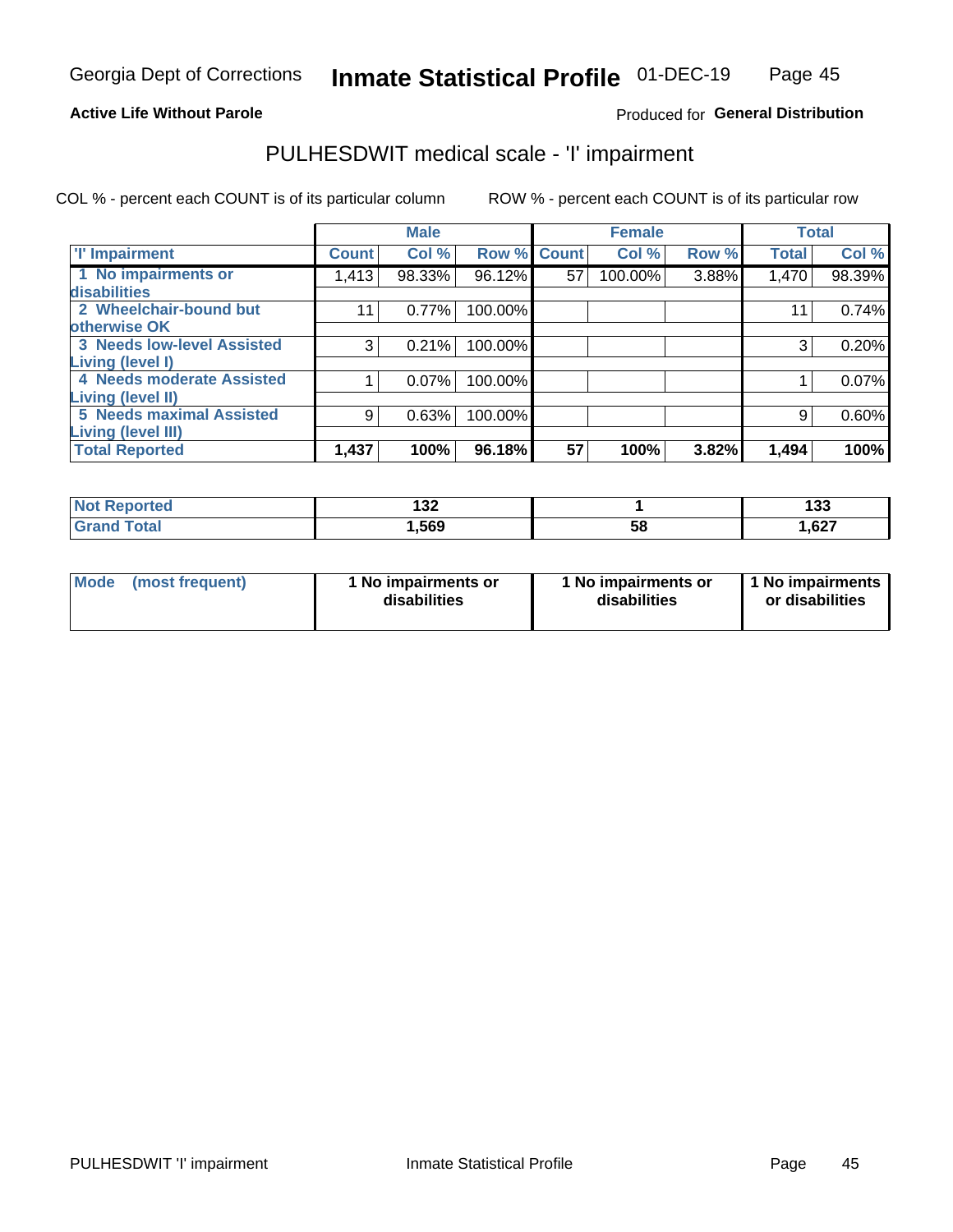#### **Active Life Without Parole**

#### Produced fo General Distribution

## PULHESDWIT medical scale - 'T' transportability

COL % - percent each COUNT is of its particular column

|                              |              | <b>Male</b> |             |    | <b>Female</b> |       |              | <b>Total</b> |
|------------------------------|--------------|-------------|-------------|----|---------------|-------|--------------|--------------|
| <b>T' Transportability</b>   | <b>Count</b> | Col %       | Row % Count |    | Col %         | Row % | <b>Total</b> | Col %        |
| 1 Can be transported in any  | 1,431        | 98.83%      | 96.23%      | 56 | 100.00%       | 3.77% | 1,487        | 98.87%       |
| ordinary approved vehicle    |              |             |             |    |               |       |              |              |
| 2 Wheelchair-bound, not      |              | 0.48%       | 100.00%     |    |               |       |              | 0.47%        |
| needing special vehicle      |              |             |             |    |               |       |              |              |
| 3 Wheelchair-bound, requires |              | 0.14%       | 100.00%     |    |               |       |              | 0.13%        |
| special vehicle              |              |             |             |    |               |       |              |              |
| 5 Requires ambulance         | 8            | 0.55%       | 100.00%     |    |               |       |              | 0.53%        |
| transport                    |              |             |             |    |               |       |              |              |
| <b>Total Reported</b>        | 1,448        | 100%        | 96.28%      | 56 | 100%          | 3.72% | 1,504        | 100%         |

| <b>orted</b> | $\sim$<br>. |    | י ה<br>14J |
|--------------|-------------|----|------------|
| <b>otal</b>  | 1,569       | Ⴢჾ | 1,627      |

| <b>Mode</b> | (most frequent) | 1 Can be transported in any 1 Can be transported in any | ordinary approved vehicle   ordinary approved vehicle   transported in any | 1 Can be<br>  ordinary approved  <br>vehicle |
|-------------|-----------------|---------------------------------------------------------|----------------------------------------------------------------------------|----------------------------------------------|
|-------------|-----------------|---------------------------------------------------------|----------------------------------------------------------------------------|----------------------------------------------|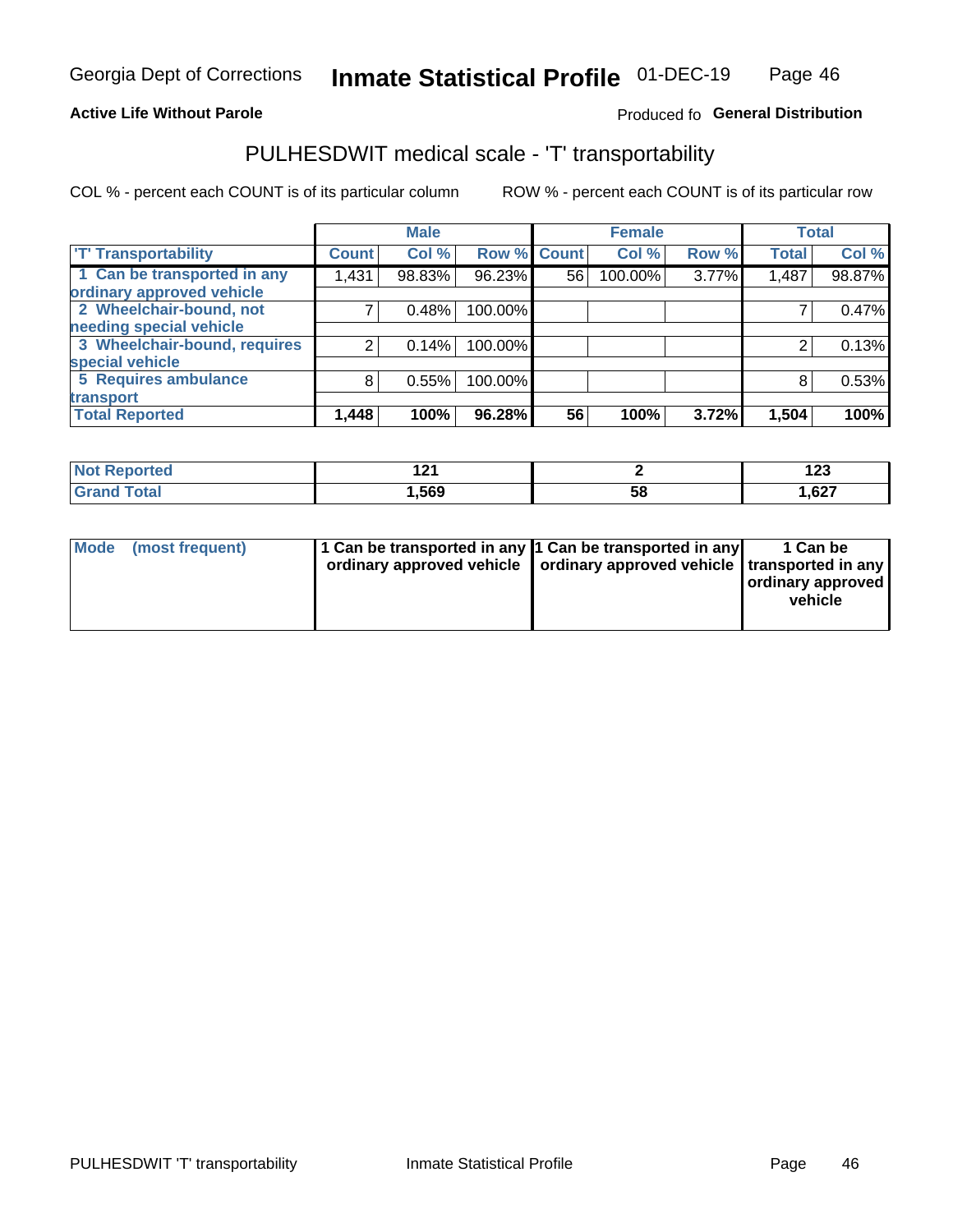## Inmate Statistical Profile 01-DEC-19 Page 47

#### **Active Life Without Parole**

#### Produced for General Distribution

### Number of prior Georgia incarcerations

COL % - percent each COUNT is of its particular column

|                                       |       | <b>Male</b> |             |    | <b>Female</b> |       |       | <b>Total</b> |
|---------------------------------------|-------|-------------|-------------|----|---------------|-------|-------|--------------|
| <b>Num of Prior GA Incarcerations</b> | Count | Col %       | Row % Count |    | Col %         | Row % | Total | Col %        |
| $\bf{0}$                              | 795   | 50.67%      | 94.42%      | 47 | 81.03%        | 5.58% | 842   | 51.75%       |
|                                       | 310   | 19.76%      | 98.10%      | 6  | 10.34%        | 1.90% | 316   | 19.42%       |
|                                       | 195   | 12.43%      | 98.98%      | 2  | 3.45%         | 1.02% | 197   | 12.11%       |
| 3                                     | 130   | 8.29%       | 98.48%      | 2  | 3.45%         | 1.52% | 132   | 8.11%        |
| 4                                     | 65    | 4.14%       | 100.00%     |    |               |       | 65    | 4.00%        |
| 5                                     | 41    | 2.61%       | 100.00%     |    |               |       | 41    | 2.52%        |
| <b>More Than 5</b>                    | 33    | 2.10%       | $97.06\%$   |    | 1.72%         | 2.94% | 34    | 2.09%        |
| <b>Total Reported</b>                 | 1,569 | 100%        | 96.44%      | 58 | 100%          | 3.56% | 1,627 | 100%         |

| orted                           |      |            |      |
|---------------------------------|------|------------|------|
| <b>otal</b><br>$\mathbf{v}$ and | ,569 | - 12<br>JL | ,627 |

| Mean (average)       | 1 1 2 | .40 | 1.10 |
|----------------------|-------|-----|------|
| Median (middle)      |       |     |      |
| Mode (most frequent) |       |     |      |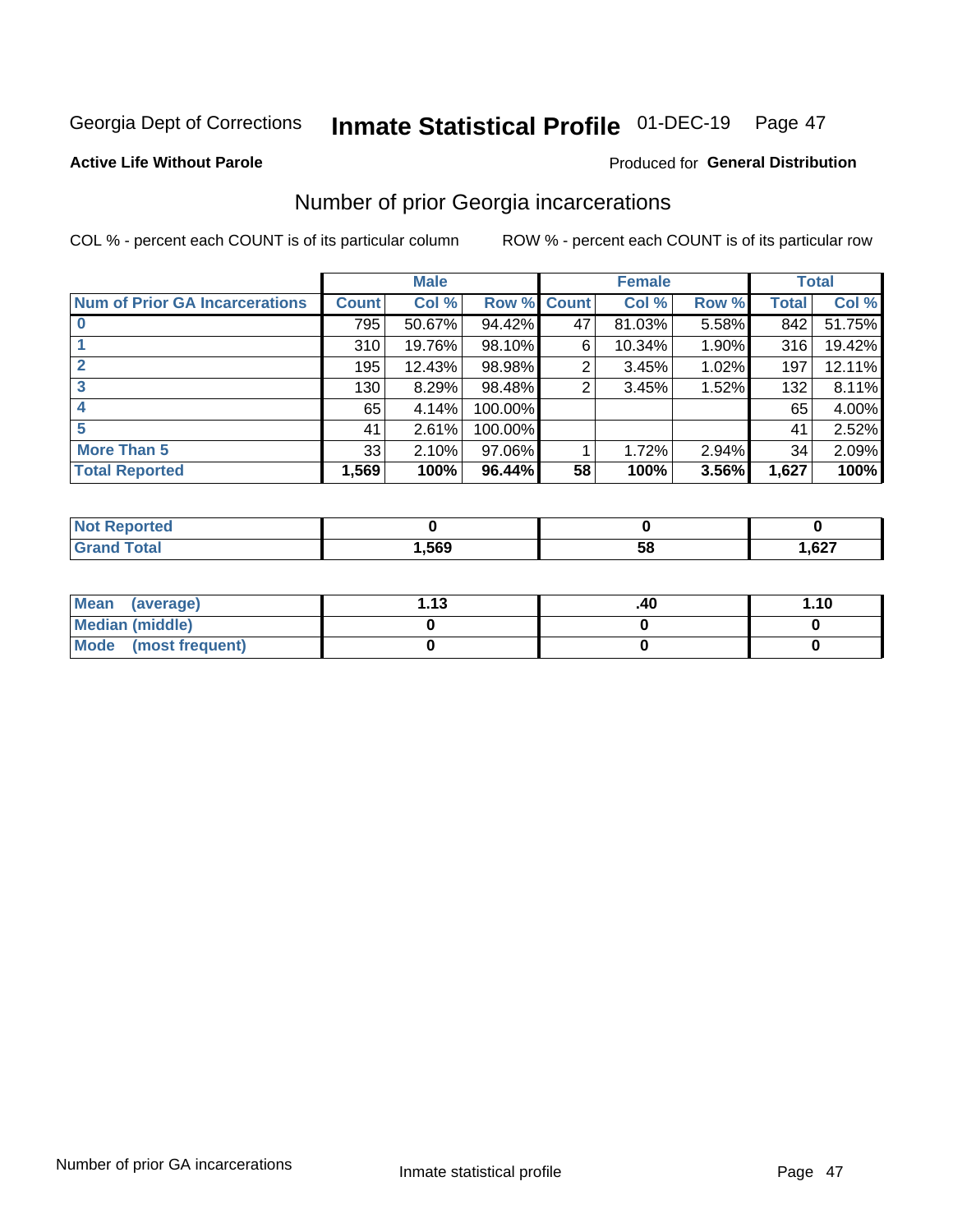## Inmate Statistical Profile 01-DEC-19 Page 48

**Active Life Without Parole** 

Produced for General Distribution

### Prison sentence in years

COL % - percent each COUNT is of its particular column

ROW % - percent each COUNT is of its particular row

|                                 |              | <b>Male</b> |                    |    | <b>Female</b> | Total    |             |          |
|---------------------------------|--------------|-------------|--------------------|----|---------------|----------|-------------|----------|
| <b>Prison Sentence In Years</b> | <b>Count</b> | Col %       | <b>Row % Count</b> |    | Col %         | Row %    | $\tau$ otal | Col %    |
| <b>Life Without Parole</b>      | .568         | 99.94%      | 96.43%             | 58 | 100.00%       | $3.57\%$ | .626        | 99.94%   |
| <b>Death</b>                    |              | $0.06\%$    | 100.00%            |    |               |          |             | $0.06\%$ |
| <b>Total Reported</b>           | .569         | 100%        | 96.44%             | 58 | 100%          | $3.56\%$ | 1,627       | 100%     |

| rted        |              |    |                 |
|-------------|--------------|----|-----------------|
| <b>otal</b> | <b>1.569</b> | эс | 0.27<br>/ ∠ס, ו |

#### **Determinate (numeric) sentences only**

| ' Mea<br><b>Service</b> A<br>ЯМА. |  |  |  |
|-----------------------------------|--|--|--|
|                                   |  |  |  |

All sentences (including determinate), with life, life without parole, and death sentences figured at 45 years

| Me: |  |  |  |
|-----|--|--|--|
|     |  |  |  |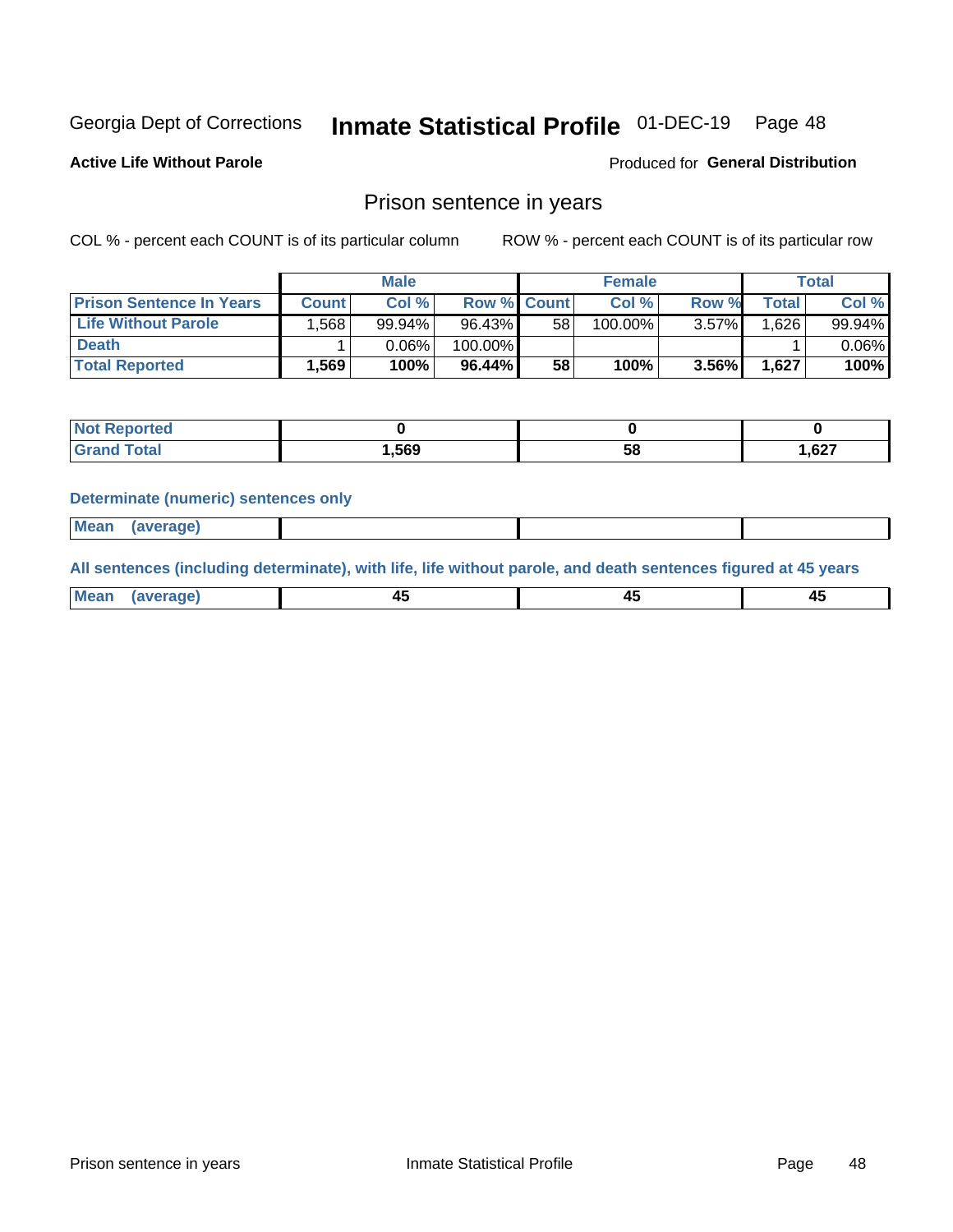#### Inmate Statistical Profile 01-DEC-19 Georgia Dept of Corrections Page 49

#### **Active Life Without Parole**

#### Produced for General Distribution

## Primary offense, broken out into felonies vs misdemeanors

COL % - percent each COUNT is of its particular column

|                                  | <b>Male</b>  |         |                    | <b>Female</b> |         |          | Total        |            |
|----------------------------------|--------------|---------|--------------------|---------------|---------|----------|--------------|------------|
| <b>Felonies and Misdemeanors</b> | <b>Count</b> | Col%    | <b>Row % Count</b> |               | Col%    | Row %    | <b>Total</b> | Col %      |
| <b>Felonies</b>                  | .560         | 100.00% | 96.53%             | 56            | 100.00% | $3.47\%$ | 1.616        | $100.00\%$ |
| <b>Total Reported</b>            | .560         | $100\%$ | 96.53%             | 56            | $100\%$ | 3.47%    | 1,616        | 100%       |

| <b>Not Reported</b>        |      |      |       |
|----------------------------|------|------|-------|
| <sup>-</sup> otal<br>Grand | ,569 | ,562 | 1,627 |

| <b>Mode</b><br>frequent)<br>nies<br>≧ (most tr.<br>. | onies<br>. | lonies<br>ею<br>____ |
|------------------------------------------------------|------------|----------------------|
|------------------------------------------------------|------------|----------------------|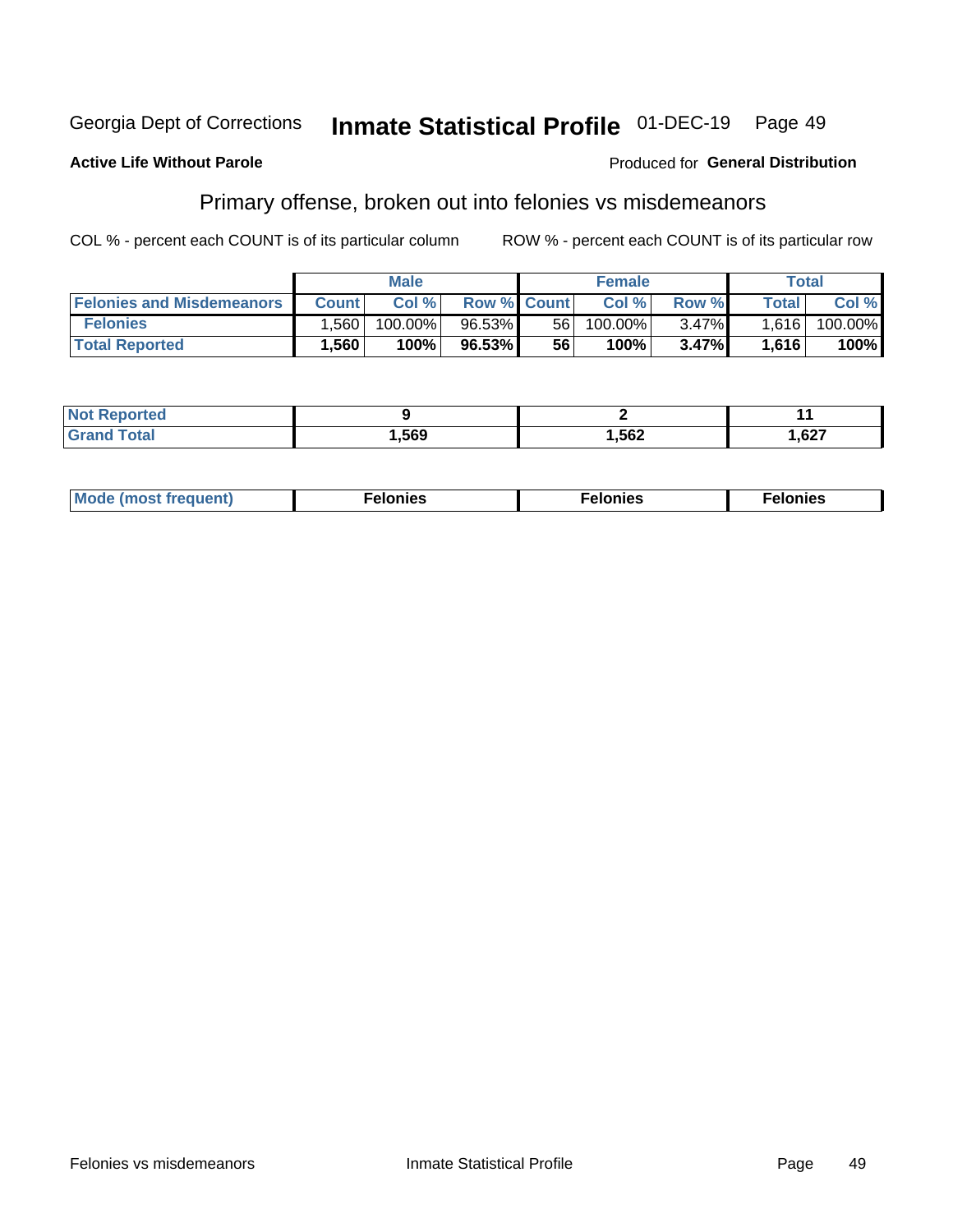#### Inmate Statistical Profile 01-DEC-19 Page 50

#### **Active Life Without Parole**

#### Produced for General Distribution

### Primary offense, broken out into six broad crime categories

COL % - percent each COUNT is of its particular column

|                         | <b>Male</b>  |        |         | <b>Female</b> |        |       | Total        |        |
|-------------------------|--------------|--------|---------|---------------|--------|-------|--------------|--------|
| <b>Crime Categories</b> | <b>Count</b> | Col%   |         | Row % Count   | Col %  | Row % | <b>Total</b> | Col %  |
| <b>Violent</b>          | . .356 '     | 86.42% | 95.97%  | 57            | 98.28% | 4.03% | 1,413        | 86.85% |
| <b>Sex Crime</b>        | 206          | 13.13% | 99.52%  |               | 1.72%  | .48%  | 207          | 12.72% |
| <b>Drug</b>             |              | .45%   | 100.00% |               | .00%   |       |              | .43%   |
| <b>Total Reported</b>   | 1,569        | 100%   | 96.44%  | 58            | 100%   | 3.56% | 1,627        | 100%   |

| ,569 | 58 | 627<br>، 20, ا |
|------|----|----------------|

| <b>Mo</b><br>quent)<br>. | .<br>∕iolent | <br>∕iolent | .<br>วlent |
|--------------------------|--------------|-------------|------------|
|                          |              |             |            |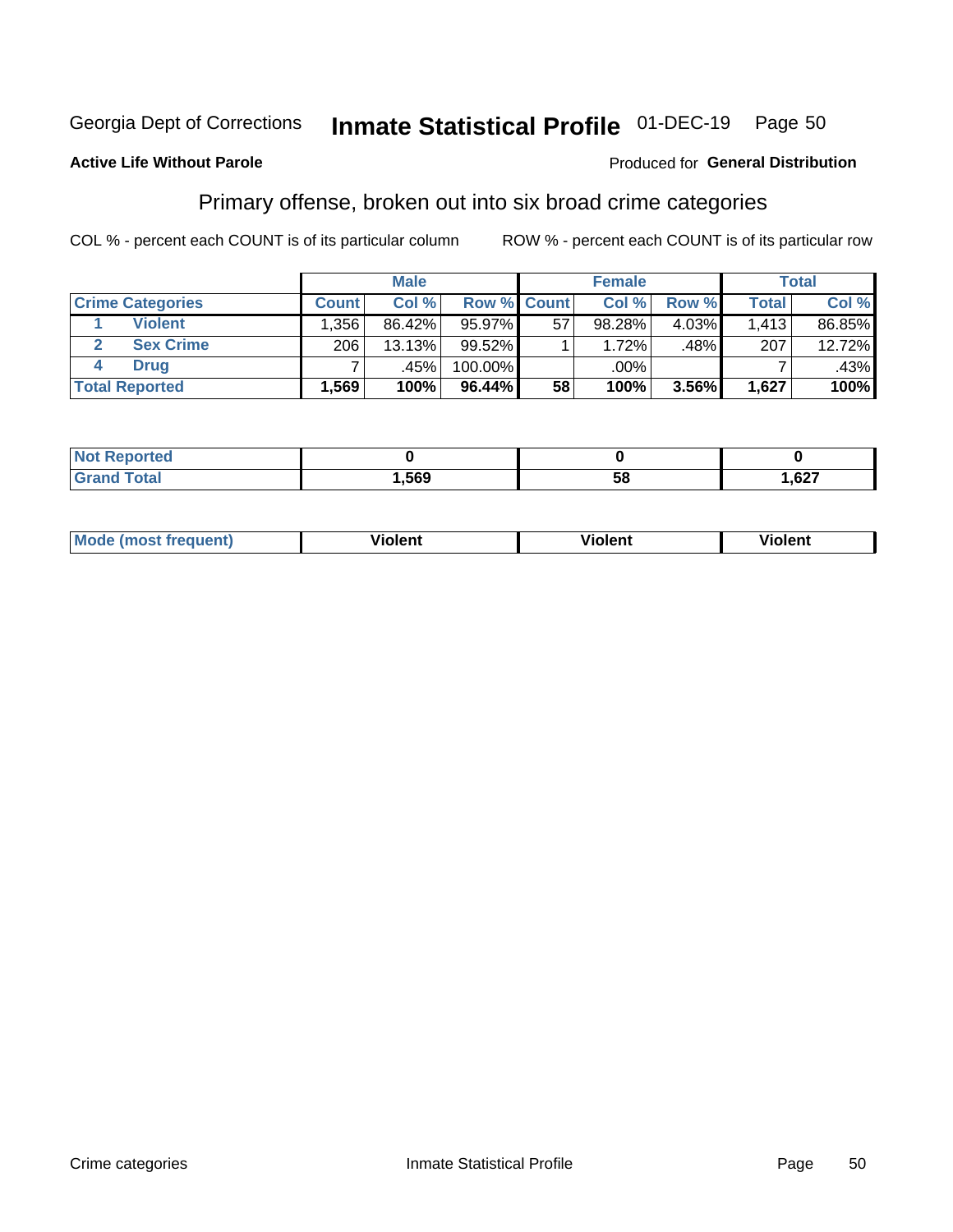## Inmate Statistical Profile 01-DEC-19 Page 51

#### **Active Life Without Parole**

#### Produced for General Distribution

## Primary offense, detailed offense code

COL % - percent each COUNT is of its particular column

|                                            |                | <b>Male</b>                |         |              | <b>Female</b>             |        |                | <b>Total</b> |
|--------------------------------------------|----------------|----------------------------|---------|--------------|---------------------------|--------|----------------|--------------|
| <b>Primary Offense</b>                     | <b>Count</b>   | $\overline{\text{Col }^9}$ | Row %   | <b>Count</b> | $\overline{\text{Col}}$ % | Row %  | <b>Total</b>   | Col %        |
| <b>Agg Sex Battery Atmpt (2099)</b>        |                | .06%                       | 100.00% |              |                           |        | 1              | .06%         |
| <b>Aggrav Assault (1302)</b>               |                | .06%                       | 50.00%  | 1            | 1.72%                     | 50.00% | $\overline{2}$ | .12%         |
| <b>Aggrav Battery (1305)</b>               |                | .06%                       | 100.00% |              |                           |        |                | .06%         |
| <b>Aggrav Child Molestation (2021)</b>     | 29             | 1.85%                      | 100.00% |              |                           |        | 29             | 1.78%        |
| <b>Aggrav Sexual Battery (2009)</b>        | 7              | .45%                       | 100.00% |              |                           |        | 7              | .43%         |
| <b>Aggrav Sodomy (2003)</b>                | 12             | .76%                       | 100.00% |              |                           |        | 12             | .74%         |
| <b>Armed Robbery (1902)</b>                | 160            | 10.20%                     | 99.38%  | 1            | 1.72%                     | .62%   | 161            | 9.90%        |
| <b>Child Molestation (2019)</b>            | 5              | .32%                       | 100.00% |              |                           |        | 5              | .31%         |
| <b>False Imprisonment (1308)</b>           |                | .06%                       | 100.00% |              |                           |        |                | .06%         |
| <b>Hijacking Motor Vehicle (1911)</b>      |                | .06%                       | 100.00% |              |                           |        |                | .06%         |
| Kidnapping (1311)                          | 95             | 6.05%                      | 100.00% |              |                           |        | 95             | 5.84%        |
| <b>Murder (1101)</b>                       | 1,094          | 69.73%                     | 95.21%  | 55           | 94.83%                    | 4.79%  | 1,149          | 70.62%       |
| <b>Poss Of Firearm Dur Crime</b><br>(2910) | 2              | .13%                       | 100.00% |              |                           |        | 2              | .12%         |
| Poss W Int Dist Cocaine (4050)             |                | .06%                       | 100.00% |              |                           |        |                | .06%         |
| Rape (2001)                                | 152            | 9.69%                      | 99.35%  | 1            | 1.72%                     | .65%   | 153            | 9.40%        |
| S/D Cocaine (4021)                         |                | .06%                       | 100.00% |              |                           |        |                | .06%         |
| S/D Cont Sub Public (4017)                 |                | .06%                       | 100.00% |              |                           |        |                | .06%         |
| S/D Cont Sub School (4018)                 |                | .06%                       | 100.00% |              |                           |        | 1              | .06%         |
| <b>Traf Cocaine 401+ Gm (4103)</b>         | $\overline{2}$ | .13%                       | 100.00% |              |                           |        | $\overline{2}$ | .12%         |
| <b>Traf Methamph 28-199 Gm</b>             | 1              | .06%                       | 100.00% |              |                           |        | 1              | .06%         |
| (4140)                                     |                |                            |         |              |                           |        |                |              |
| <b>Traffick Sexual Servitude (1331)</b>    |                | .06%                       | 100.00% |              |                           |        |                | .06%         |
| <b>Total Rported</b>                       | 1,569          | 100%                       | 96.44%  | 58           | 100%                      | 3.56%  | 1,627          | 100%         |

| <b>Not</b><br><b>orted</b><br>₹евк |      |          |      |
|------------------------------------|------|----------|------|
| <b>Total</b>                       | ,569 | --<br>58 | ,627 |

| Mode (most frequent) | 1101 Murder | 1101 Murder | 1101 Murder |
|----------------------|-------------|-------------|-------------|
|----------------------|-------------|-------------|-------------|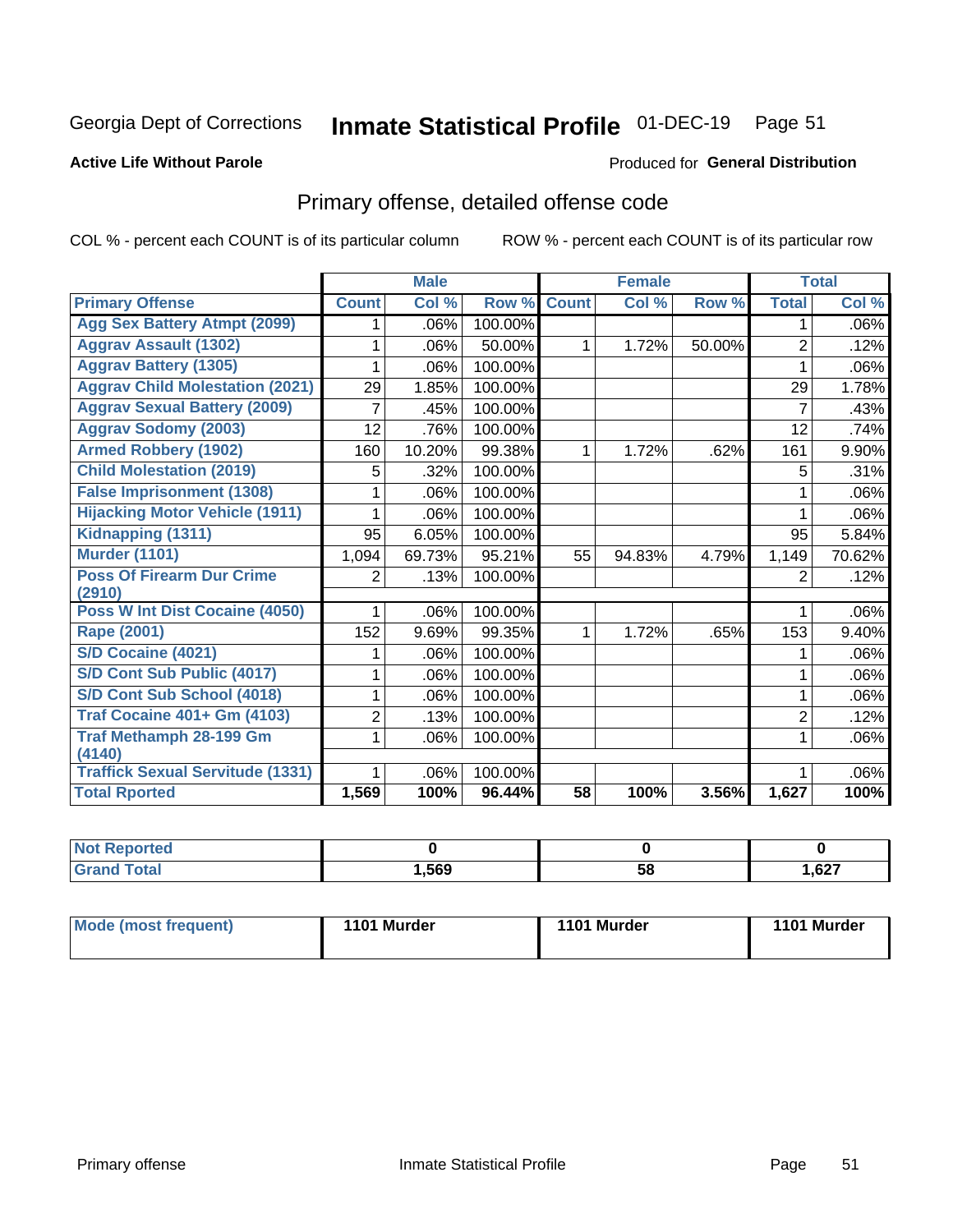## Inmate Statistical Profile 01-DEC-19 Page 52

#### **Active Life Without Parole**

#### Produced for General Distribution

## County of conviction of primary offense

COL % - percent each COUNT is of its particular column

|                                |                  | <b>Male</b> |         |                | <b>Female</b> |        |                | <b>Total</b> |
|--------------------------------|------------------|-------------|---------|----------------|---------------|--------|----------------|--------------|
| <b>County of Conviction</b>    | <b>Count</b>     | Col%        | Row %   | <b>Count</b>   | Col %         | Row %  | <b>Total</b>   | Col %        |
| 000<br><b>Unknown</b>          | 9                | .57%        | 81.82%  | $\overline{2}$ | 3.45%         | 18.18% | 11             | .68%         |
| <b>Appling County</b><br>001   | 4                | .25%        | 100.00% |                |               |        | 4              | .25%         |
| <b>Atkinson County</b><br>002  | 3                | .19%        | 100.00% |                |               |        | 3              | .18%         |
| <b>Bacon County</b><br>003     | 5                | .32%        | 100.00% |                |               |        | 5              | .31%         |
| <b>Baker County</b><br>004     | 1                | .06%        | 100.00% |                |               |        | $\mathbf{1}$   | .06%         |
| <b>Baldwin County</b><br>005   | 6                | .38%        | 100.00% |                |               |        | 6              | .37%         |
| <b>Banks County</b><br>006     | 3                | .19%        | 100.00% |                |               |        | 3              | .18%         |
| <b>Barrow County</b><br>007    | $\overline{7}$   | .45%        | 100.00% |                |               |        | $\overline{7}$ | .43%         |
| <b>Bartow County</b><br>008    | $\boldsymbol{9}$ | .57%        | 90.00%  | 1              | 1.72%         | 10.00% | 10             | .61%         |
| <b>Ben Hill County</b><br>009  | 7                | .45%        | 100.00% |                |               |        | $\overline{7}$ | .43%         |
| <b>Berrien County</b><br>010   | $\overline{c}$   | .13%        | 100.00% |                |               |        | $\overline{2}$ | .12%         |
| <b>Bibb County</b><br>011      | 47               | 3.00%       | 95.92%  | $\overline{2}$ | 3.45%         | 4.08%  | 49             | 3.01%        |
| <b>Bleckley County</b><br>012  | 1                | .06%        | 100.00% |                |               |        | 1              | .06%         |
| <b>Brantley County</b><br>013  | $\overline{2}$   | .13%        | 100.00% |                |               |        | $\overline{2}$ | .12%         |
| <b>Brooks County</b><br>014    | $\overline{c}$   | .13%        | 100.00% |                |               |        | $\overline{2}$ | .12%         |
| <b>Bryan County</b><br>015     | $\mathbf{1}$     | .06%        | 100.00% |                |               |        | $\mathbf{1}$   | .06%         |
| <b>Bulloch County</b><br>016   | $\overline{7}$   | .45%        | 87.50%  | 1              | 1.72%         | 12.50% | 8              | .49%         |
| <b>Burke County</b><br>017     | 14               | .89%        | 100.00% |                |               |        | 14             | .86%         |
| <b>Butts County</b><br>018     | 5                | .32%        | 100.00% |                |               |        | 5              | .31%         |
| <b>Calhoun County</b><br>019   | $\overline{3}$   | .19%        | 100.00% |                |               |        | $\overline{3}$ | .18%         |
| <b>Camden County</b><br>020    | 6                | .38%        | 100.00% |                |               |        | 6              | .37%         |
| <b>Candler County</b><br>021   | 3                | .19%        | 100.00% |                |               |        | 3              | .18%         |
| <b>Carroll County</b><br>022   | 5                | .32%        | 100.00% |                |               |        | 5              | .31%         |
| <b>Catoosa County</b><br>023   | 4                | .25%        | 80.00%  | 1              | 1.72%         | 20.00% | 5              | .31%         |
| <b>Chatham County</b><br>025   | 65               | 4.14%       | 97.01%  | $\overline{2}$ | 3.45%         | 2.99%  | 67             | 4.12%        |
| <b>Chattooga County</b><br>027 | $\mathbf{1}$     | .06%        | 100.00% |                |               |        | 1              | .06%         |
| <b>Cherokee County</b><br>028  | 10               | .64%        | 100.00% |                |               |        | 10             | .61%         |
| <b>Clarke County</b><br>029    | 25               | 1.59%       | 96.15%  | 1              | 1.72%         | 3.85%  | 26             | 1.60%        |
| <b>Clay County</b><br>030      | $\overline{2}$   | .13%        | 100.00% |                |               |        | $\overline{2}$ | .12%         |
| <b>Clayton County</b><br>031   | 70               | 4.46%       | 93.33%  | 5              | 8.62%         | 6.67%  | 75             | 4.61%        |
| <b>Clinch County</b><br>032    | 1                | .06%        | 100.00% |                |               |        | 1              | .06%         |
| <b>Cobb County</b><br>033      | 72               | 4.59%       | 97.30%  | 2              | 3.45%         | 2.70%  | 74             | 4.55%        |
| <b>Coffee County</b><br>034    | 10               | .64%        | 83.33%  | $\overline{2}$ | 3.45%         | 16.67% | 12             | .74%         |
| 035<br><b>Colquitt County</b>  | $\sqrt{3}$       | .19%        | 100.00% |                |               |        | $\sqrt{3}$     | .18%         |
| <b>Columbia County</b><br>036  | 9                | .57%        | 81.82%  | $\overline{2}$ | 3.45%         | 18.18% | 11             | .68%         |
| <b>Cook County</b><br>037      | 5                | .32%        | 100.00% |                |               |        | 5              | .31%         |
| <b>Coweta County</b><br>038    | $\boldsymbol{9}$ | .57%        | 100.00% |                |               |        | 9              | .55%         |
| <b>Crisp County</b><br>040     | $\overline{7}$   | .45%        | 100.00% |                |               |        | $\overline{7}$ | .43%         |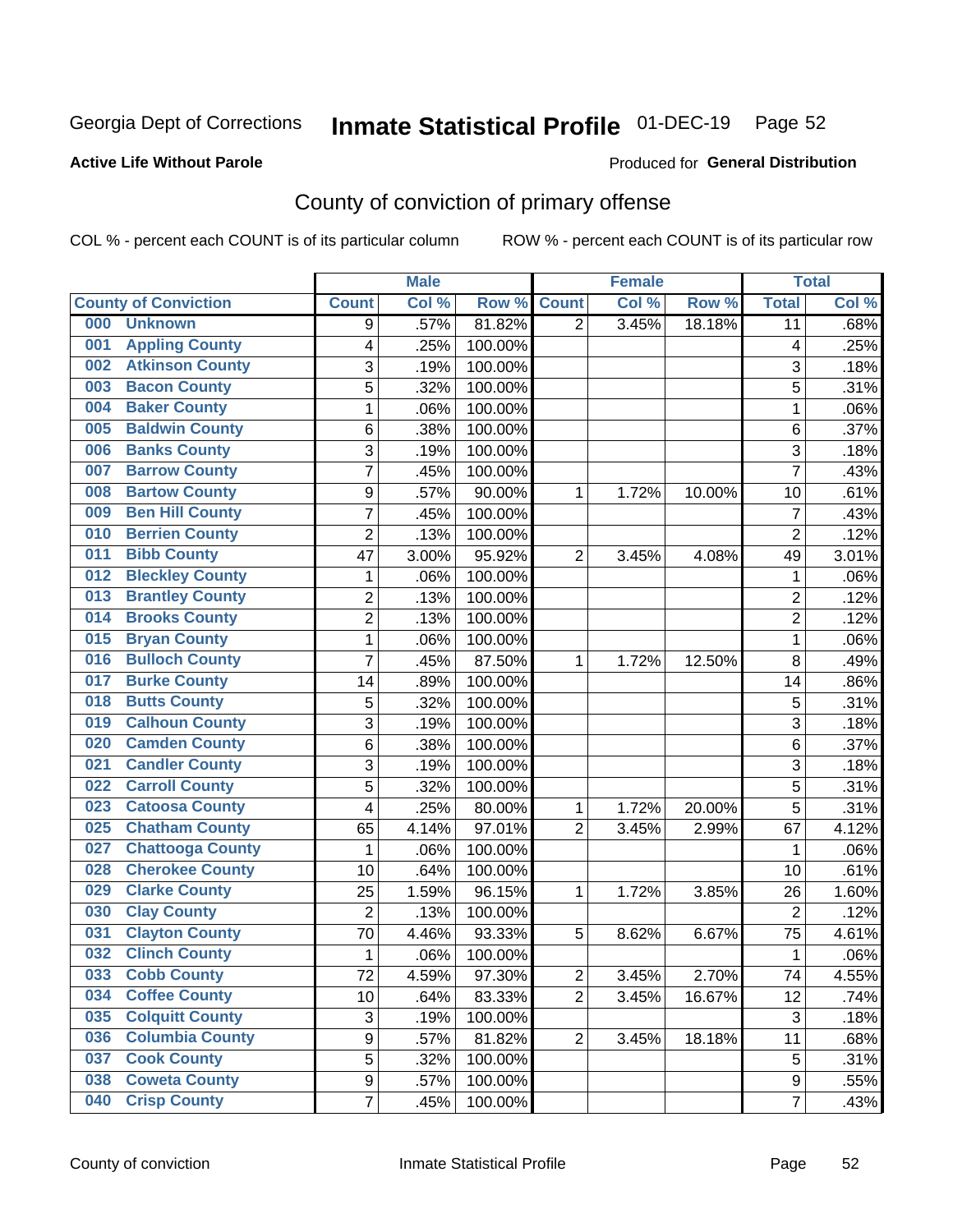## Inmate Statistical Profile 01-DEC-19 Page 53

#### **Active Life Without Parole**

#### Produced for General Distribution

## County of conviction of primary offense

COL % - percent each COUNT is of its particular column

|     |                             |                | <b>Male</b> |         |                | <b>Female</b> |        |                | <b>Total</b> |
|-----|-----------------------------|----------------|-------------|---------|----------------|---------------|--------|----------------|--------------|
|     | <b>County of Conviction</b> | <b>Count</b>   | Col %       | Row %   | <b>Count</b>   | Col %         | Row %  | <b>Total</b>   | Col %        |
| 041 | <b>Dade County</b>          | 1              | .06%        | 100.00% |                |               |        | 1              | $.06\%$      |
| 042 | <b>Dawson County</b>        | $\overline{2}$ | .13%        | 100.00% |                |               |        | $\overline{2}$ | .12%         |
| 043 | <b>Decatur County</b>       | 6              | .38%        | 100.00% |                |               |        | 6              | .37%         |
| 044 | <b>Dekalb County</b>        | 145            | 9.24%       | 97.32%  | 4              | 6.90%         | 2.68%  | 149            | 9.16%        |
| 046 | <b>Dooly County</b>         | $\overline{2}$ | .13%        | 100.00% |                |               |        | $\overline{2}$ | .12%         |
| 047 | <b>Dougherty County</b>     | 29             | 1.85%       | 96.67%  | 1              | 1.72%         | 3.33%  | 30             | 1.84%        |
| 048 | <b>Douglas County</b>       | 38             | 2.42%       | 95.00%  | $\overline{2}$ | 3.45%         | 5.00%  | 40             | 2.46%        |
| 049 | <b>Early County</b>         | $\mathbf 2$    | .13%        | 100.00% |                |               |        | $\overline{2}$ | .12%         |
| 051 | <b>Effingham County</b>     | 7              | .45%        | 100.00% |                |               |        | $\overline{7}$ | .43%         |
| 052 | <b>Elbert County</b>        | $\overline{2}$ | .13%        | 66.67%  | 1              | 1.72%         | 33.33% | 3              | .18%         |
| 053 | <b>Emanuel County</b>       | 12             | .76%        | 100.00% |                |               |        | 12             | .74%         |
| 056 | <b>Fayette County</b>       | 8              | .51%        | 100.00% |                |               |        | 8              | .49%         |
| 057 | <b>Floyd County</b>         | 34             | 2.17%       | 97.14%  | $\mathbf{1}$   | 1.72%         | 2.86%  | 35             | 2.15%        |
| 058 | <b>Forsyth County</b>       | 4              | .25%        | 80.00%  | 1              | 1.72%         | 20.00% | 5              | .31%         |
| 059 | <b>Franklin County</b>      | 6              | .38%        | 85.71%  | 1              | 1.72%         | 14.29% | $\overline{7}$ | .43%         |
| 060 | <b>Fulton County</b>        | 212            | 13.51%      | 98.60%  | 3              | 5.17%         | 1.40%  | 215            | 13.21%       |
| 061 | <b>Gilmer County</b>        | $\overline{2}$ | .13%        | 100.00% |                |               |        | $\overline{2}$ | .12%         |
| 063 | <b>Glynn County</b>         | 20             | 1.27%       | 100.00% |                |               |        | 20             | 1.23%        |
| 064 | <b>Gordon County</b>        | $\overline{7}$ | .45%        | 100.00% |                |               |        | $\overline{7}$ | .43%         |
| 065 | <b>Grady County</b>         | 3              | .19%        | 100.00% |                |               |        | 3              | .18%         |
| 066 | <b>Greene County</b>        | $\overline{2}$ | .13%        | 100.00% |                |               |        | $\overline{2}$ | .12%         |
| 067 | <b>Gwinnett County</b>      | 70             | 4.46%       | 94.59%  | 4              | 6.90%         | 5.41%  | 74             | 4.55%        |
| 068 | <b>Habersham County</b>     | 3              | .19%        | 100.00% |                |               |        | 3              | .18%         |
| 069 | <b>Hall County</b>          | 22             | 1.40%       | 84.62%  | 4              | 6.90%         | 15.38% | 26             | 1.60%        |
| 070 | <b>Hancock County</b>       | 4              | .25%        | 100.00% |                |               |        | 4              | .25%         |
| 071 | <b>Haralson County</b>      | 5              | .32%        | 100.00% |                |               |        | 5              | .31%         |
| 072 | <b>Harris County</b>        | $\overline{c}$ | .13%        | 100.00% |                |               |        | $\overline{2}$ | .12%         |
| 073 | <b>Hart County</b>          | 3              | .19%        | 100.00% |                |               |        | $\overline{3}$ | .18%         |
| 075 | <b>Henry County</b>         | 19             | 1.21%       | 95.00%  | $\mathbf{1}$   | 1.72%         | 5.00%  | 20             | 1.23%        |
| 076 | <b>Houston County</b>       | 26             | 1.66%       | 100.00% |                |               |        | 26             | 1.60%        |
| 077 | <b>Irwin County</b>         | $\overline{2}$ | .13%        | 100.00% |                |               |        | $\overline{2}$ | .12%         |
| 078 | <b>Jackson County</b>       | 11             | .70%        | 100.00% |                |               |        | 11             | .68%         |
| 079 | <b>Jasper County</b>        | $\mathbf{1}$   | .06%        | 100.00% |                |               |        | $\mathbf{1}$   | .06%         |
| 080 | <b>Jeff Davis County</b>    | 1              | .06%        | 100.00% |                |               |        | $\mathbf{1}$   | .06%         |
| 081 | <b>Jefferson County</b>     | 6              | .38%        | 100.00% |                |               |        | 6              | .37%         |
| 082 | <b>Jenkins County</b>       | $\overline{c}$ | .13%        | 100.00% |                |               |        | $\overline{2}$ | .12%         |
| 083 | <b>Johnson County</b>       | $\mathbf 1$    | .06%        | 100.00% |                |               |        | $\mathbf 1$    | .06%         |
| 084 | <b>Jones County</b>         | $\mathbf 1$    | .06%        | 50.00%  | 1              | 1.72%         | 50.00% | $\overline{2}$ | .12%         |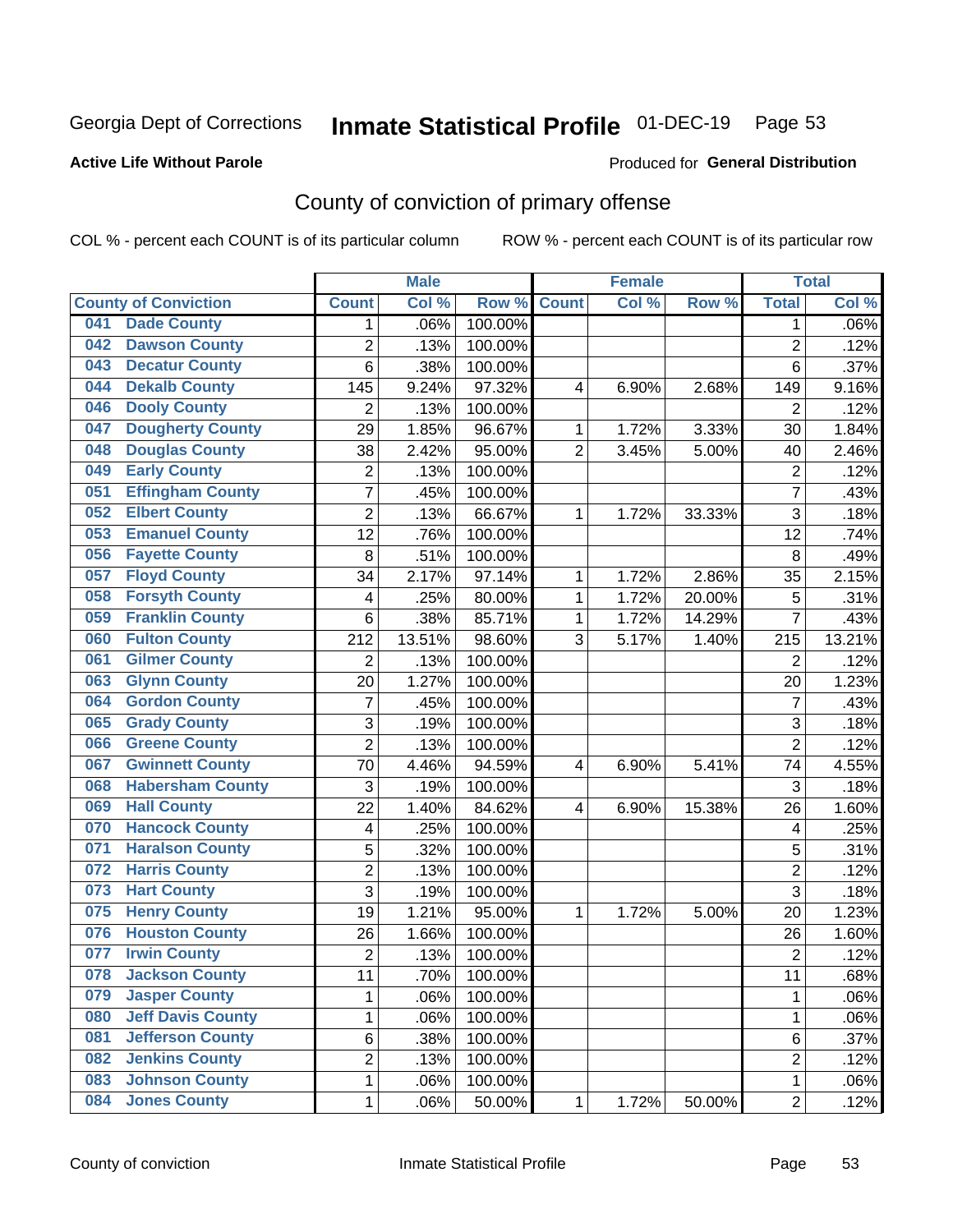## Inmate Statistical Profile 01-DEC-19 Page 54

#### **Active Life Without Parole**

#### Produced for General Distribution

## County of conviction of primary offense

COL % - percent each COUNT is of its particular column

|                                        |                 | <b>Male</b> |         |                | <b>Female</b> |          |                | <b>Total</b> |
|----------------------------------------|-----------------|-------------|---------|----------------|---------------|----------|----------------|--------------|
| <b>County of Conviction</b>            | <b>Count</b>    | Col %       | Row %   | <b>Count</b>   | Col %         | Row %    | <b>Total</b>   | Col %        |
| <b>Lamar County</b><br>085             | 1               | .06%        | 100.00% |                |               |          | 1              | $.06\%$      |
| <b>Lanier County</b><br>086            | $\overline{2}$  | .13%        | 100.00% |                |               |          | $\overline{2}$ | .12%         |
| <b>Laurens County</b><br>087           | 4               | .25%        | 100.00% |                |               |          | 4              | .25%         |
| <b>Lee County</b><br>088               | 4               | .25%        | 100.00% |                |               |          | 4              | .25%         |
| <b>Liberty County</b><br>089           | 7               | .45%        | 100.00% |                |               |          | 7              | .43%         |
| <b>Long County</b><br>091              | 5               | .32%        | 100.00% |                |               |          | 5              | .31%         |
| <b>Lowndes County</b><br>092           | 8               | .51%        | 100.00% |                |               |          | 8              | .49%         |
| <b>Lumpkin County</b><br>093           | 1               | .06%        | 100.00% |                |               |          | 1              | .06%         |
| <b>Madison County</b><br>095           | 3               | .19%        | 100.00% |                |               |          | 3              | .18%         |
| <b>Marion County</b><br>096            | 1               | .06%        | 100.00% |                |               |          | 1              | .06%         |
| <b>Mcduffie County</b><br>097          | 3               | .19%        | 100.00% |                |               |          | 3              | .18%         |
| <b>Meriwether County</b><br>099        | $\overline{2}$  | .13%        | 100.00% |                |               |          | $\overline{2}$ | .12%         |
| <b>Miller County</b><br>100            | 1               | .06%        | 100.00% |                |               |          | 1              | .06%         |
| <b>Mitchell County</b><br>101          | 3               | .19%        | 100.00% |                |               |          | 3              | .18%         |
| <b>Monroe County</b><br>102            | 7               | .45%        | 100.00% |                |               |          | $\overline{7}$ | .43%         |
| <b>Morgan County</b><br>104            | 1               | .06%        | 100.00% |                |               |          | 1              | .06%         |
| <b>Murray County</b><br>105            | 4               | .25%        | 100.00% |                |               |          | 4              | .25%         |
| <b>Muscogee County</b><br>106          | 47              | 3.00%       | 97.92%  | 1              | 1.72%         | 2.08%    | 48             | 2.95%        |
| <b>Newton County</b><br>107            | 15              | .96%        | 88.24%  | $\overline{2}$ | 3.45%         | 11.76%   | 17             | 1.04%        |
| <b>Oconee County</b><br>108            | 1               | .06%        | 100.00% |                |               |          | 1              | .06%         |
| <b>Oglethorpe County</b><br>109        | 2               | .13%        | 100.00% |                |               |          | 2              | .12%         |
| <b>Paulding County</b><br>110          | 3               | .19%        | 100.00% |                |               |          | 3              | .18%         |
| <b>Peach County</b><br>111             | 4               | .25%        | 100.00% |                |               |          | 4              | .25%         |
| <b>Pickens County</b><br>112           | $\overline{2}$  | .13%        | 100.00% |                |               |          | $\overline{2}$ | .12%         |
| <b>Pierce County</b><br>113            | 1               | .06%        | 100.00% |                |               |          | 1              | .06%         |
| <b>Pike County</b><br>$\overline{114}$ | 3               | .19%        | 60.00%  | $\overline{2}$ | 3.45%         | 40.00%   | 5              | .31%         |
| <b>Polk County</b><br>$\overline{115}$ | 5               | .32%        | 100.00% |                |               |          | 5              | .31%         |
| <b>Pulaski County</b><br>116           | 1               | .06%        | 100.00% |                |               |          | $\mathbf{1}$   | .06%         |
| <b>Putnam County</b><br>117            | 7               | .45%        | 100.00% |                |               |          | 7              | .43%         |
| <b>Rabun County</b><br>119             | 1               | .06%        | 100.00% |                |               |          | 1              | .06%         |
| <b>Randolph County</b><br>120          | 2               | .13%        | 100.00% |                |               |          | $\overline{2}$ | .12%         |
| <b>121 Richmond County</b>             | $\overline{76}$ | 4.84%       | 96.20%  | 3              | 5.17%         | $3.80\%$ | 79             | 4.86%        |
| <b>Rockdale County</b><br>122          | 11              | .70%        | 100.00% |                |               |          | 11             | .68%         |
| $125$<br><b>Seminole County</b>        | $\overline{2}$  | .13%        | 100.00% |                |               |          | $\overline{2}$ | .12%         |
| <b>Spalding County</b><br>126          | 14              | .89%        | 100.00% |                |               |          | 14             | .86%         |
| <b>Stephens County</b><br>127          | 3               | .19%        | 100.00% |                |               |          | 3              | .18%         |
| <b>Stewart County</b><br>128           | 1               | .06%        | 100.00% |                |               |          | 1              | .06%         |
| <b>Sumter County</b><br>129            | 3               | .19%        | 100.00% |                |               |          | 3              | .18%         |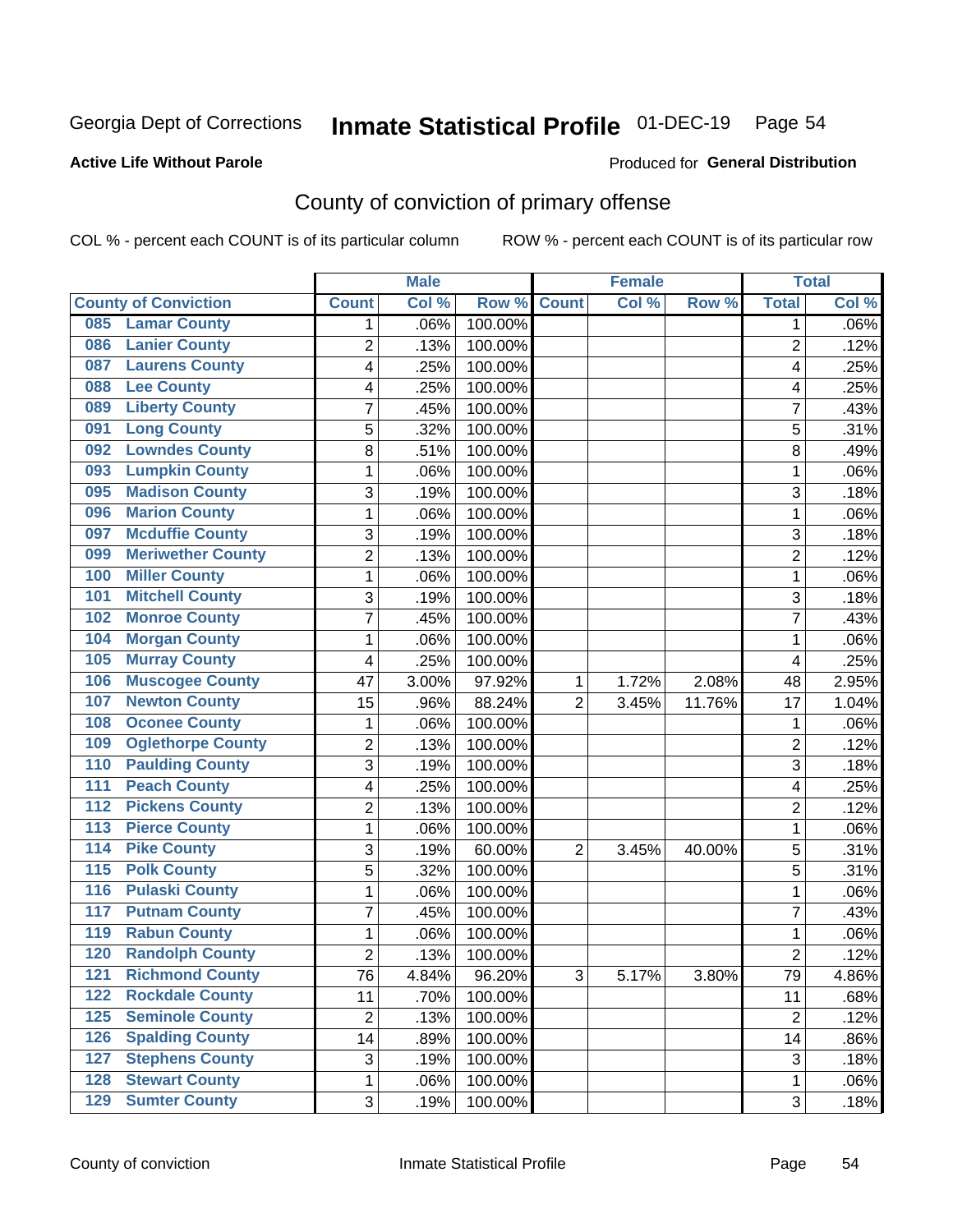## Inmate Statistical Profile 01-DEC-19 Page 55

#### **Active Life Without Parole**

#### Produced for General Distribution

## County of conviction of primary offense

COL % - percent each COUNT is of its particular column

|                                 |                | <b>Male</b> |         |                 | <b>Female</b> |        |                | <b>Total</b> |
|---------------------------------|----------------|-------------|---------|-----------------|---------------|--------|----------------|--------------|
| <b>County of Conviction</b>     | <b>Count</b>   | Col %       | Row %   | <b>Count</b>    | CoI%          | Row %  | <b>Total</b>   | Col %        |
| <b>Taliaferro County</b><br>131 | 1              | .06%        | 100.00% |                 |               |        | 1              | .06%         |
| <b>Tattnall County</b><br>132   | 4              | .25%        | 80.00%  | 1               | 1.72%         | 20.00% | 5              | .31%         |
| <b>Taylor County</b><br>133     |                | .06%        | 100.00% |                 |               |        | 1              | .06%         |
| <b>Terrell County</b><br>135    | 3              | .19%        | 100.00% |                 |               |        | 3              | .18%         |
| <b>Thomas County</b><br>136     | 6              | .38%        | 100.00% |                 |               |        | 6              | .37%         |
| <b>Tift County</b><br>137       | 9              | .57%        | 100.00% |                 |               |        | 9              | .55%         |
| <b>Toombs County</b><br>138     | 11             | .70%        | 100.00% |                 |               |        | 11             | .68%         |
| <b>Towns County</b><br>139      | 1              | .06%        | 100.00% |                 |               |        | 1              | .06%         |
| <b>Treutlen County</b><br>140   | 5              | .32%        | 100.00% |                 |               |        | 5              | .31%         |
| <b>Troup County</b><br>141      | 10             | .64%        | 90.91%  | 1               | 1.72%         | 9.09%  | 11             | .68%         |
| <b>Turner County</b><br>142     | $\overline{2}$ | .13%        | 100.00% |                 |               |        | $\overline{2}$ | .12%         |
| <b>Twiggs County</b><br>143     |                | .06%        | 100.00% |                 |               |        | 1              | .06%         |
| <b>Upson County</b><br>145      | 5              | .32%        | 100.00% |                 |               |        | 5              | .31%         |
| <b>Walker County</b><br>146     | 10             | .64%        | 90.91%  | 1               | 1.72%         | 9.09%  | 11             | .68%         |
| <b>Walton County</b><br>147     | 20             | 1.27%       | 100.00% |                 |               |        | 20             | 1.23%        |
| <b>Ware County</b><br>148       | 15             | .96%        | 100.00% |                 |               |        | 15             | .92%         |
| <b>Warren County</b><br>149     | 3              | .19%        | 75.00%  | 1               | 1.72%         | 25.00% | 4              | .25%         |
| <b>Washington County</b><br>150 | 5              | .32%        | 100.00% |                 |               |        | 5              | .31%         |
| <b>Wayne County</b><br>151      | 12             | .76%        | 100.00% |                 |               |        | 12             | .74%         |
| <b>Whitfield County</b><br>155  | 13             | .83%        | 92.86%  | 1               | 1.72%         | 7.14%  | 14             | .86%         |
| <b>Wilkes County</b><br>157     | $\overline{2}$ | .13%        | 100.00% |                 |               |        | $\overline{2}$ | .12%         |
| <b>Worth County</b><br>159      |                | .06%        | 100.00% |                 |               |        | 1              | .06%         |
| <b>Total Rported</b>            | 1,569          | 100%        | 96.44%  | $\overline{58}$ | 100%          | 3.56%  | 1,627          | 100%         |

| rtea<br>тепо |      |    |       |
|--------------|------|----|-------|
| υιαι         | ,569 | วง | 1,627 |

| <b>Mode (most frequent)</b> | <b>Fulton County</b> | <b>Clayton County</b> | <b>Fulton County</b> |
|-----------------------------|----------------------|-----------------------|----------------------|
|-----------------------------|----------------------|-----------------------|----------------------|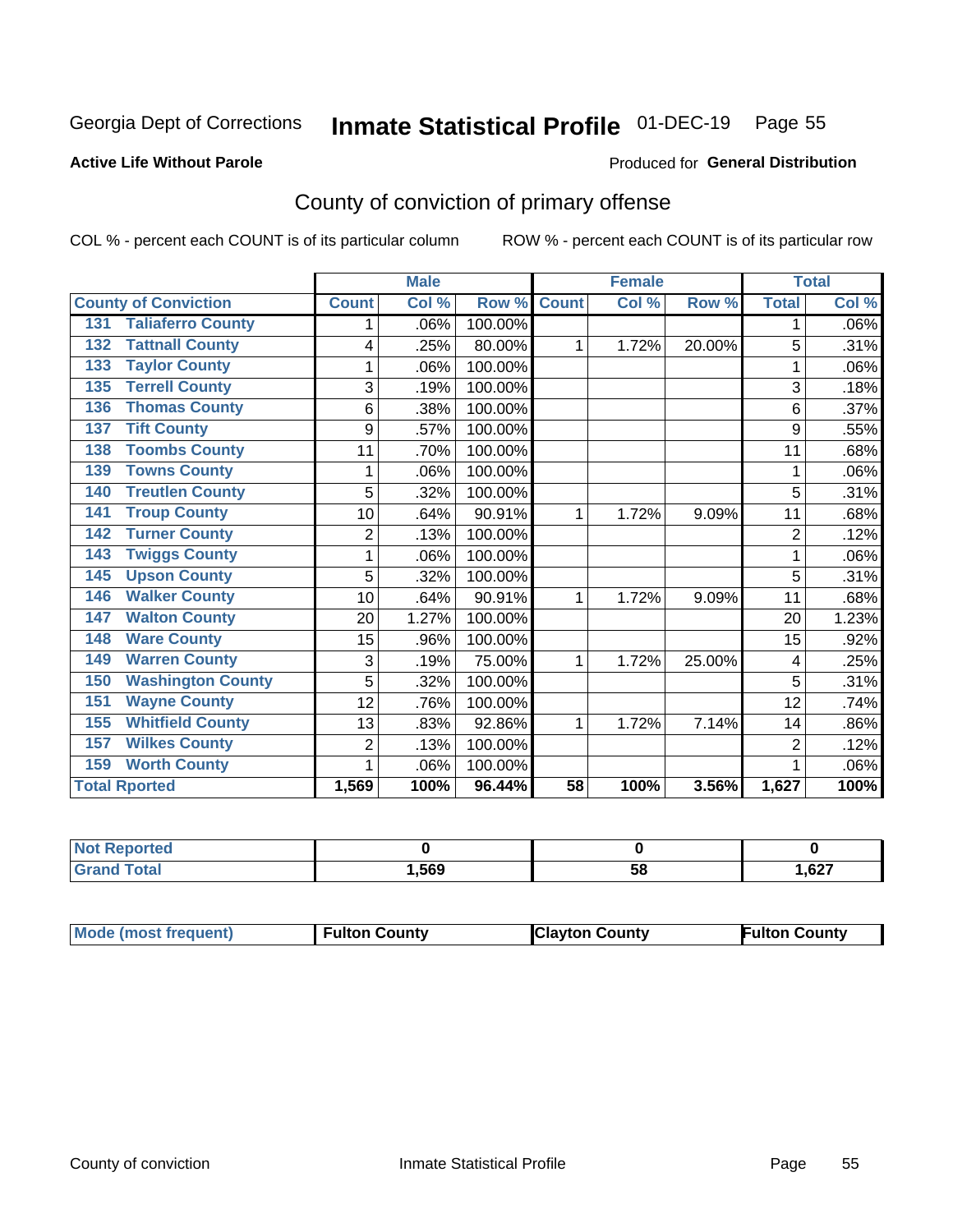### Georgia Dept of Corrections **Active Life Without Parole**

## Inmate Statistical Profile 01-DEC-19 Page 56

Produced for General Distribution

## Circuit of conviction of primary offense

|                         |                                 |                | <b>Male</b> |         |                         | <b>Female</b> |        |                | <b>Total</b> |
|-------------------------|---------------------------------|----------------|-------------|---------|-------------------------|---------------|--------|----------------|--------------|
|                         | <b>Circuit of Conviction</b>    | <b>Count</b>   | Col %       | Row %   | <b>Count</b>            | Col %         | Row %  | <b>Total</b>   | Col %        |
| 1                       | <b>Alapaha Circuit</b>          | 13             | .83%        | 100.00% |                         |               |        | 13             | .80%         |
| $\overline{2}$          | <b>Alcovy Circuit</b>           | 35             | 2.24%       | 94.59%  | $\overline{2}$          | 3.57%         | 5.41%  | 37             | 2.29%        |
| $\overline{3}$          | <b>Atlanta Circuit</b>          | 212            | 13.59%      | 98.60%  | 3                       | 5.36%         | 1.40%  | 215            | 13.30%       |
| $\overline{4}$          | <b>Atlantic Circuit</b>         | 17             | 1.09%       | 94.44%  | 1                       | 1.79%         | 5.56%  | 18             | 1.11%        |
| $\overline{5}$          | <b>Augusta Circuit</b>          | 99             | 6.35%       | 95.19%  | 5                       | 8.93%         | 4.81%  | 104            | 6.44%        |
| $\overline{\bf{6}}$     | <b>Blue Ridge Circuit</b>       | 10             | .64%        | 100.00% |                         |               |        | 10             | .62%         |
| 7                       | <b>Brunswick Circuit</b>        | 43             | 2.76%       | 100.00% |                         |               |        | 43             | 2.66%        |
| $\overline{\mathbf{8}}$ | <b>Chattahoochee Circuit</b>    | 51             | 3.27%       | 98.08%  | 1                       | 1.79%         | 1.92%  | 52             | 3.22%        |
| $\overline{9}$          | <b>Cherokee Circuit</b>         | 16             | 1.03%       | 94.12%  | $\mathbf{1}$            | 1.79%         | 5.88%  | 17             | 1.05%        |
| 10                      | <b>Clayton Circuit</b>          | 70             | 4.49%       | 93.33%  | 5                       | 8.93%         | 6.67%  | 75             | 4.64%        |
| $\overline{11}$         | <b>Cobb Circuit</b>             | 72             | 4.62%       | 97.30%  | $\overline{2}$          | 3.57%         | 2.70%  | 74             | 4.58%        |
| $\overline{12}$         | <b>Conasauga Circuit</b>        | 17             | 1.09%       | 94.44%  | 1                       | 1.79%         | 5.56%  | 18             | 1.11%        |
| 13                      | <b>Cordele Circuit</b>          | 16             | 1.03%       | 100.00% |                         |               |        | 16             | .99%         |
| 14                      | <b>Coweta Circuit</b>           | 26             | 1.67%       | 96.30%  | 1                       | 1.79%         | 3.70%  | 27             | 1.67%        |
| 15                      | <b>Dougherty Circuit</b>        | 29             | 1.86%       | 96.67%  | $\mathbf{1}$            | 1.79%         | 3.33%  | 30             | 1.86%        |
| 16                      | <b>Dublin Circuit</b>           | 11             | .71%        | 100.00% |                         |               |        | 11             | .68%         |
| 17                      | <b>Eastern Circuit</b>          | 65             | 4.17%       | 97.01%  | $\overline{2}$          | 3.57%         | 2.99%  | 67             | 4.15%        |
| $\overline{18}$         | <b>Flint Circuit</b>            | 19             | 1.22%       | 95.00%  | 1                       | 1.79%         | 5.00%  | 20             | 1.24%        |
| 19                      | <b>Griffin Circuit</b>          | 30             | 1.92%       | 93.75%  | $\mathbf 2$             | 3.57%         | 6.25%  | 32             | 1.98%        |
| $\overline{20}$         | <b>Gwinnett Circuit</b>         | 70             | 4.49%       | 94.59%  | 4                       | 7.14%         | 5.41%  | 74             | 4.58%        |
| $\overline{21}$         | <b>Houston Circuit</b>          | 26             | 1.67%       | 100.00% |                         |               |        | 26             | 1.61%        |
| $\overline{22}$         | <b>Lookout Mountain Circuit</b> | 16             | 1.03%       | 88.89%  | $\overline{2}$          | 3.57%         | 11.11% | 18             | 1.11%        |
| 23                      | <b>Macon Circuit</b>            | 51             | 3.27%       | 96.23%  | $\overline{2}$          | 3.57%         | 3.77%  | 53             | 3.28%        |
| $\overline{24}$         | <b>Middle Circuit</b>           | 37             | 2.37%       | 100.00% |                         |               |        | 37             | 2.29%        |
| $\overline{25}$         | <b>Mountain Circuit</b>         | $\overline{7}$ | .45%        | 100.00% |                         |               |        | $\overline{7}$ | .43%         |
| 26                      | <b>Northeastern Circuit</b>     | 24             | 1.54%       | 85.71%  | $\overline{4}$          | 7.14%         | 14.29% | 28             | 1.73%        |
| $\overline{27}$         | <b>Northern Circuit</b>         | 16             | 1.03%       | 88.89%  | $\overline{2}$          | 3.57%         | 11.11% | 18             | 1.11%        |
| 28                      | <b>Ocmulgee Circuit</b>         | 22             | 1.41%       | 95.65%  | 1                       | 1.79%         | 4.35%  | 23             | 1.42%        |
| 29                      | <b>Oconee Circuit</b>           | $\overline{2}$ | .13%        | 100.00% |                         |               |        | $\overline{2}$ | .12%         |
| 30                      | <b>Ogeechee Circuit</b>         | 16             | 1.03%       | 94.12%  | 1                       | 1.79%         | 5.88%  | 17             | 1.05%        |
| $\overline{31}$         | <b>Pataula Circuit</b>          | 12             | .77%        | 100.00% |                         |               |        | 12             | .74%         |
| 32                      | <b>Piedmont Circuit</b>         | 21             | 1.35%       | 100.00% |                         |               |        | 21             | 1.30%        |
| 33                      | <b>Rome Circuit</b>             | 34             | 2.18%       | 97.14%  | $\mathbf{1}$            | 1.79%         | 2.86%  | 35             | 2.17%        |
| 34                      | <b>South Georgia Circuit</b>    | 16             | 1.03%       | 100.00% |                         |               |        | 16             | .99%         |
| 35                      | <b>Southern Circuit</b>         | 19             | 1.22%       | 100.00% |                         |               |        | 19             | 1.18%        |
| 36                      | <b>Southwestern Circuit</b>     | 8              | .51%        | 100.00% |                         |               |        | 8              | .50%         |
| 37                      | <b>Stone Mountain Circuit</b>   | 145            | 9.29%       | 97.32%  | $\overline{\mathbf{4}}$ | 7.14%         | 2.68%  | 149            | 9.22%        |
| 38                      | <b>Tallapoosa Circuit</b>       | 10             | .64%        | 100.00% |                         |               |        | 10             | .62%         |
| 39                      | <b>Tifton Circuit</b>           | 14             | .90%        | 100.00% |                         |               |        | 14             | .87%         |
| 40                      | <b>Toombs Circuit</b>           | 9              | .58%        | 90.00%  | $\mathbf{1}$            | 1.79%         | 10.00% | 10             | .62%         |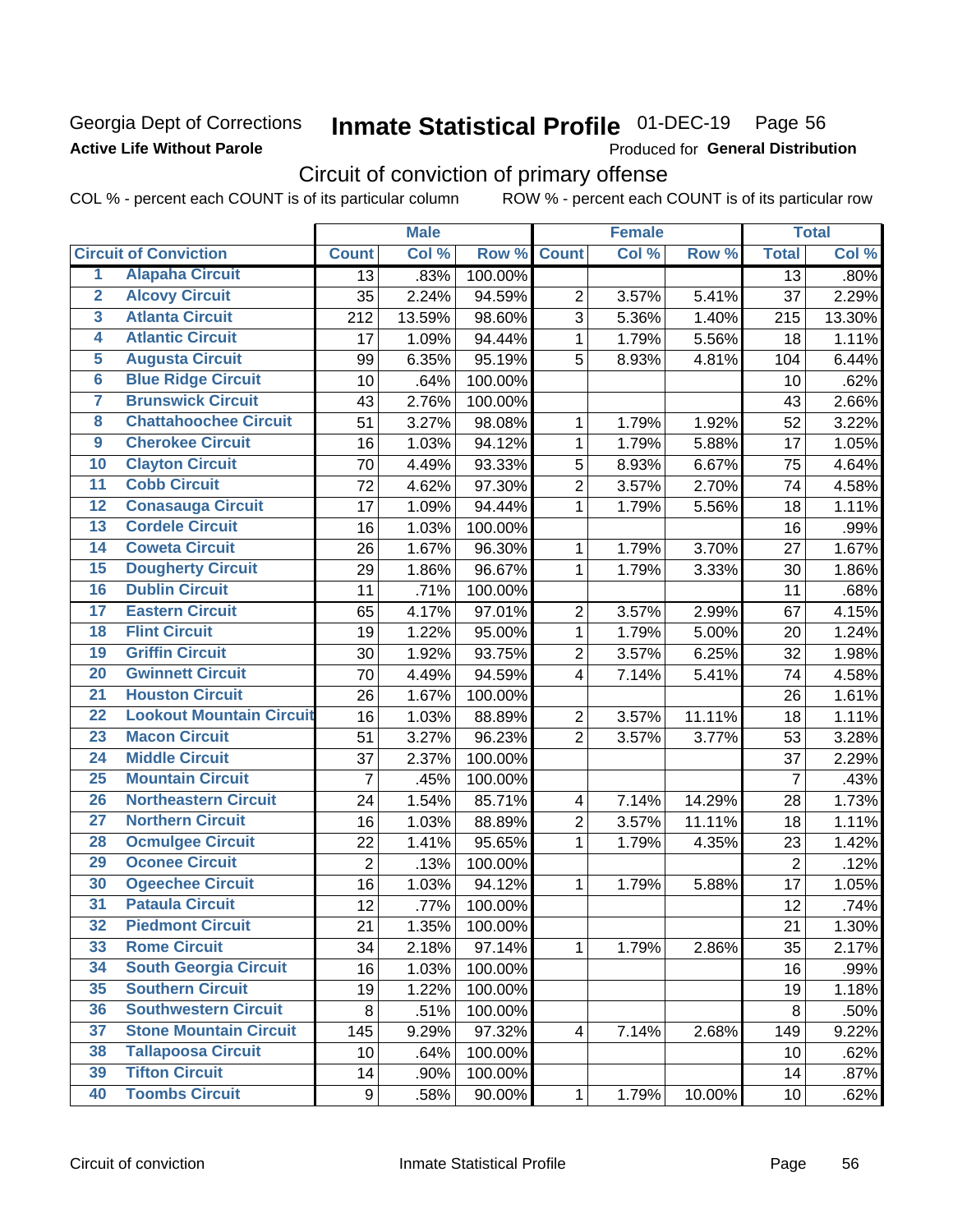### Georgia Dept of Corrections **Active Life Without Parole**

## Inmate Statistical Profile 01-DEC-19 Page 57

Produced for General Distribution

## Circuit of conviction of primary offense

|    |                                  |              | <b>Male</b>    |         |                | <b>Female</b> |        |              | <b>Total</b>   |
|----|----------------------------------|--------------|----------------|---------|----------------|---------------|--------|--------------|----------------|
|    | <b>Circuit of Conviction</b>     | <b>Count</b> | Col %          | Row %   | <b>Count</b>   | Col %         | Row %  | <b>Total</b> | Col %          |
| 41 | <b>Waycross Circuit</b>          | 33           | 2.12%          | 94.29%  | $\overline{2}$ | 3.57%         | 5.71%  | 35           | 2.17%          |
| 42 | <b>Western Circuit</b>           | 26           | 1.67%          | 96.30%  |                | 1.79%         | 3.70%  | 27           | 1.67%          |
| 43 | <b>Rockdale Circuit</b>          | 11           | .71%           | 100.00% |                |               |        | 11           | .68%           |
| 44 | <b>Douglas Circuit</b>           | 38           | 2.44%          | 95.00%  | $\overline{2}$ | 3.57%         | 5.00%  | 40           | 2.48%          |
| 45 | <b>Appalachian Circuit</b>       | 4            | .26%           | 100.00% |                |               |        | 4            | .25%           |
| 46 | <b>Enotah Circuit</b>            | 2            | .13%           | 100.00% |                |               |        | 2            | .12%           |
| 47 | <b>Bell-Forsyth J.C.</b>         | 4            | .26%           | 80.00%  |                | 1.79%         | 20.00% | 5            | .31%           |
| 48 | <b>Towaliga Judicial Circuit</b> | 13           | .83%           | 100.00% |                |               |        | 13           | .80%           |
| 49 | <b>Paulding Circuit</b>          | 3            | .19%           | 100.00% |                |               |        | 3            | .19%           |
|    | <b>Total Rported</b>             | 1,560        | 100%           | 96.53%  | 56             | 100%          | 3.47%  | 1,616        | 100%           |
|    | <b>Not Reported</b>              |              | 9              |         |                | $\mathbf{2}$  |        |              | 11             |
|    | <b>Grand Total</b>               |              | 1,569          |         | 58             |               |        | 1,627        |                |
|    | <b>Mode (most frequent)</b>      |              | <b>Atlanta</b> |         |                | Augusta       |        |              | <b>Atlanta</b> |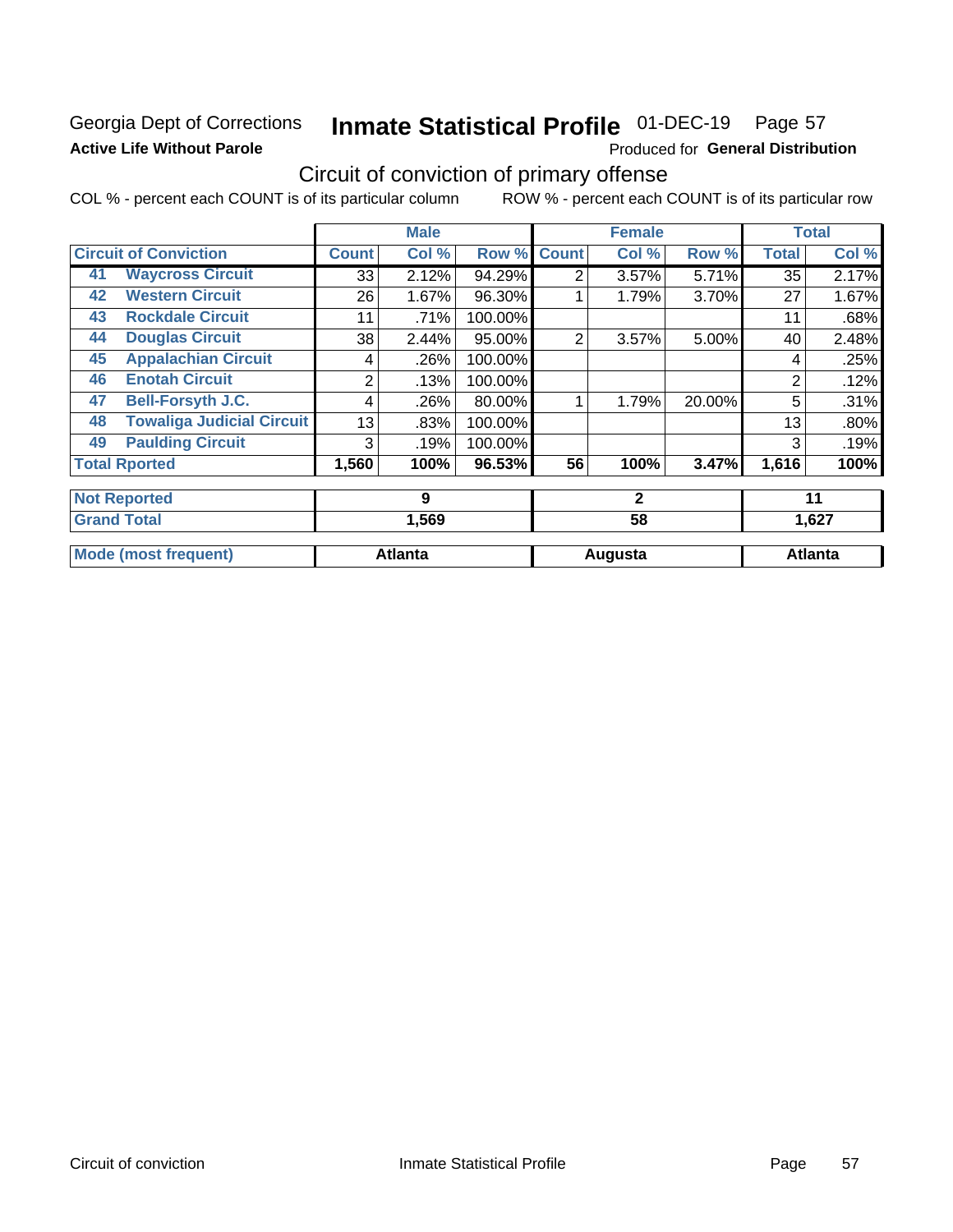#### **Active Life Without Parole**

### Produced for General Distribution

### Years served (jail + prison) in this incarceration

COL % - percent each COUNT is of its particular column

|                       |                  | <b>Male</b> |           |                         | <b>Female</b> |       |                           | <b>Total</b> |
|-----------------------|------------------|-------------|-----------|-------------------------|---------------|-------|---------------------------|--------------|
| <b>Years Served</b>   | <b>Count</b>     | Col %       | Row %     | <b>Count</b>            | Col %         | Row % | <b>Total</b>              | Col %        |
| Less than one year    | $\overline{37}$  | 2.36%       | 100.00%   |                         |               |       | $\overline{37}$           | 2.27%        |
| 1 to 1.99 years       | 73               | 4.65%       | 94.81%    | 4                       | 6.90%         | 5.19% | 77                        | 4.73%        |
| 2 to 2.99 years       | 79               | 5.04%       | 97.53%    | $\overline{2}$          | 3.45%         | 2.47% | 81                        | 4.98%        |
| 3 to 3.99 years       | $\overline{1}22$ | 7.78%       | $95.31\%$ | 6                       | 10.34%        | 4.69% | 128                       | 7.87%        |
| 4 to 4.99 years       | 113              | 7.20%       | 95.76%    | 5                       | 8.62%         | 4.24% | 118                       | 7.25%        |
| 5 to 5.99 years       | 123              | 7.84%       | 94.62%    | 7                       | 12.07%        | 5.38% | 130                       | 7.99%        |
| 6 to 6.99 years       | 121              | 7.71%       | 93.80%    | 8                       | 13.79%        | 6.20% | 129                       | 7.93%        |
| 7 to 7.99 years       | 99               | 6.31%       | 93.40%    | 7                       | 12.07%        | 6.60% | 106                       | 6.52%        |
| 8 to 8.99 years       | 91               | 5.80%       | 96.81%    | 3                       | 5.17%         | 3.19% | 94                        | 5.78%        |
| 9 to 9.99 years       | 73               | 4.65%       | 94.81%    | 4                       | 6.90%         | 5.19% | 77                        | 4.73%        |
| 10 to 10.99 years     | 54               | 3.44%       | 98.18%    | 1                       | 1.72%         | 1.82% | 55                        | 3.38%        |
| 11 to 11.99 years     | 42               | 2.68%       | 97.67%    | 1                       | 1.72%         | 2.33% | 43                        | 2.64%        |
| 12 to 12.99 years     | 45               | 2.87%       | 100.00%   |                         |               |       | 45                        | 2.77%        |
| 13 to 13.99 years     | 26               | 1.66%       | 92.86%    | $\overline{\mathbf{c}}$ | 3.45%         | 7.14% | 28                        | 1.72%        |
| 14 to 14.99 years     | 30               | 1.91%       | 96.77%    | $\mathbf 1$             | 1.72%         | 3.23% | 31                        | 1.91%        |
| 15 to 15.99 years     | 42               | 2.68%       | 100.00%   |                         |               |       | 42                        | 2.58%        |
| 16 to 16.99 years     | 32               | 2.04%       | 94.12%    | $\overline{2}$          | 3.45%         | 5.88% | 34                        | 2.09%        |
| 17 to 17.99 years     | 37               | 2.36%       | 92.50%    | 3                       | 5.17%         | 7.50% | 40                        | 2.46%        |
| 18 to 18.99 years     | 41               | 2.61%       | 100.00%   |                         |               |       | 41                        | 2.52%        |
| 19 to 19.99 years     | 43               | 2.74%       | 100.00%   |                         |               |       | 43                        | 2.64%        |
| 20 to 20.99 years     | 31               | 1.98%       | 100.00%   |                         |               |       | 31                        | 1.91%        |
| 21 to 21.99 years     | 39               | 2.49%       | 97.50%    | 1                       | 1.72%         | 2.50% | 40                        | 2.46%        |
| 22 to 22.99 years     | 45               | 2.87%       | 97.83%    | 1                       | 1.72%         | 2.17% | 46                        | 2.83%        |
| 23 to 23.99 years     | 36               | 2.29%       | 100.00%   |                         |               |       | 36                        | 2.21%        |
| 24 to 24.99 years     | 28               | 1.78%       | 100.00%   |                         |               |       | 28                        | 1.72%        |
| 25 to 25.99 years     | 22               | 1.40%       | 100.00%   |                         |               |       | 22                        | 1.35%        |
| 26 to 26.99 years     | 13               | 0.83%       | 100.00%   |                         |               |       | 13                        | 0.80%        |
| 27 to 27.99 years     | 3                | 0.19%       | 100.00%   |                         |               |       | $\ensuremath{\mathsf{3}}$ | 0.18%        |
| 28 to 28.99 years     | 5                | 0.32%       | 100.00%   |                         |               |       | 5                         | 0.31%        |
| 29 to 29.99 years     | $\overline{2}$   | 0.13%       | 100.00%   |                         |               |       | $\overline{2}$            | 0.12%        |
| Thirty + years        | $\overline{22}$  | 1.40%       | 100.00%   |                         |               |       | $\overline{22}$           | 1.35%        |
| <b>Total Reported</b> | 1,569            | 100%        | 96.44%    | $\overline{58}$         | 100%          | 3.56% | 1,627                     | 100%         |

| $N =$<br>tea:                                |       |    |      |
|----------------------------------------------|-------|----|------|
| T <sub>ofol</sub><br><b>C</b> <sub>non</sub> | 1,569 | 58 | ,627 |
|                                              |       |    |      |

| Mean<br>(average)    | 10.66           | 7.8             | 10.55           |
|----------------------|-----------------|-----------------|-----------------|
| Median (middle)      | 8.18            | 6.75            | 8.11            |
| Mode (most frequent) | 7 to 7.99 years | 9 to 9.99 years | 7 to 7.99 years |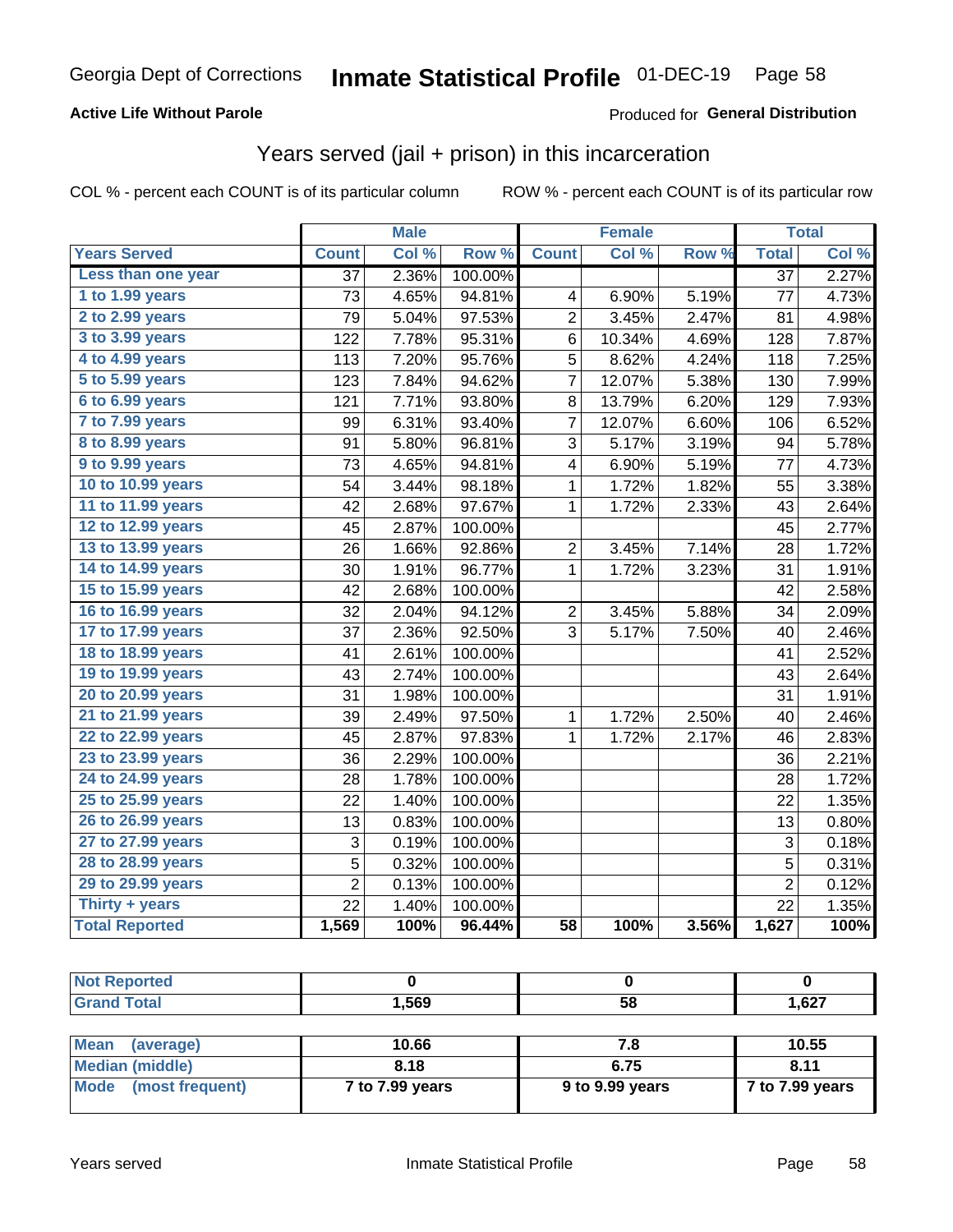## Inmate Statistical Profile 01-DEC-19 Page 59

#### **Active Life Without Parole**

Produced for General Distribution

### Results of most recent HIV tests

COL % - percent each COUNT is of its particular column

|                         | <b>Male</b>     |          |        | <b>Female</b> |           |          | Total   |        |
|-------------------------|-----------------|----------|--------|---------------|-----------|----------|---------|--------|
| <b>HIV Test Results</b> | <b>Count</b>    | Col %    | Row %I | <b>Count</b>  | Col %     | Row %    | Total L | Col %  |
| <b>Positive</b>         | 12 <sup>2</sup> | $0.80\%$ | 92.31% |               | .89%      | $7.69\%$ | 13      | 0.84%  |
| <b>Negative</b>         | .491            | 99.20%   | 96.63% | 52            | $98.11\%$ | $3.37\%$ | .543    | 99.16% |
| <b>Total Reported</b>   | .503            | 100%     | 96.59% | 53            | 100%      | 3.41%    | 1,556   | 100%   |

| <b>Not Reported</b>              | 66     |    |      |
|----------------------------------|--------|----|------|
| <b>Total</b><br>Gra <sub>r</sub> | 569, ا | 58 | 627, |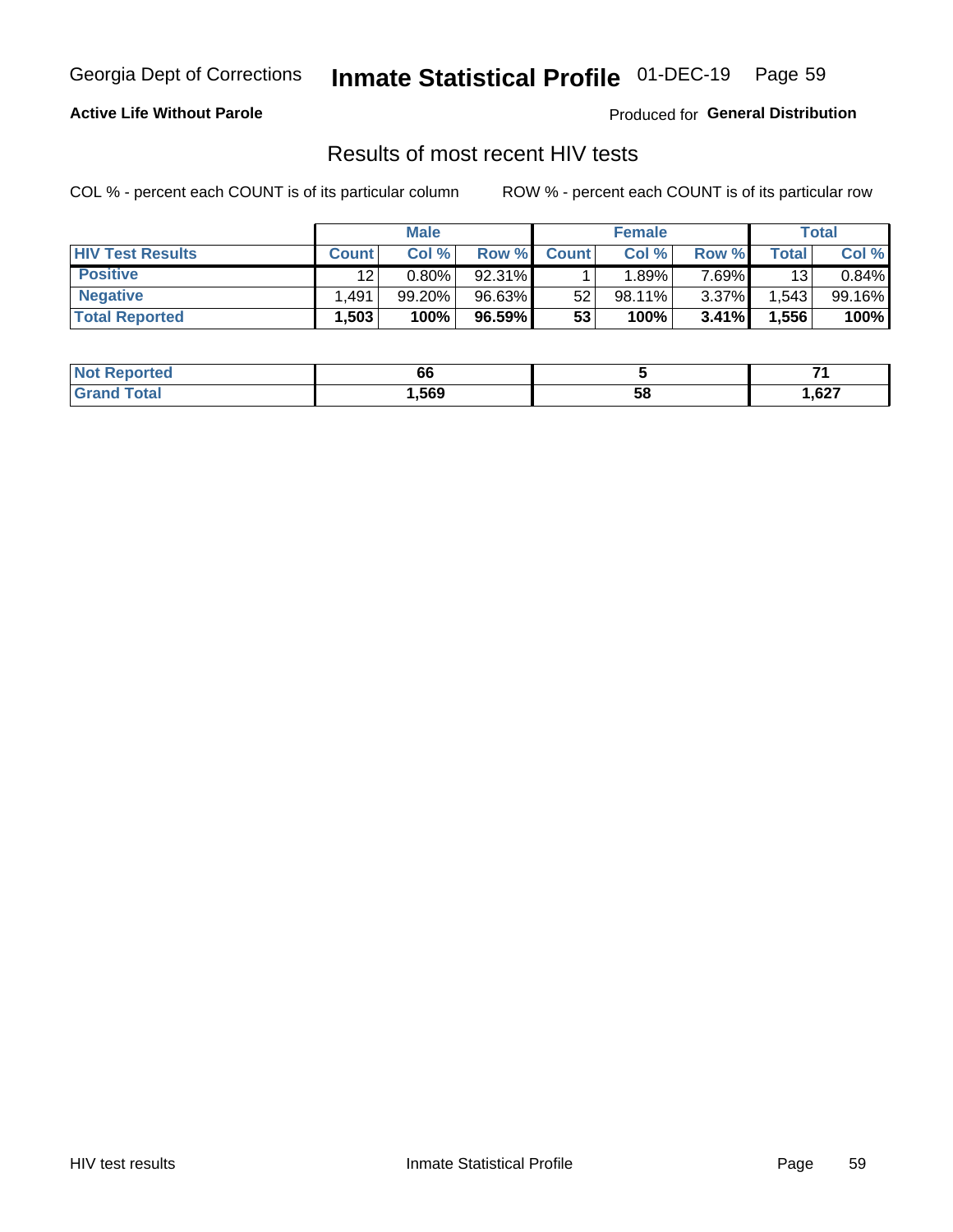## Georgia Dept of Corrections **Inmate Statistical Profile** 01-DEC-19 Page 60

#### **Active Life Without Parole**

Produced for **General Distribution**

## Results of most recent tuberculosis test

|                                  | <b>Male</b>  |           |           | <b>Female</b> |           |          | Total        |        |
|----------------------------------|--------------|-----------|-----------|---------------|-----------|----------|--------------|--------|
| <b>Tuberculosis Test Results</b> | <b>Count</b> | Col %     | Row %I    | <b>Count</b>  | Col %     | Row %    | <b>Total</b> | Col %  |
| Positive on current test         | 290          | 18.73%    | $99.32\%$ |               | $3.57\%$  | $0.68\%$ | 292          | 18.20% |
| <b>Negative</b>                  | .258         | $81.27\%$ | 95.88%    | 54            | $96.43\%$ | 4.12%    | 1,312        | 81.80% |
| <b>Total Reported</b>            | .548 ْ       | 100%      | 96.51% I  | 56            | 100%      | $3.49\%$ | 1,604        | 100%   |

| <b>Not Reported</b> | ົ<br>- - |    | e.<br>~ |
|---------------------|----------|----|---------|
| `otal               | ,569     | эŏ | 1,627   |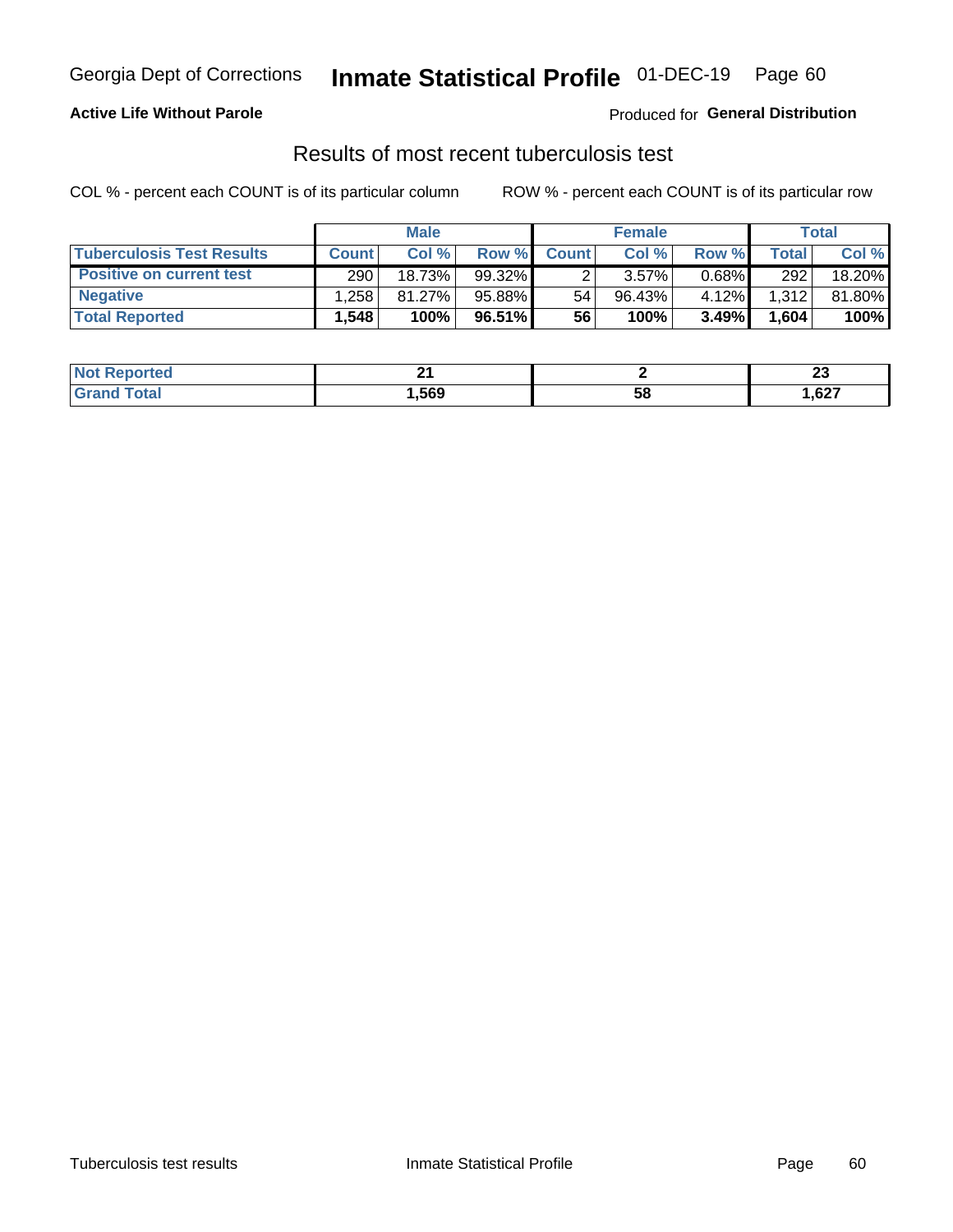## Georgia Dept of Corrections **Inmate Statistical Profile** 01-DEC-19 Page 61

#### **Active Life Without Parole**

Produced for **General Distribution**

### Results of most recent syphilis test

|                                 | <b>Male</b>  |           |           | <b>Female</b> |           |          | Total |        |
|---------------------------------|--------------|-----------|-----------|---------------|-----------|----------|-------|--------|
| <b>Syphilis Test Results</b>    | <b>Count</b> | Col%      | Row %     | <b>Count</b>  | Col %     | Row %I   | Total | Col %  |
| <b>Positive on current test</b> | 16           | $2.70\%$  | $94.12\%$ |               | 9.09%     | 5.88%    | 17    | 2.82%  |
| <b>Negative</b>                 | 576          | $97.30\%$ | 98.29%    | 10            | $90.91\%$ | $1.71\%$ | 586   | 97.18% |
| <b>Total Reported</b>           | 592          | 100%      | 98.18% I  | 11            | 100%      | 1.82%    | 603   | 100%   |

| <b>Not Reported</b> | ヘフフ<br>J I I | <br>TI. | 1,024 |
|---------------------|--------------|---------|-------|
| Total               | ,569         | 58      | ,627  |